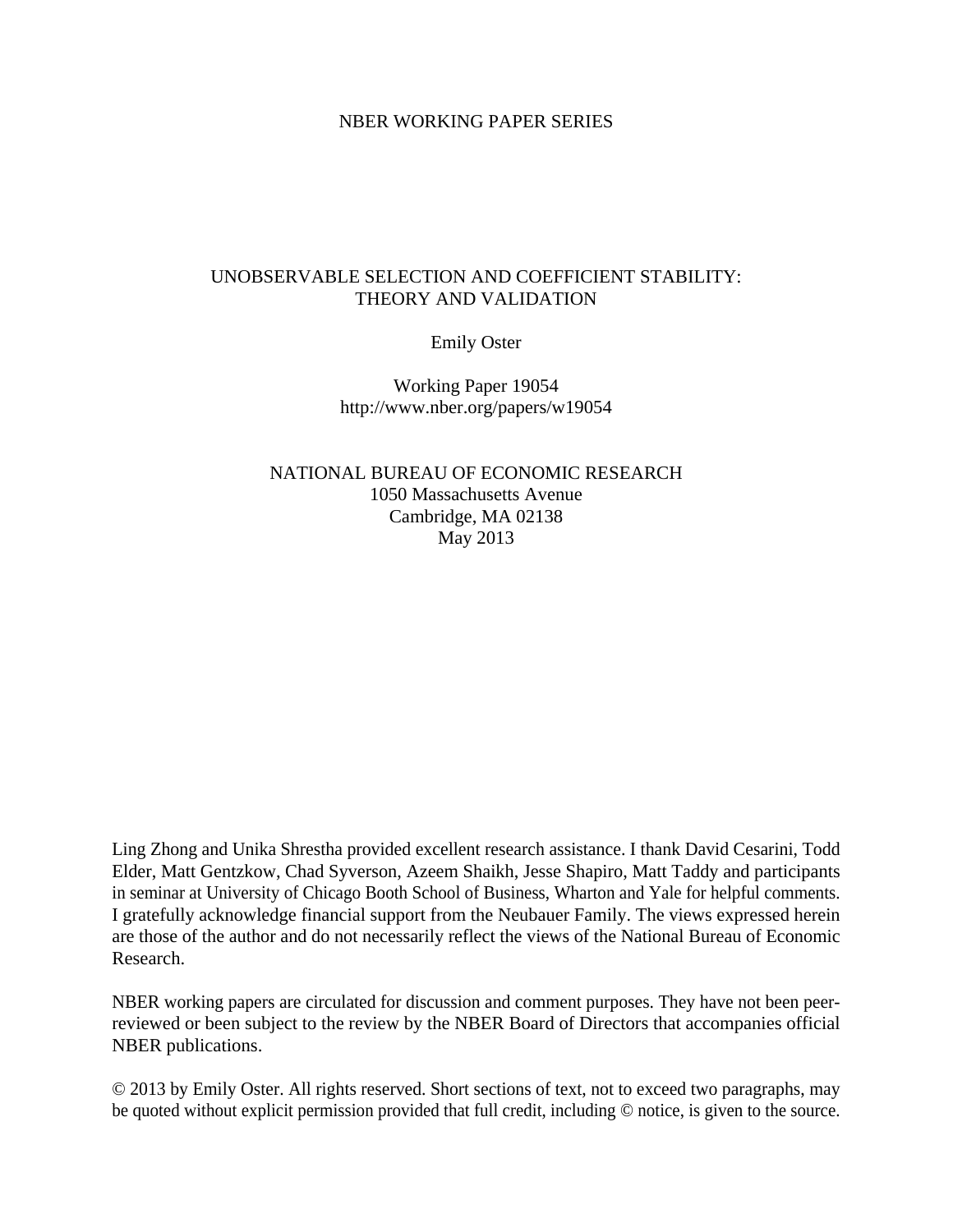Unobservable Selection and Coefficient Stability: Theory and Validation Emily Oster NBER Working Paper No. 19054 May 2013 JEL No. C01,I1,I12

# **ABSTRACT**

A common heuristic for evaluating the problem of omitted variable bias in economics is to look at coeffcient movements after inclusion of controls. The theory under which this is informative is one in which the selection on observables is proportional to selection on unobservables, an idea which is formalized in Altonji, Elder and Taber (2005). However, this connection is rarely made explicit and the underlying assumption is rarely tested. In this paper I first show how, under proportional selection, coeffcient movements, along with movements in R-squared values, can be used to calculate a measure of omitted variable bias. I then undertake two validation exercises. First, I relate maternal behavior on child birth weight and IQ. Simple controlled regressions give misleading estimates; estimates adjusted with a proportional selection adjustment fit significantly better. Second, I match observational and randomized trial data for 29 relationships in public health. I show that on average bias-adjusted coeffcients perform much better than simple controlled coeffcients and I suggest that a simple form of this adjustment could dramatically improve inference in many public health contexts.

Emily Oster University of Chicago Booth School of Business 5807 South Woodlawn Ave Chicago, IL 60637 and NBER eoster@uchicago.edu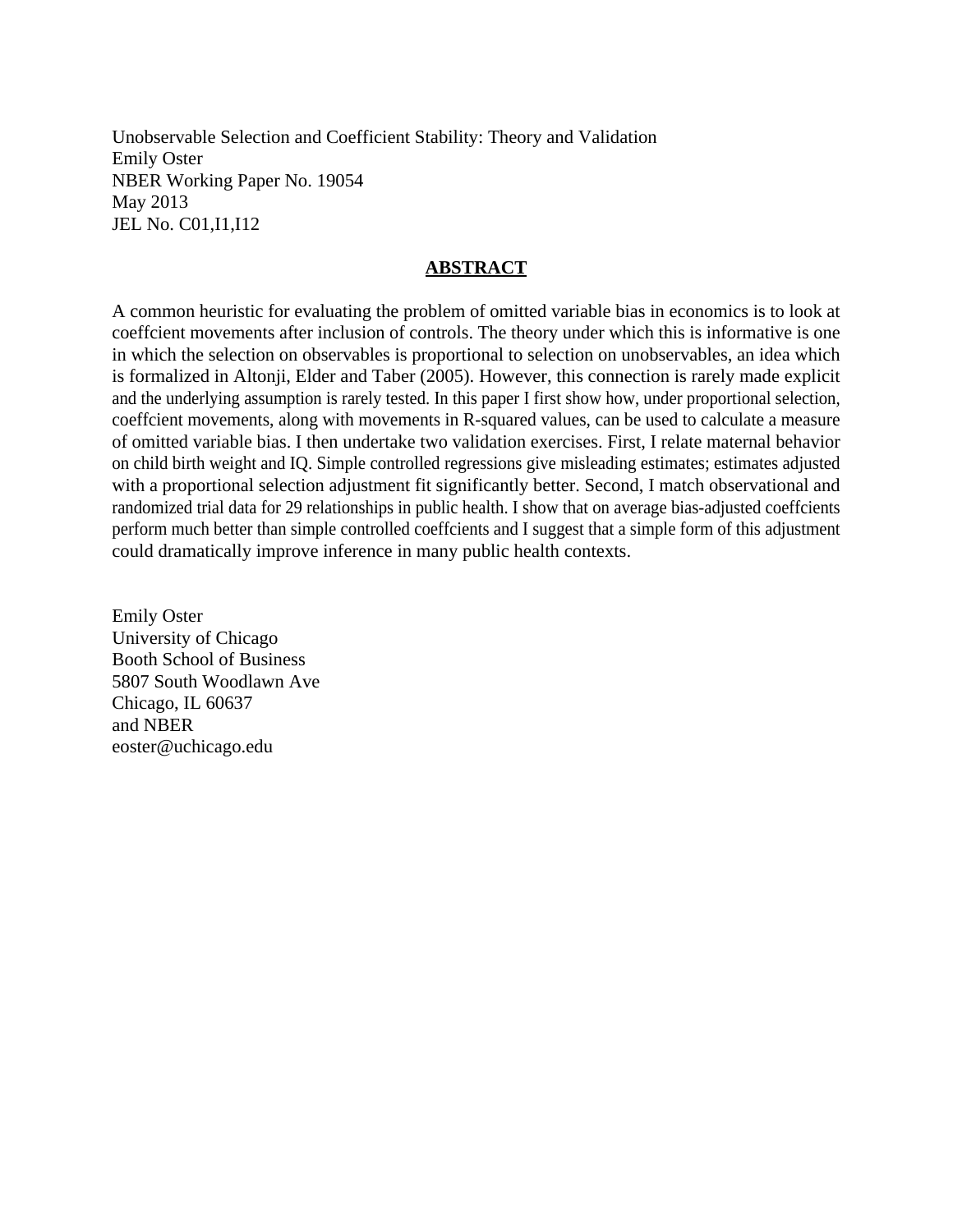# 1 Introduction

Concerns about omitted variable bias are common to most or all non-experimental empirical work in economics, other social sciences and the natural sciences. And although randomized experiments are common in natural sciences and becoming increasingly common within economics, the majority of empirical work in both settings is still not randomized.[1](#page-2-0) Within economics, a common heuristic for evaluating the robustness of a result to omitted variable bias concerns is to look at the sensitivity of the treatment effect to added controls. The heuristic suggests that if a coefficient is stable as controls are added, this is a good sign that there is little remaining bias. In a review of non-structural, non-experimental empirical work published in three top economics journals<sup>[2](#page-2-1)</sup> in 2012, 75% of papers explored the sensitivity of the results to varying control sets, and a number of these papers were quite explicit about the relationship between coefficient stability and omitted variable bias.<sup>[3](#page-2-2)</sup>

Although it is rarely made explicit, this coefficient stability heuristic relies on the idea that the selection on observable covariates is informative about the selection on unobservable covariates, an idea which is formalized in Altonji, Elder and Taber (2005) and suggested informally in Murphy and Topel (1990). I will refer to this as the proportional selection assumption. In the context of a linear model, these papers show how this assumption can be used to calculate a causal treatment effect. Neither paper formalizes the link with coefficient movements.

The fact that the link between the proportional selection assumption and coefficient movements is not explicit in either the underlying theoretical work or in the common robustness checks creates two problems. First, the use of this as a robustness test is rarely done in the most efficient or informative way. Second, there has been little or no effort to test whether the proportional selection assumption is better than alternatives (for example, than the alternative that the unobservables are related to the treatment but there is no information provided about that relationship by the link between treatment and observables). The informativeness of robustness tests which rely on this proportional selection theory rests crucially on whether it is empirically valid.

In this paper I take up both of these issues. I begin by expanding on the theory laid out in Altonji, Elder and Taber (2005) (hence, AET) and connecting the omitted variable bias directly to coefficient movements. I provide some explicit guidance for performing a bias adjustment based on this theory. I then present two validation exercises, both of which take advantage of settings in which I observe a "true" treatment

<span id="page-2-0"></span><sup>&</sup>lt;sup>1</sup>For example: in 2012 JAMA published 133 major research papers, only 53 of which were randomized. The American Journal of Public Health published 128, only 14 of which were randomized. The combination of the American Economic Review, the Quartly Journal of Economics and the Journal of Political Economy published 69 empirical, non-structural papers, only 11 of which were randomized.

<span id="page-2-2"></span><span id="page-2-1"></span> $2$ American Economic Review, Journal of Political Economy and Quarterly Journal of Economics.

<sup>3</sup>For example, Chiappori et al (2012) state: "It is reassuring that the estimates are very similar in the standard and the augmented specifications, indicating that our results are unlikely to be driven by omitted variables bias." Similarly, Lacetera et al (2012) state: "These controls do not change the coefficient estimates meaningfully, and the stability of the estimates from columns 4 through 7 suggests that controlling for the model and age of the car accounts for most of the relevant selection."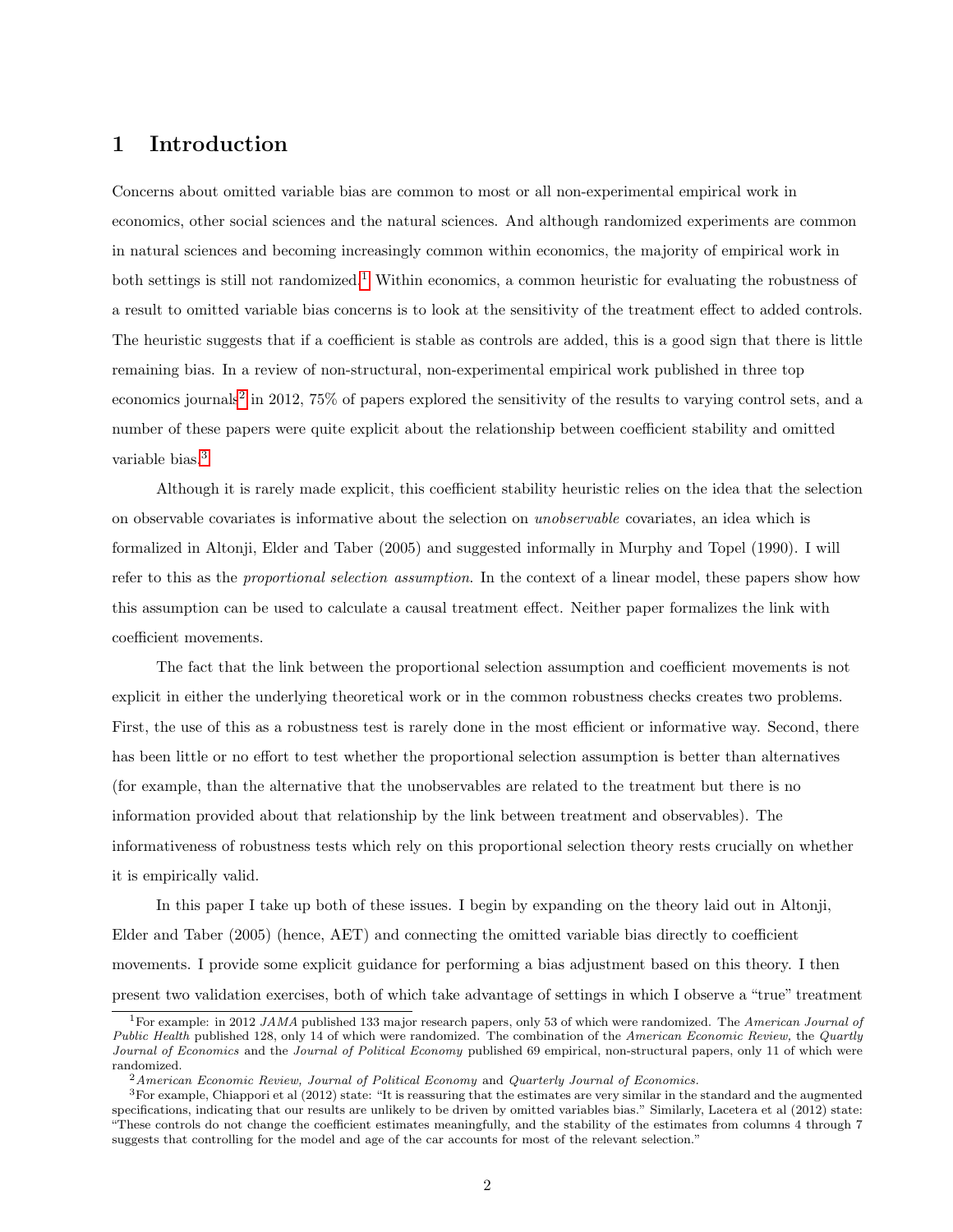effect matched to possibly biased estimates.

I begin in Section 2 with theory. I consider a simple setup: an outcome Y is fully determined by a treatment variable  $X$ , a vector of observable controls  $W$ , a vector of unobserved controls  $W'$  and an error term,  $\epsilon$ , which is orthogonal to X,W and W'. The true effect of X on Y is  $\beta$ . I introduce the proportional selection assumption:  $\delta \frac{Cov(W,X)}{Var(W)} = \frac{Cov(W',X)}{Var(W')}$ . Since W' is unobserved, the coefficient on X in a regression of Y on X and W is biased. I demonstrate that, under the proportional selection assumption, a measure of this bias can be calculated from (1) the coefficients on X with and without controls for  $W$ ; (2) the R-squared values from controlled and uncontrolled regressions; and (3) an assumption about the R-squared of a (hypothetical) regression controlling for  $X$ ,  $W$  and  $W'$ .

Denote the uncontrolled coefficient  $\xi$ , the coefficient with controls  $\Lambda$ , the two R-squared values as  $R_1$ and  $R_2$  and the maximum R-squared as  $R_{max}$ . The bias on  $\Lambda$  is very closely approximated by  $\delta \frac{(\xi-\Lambda)(R_{max}-R_2)}{(R_2-R_1)}$  $\frac{(K_{max}-R_2)}{(R_2-R_1)}$ . Under an equal selection assumption ( $\delta = 1$ ) this recovers the bias exactly. Under the assumption that  $\delta < 1$ , suggested by AET, this is a very close upper bound on the bias, allowing us to infer a lower bound on  $\beta$ . The intuition behind this adjustment is straightforward: if the coefficient moves a lot when the controls are added and there is a lot of remaining variation in Y which could be explained by related variables, the bias on  $\Lambda$  is large. I will refer to this procedure for recovering  $\beta$  as the proportional selection adjustment.<sup>[4](#page-3-0)</sup>

This baseline discussion links residual omitted variable bias to coefficient movements. I explore two practical extensions. First, I consider the case in which there is a second vector of controls, M, which is correlated with X and Y, but orthogonal to W. If M is fully observed – that is, does not have any unobserved components  $-$  I show the same bias-calculation results go through when  $M$  is included in both the controlled and uncontrolled regressions. Put differently, the relevant coefficient movements are those which occur when one adds the variables which relate to the omitted variables. More generally, I show that even with remaining omitted variables this procedure can recover the effect one would estimate if  $W'$  was observed.

Second, I consider the case where the vector  $W$  has multiple components which can be included in turn. I ask whether observing that treatment effect converge as better controls are added should lead one to conclude further controls would not alter the coefficient. Although this is a common heuristic, it implies that the controlled effect equals the true treatment effect only if the R-squared simultaneously converges to the maximum R-squared.

Following the theory, I turn to two validation exercises. It is not possible to directly test the proportional selection assumption, but I argue I can test the assumption indirectly – and the methodology more generally – by asking whether estimates generated by the proportional selection adjustment are closer to the true causal effect.[5](#page-3-1) Doing this requires an estimate of the true causal effect. Given this, validation could

<span id="page-3-0"></span><sup>&</sup>lt;sup>4</sup>Bellows and Miguel (2009) derive an adjustment like this using only coefficient movements. Their derivation, however, works only in the case where the variance of  $W$  and  $W'$  are identical, which is a very strong assumption and not what is laid out in AET. The difference is discussed briefly in Section 2.

<span id="page-3-1"></span> $5$ Altonji et al (2008) also compare results from their adjustment to randomized results in a single case (catheterization), although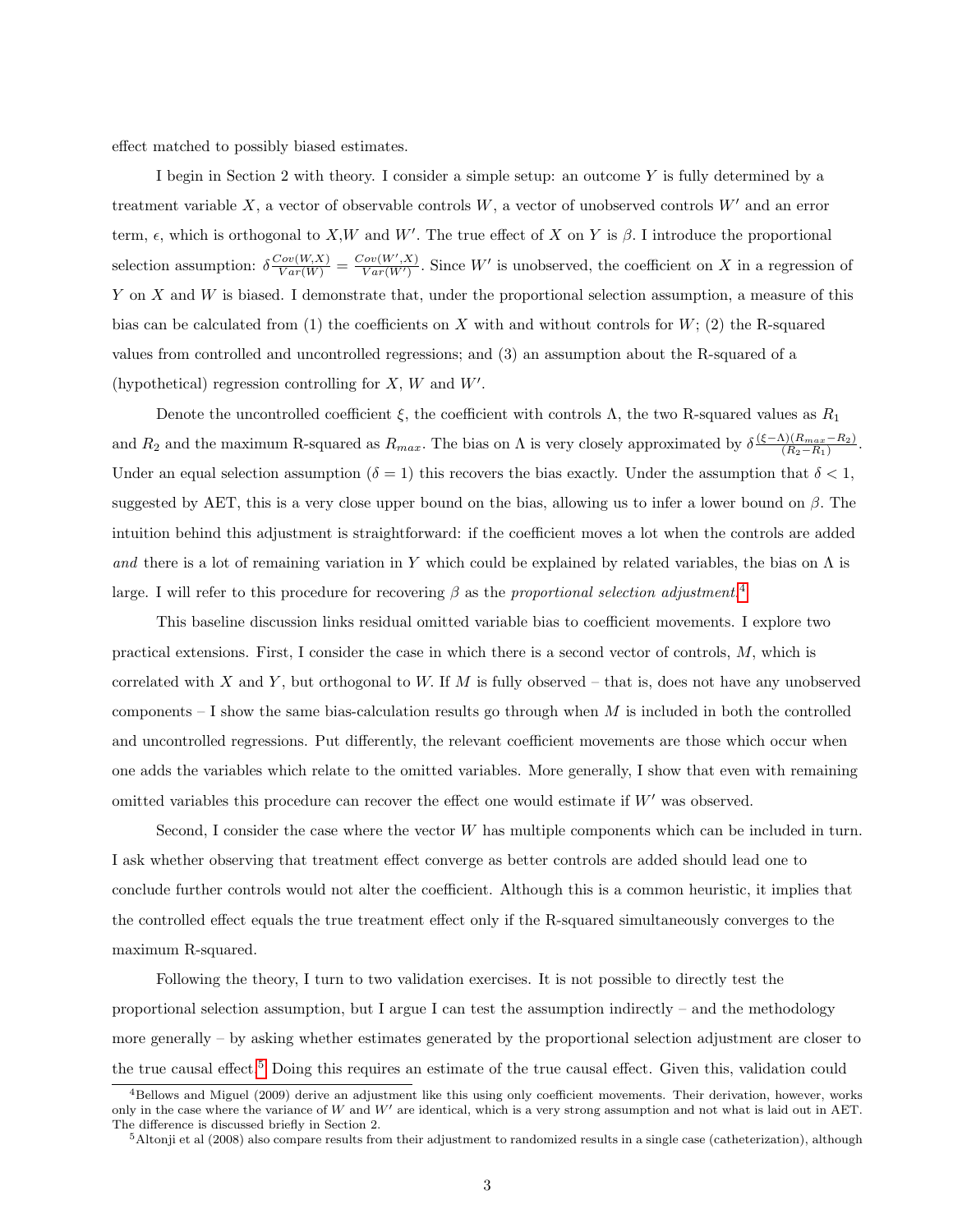take two forms. First, I can ask whether some value of δ would match possibly biased regression coefficients to a true effect. Second, more constrained, I can ask whether a single value of  $\delta$  might organize a number of findings within a setting or settings.

In Section 3, I consider links between maternal behavior (prenatal and early life), child birth weight and child IQ. Many studies – in economics and elsewhere – have suggested links between maternal behaviors and child outcomes, but most studies are subject to significant concerns about omitted variable bias, notably associated with socioeconomic status. I use data from the National Longitudinal Survey of Youth (NLSY) and US Natality Detail Files to estimate (1) the impact of breastfeeding, drinking in pregnancy and low birth weight/prematurity on child IQ and (2) the impact of maternal drinking and smoking on child birth weight.

I estimate regressions with and without controls for maternal socioeconomic status, and use the coefficients and R-squared values to perform the proportional selection adjustment. I then ask whether there is a value of  $\delta$  which matches the adjusted  $\beta$  to the true  $\beta$ . Doing this requires an assumption on  $R_{max}$  – the amount of variation in Y which could be explained if we observed  $W'$  – and also a measure of the true  $\beta$ . In this case, because the the central concern is omitted family background, I draw estimates of  $R_{max}$  from published sibling correlations in IQ and birth weight and use sibling fixed effects regressions in the NLSY to estimate the true  $\beta$ .<sup>[6](#page-4-0)</sup> The basic conclusions from these sibling regressions are validated with external evidence.

The proportional selection adjustment performs well. In the simplest (and weakest) validation test, I show that, in all seven relationships estimated, there is a value of  $\delta$  for which the adjusted coefficient matches the true treatment effect estimate. Further, all of the estimated  $\delta$  values hover around 1. Following on this, I show a stronger validation test: performing the proportional selection adjustment using a value of  $\delta = 1$ , with bootstrapped standard errors, would have led to much improved inference across the settings considered here.

The baseline fully controlled regressions suggest that breastfeeding and maternal drinking are associated with higher IQ (note that there is no reason to believe maternal drinking would increase IQ and this must be due to selection) and low birth weight/prematurity is associated with lower IQ. In sibling fixed effects regressions the first two relationships are very close to zero, while the low birth weight effect is still negative and marginally significant. The inferred coefficients after the proportional selection adjustment with a  $\delta = 1$ are also very close to zero in the case of breastfeeding and drinking, and negative and marginally significant for prematurity. In the case of birth weight, in both the NLSY and Natality Detail Files, baseline controlled regressions show lower birth weight associated with both maternal smoking and maternal drinking; only the former is supported in sibling fixed effects regressions and, again, the adjusted coefficients reflect this. Further, even in the case of smoking and birth weight, the adjusted coefficients are much closer to the sibling fixed effects estimates, whereas the coefficients with controls overstate the effect.

Section 4 takes this approach a step further and asks whether we might use it to suggest a general form

they consider only the test of the null hypothesis rather than comparing magnitudes.

<span id="page-4-0"></span><sup>&</sup>lt;sup>6</sup>Note that I will refer to this as the true  $\beta$  for simplicity, while accepting that it may still have bias.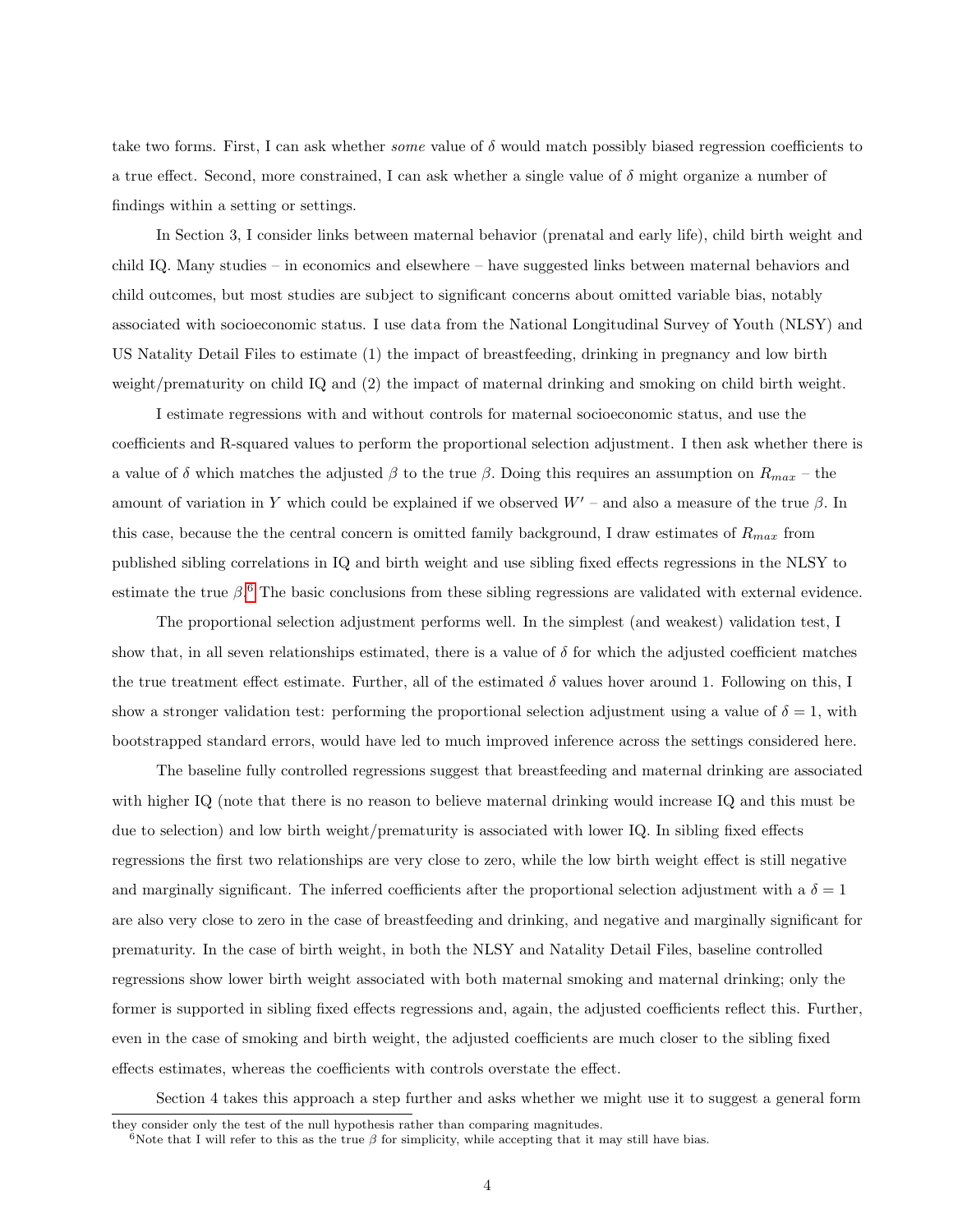of this adjustment that could improve inference in a particular setting. I consider links between positive health behaviors and health outcomes, an area of much policy interest where many existing studies suffer from omitted variable bias concerns. I combine NHANES data (for observational correlations) with randomized evidence in two settings: the relationship between exercise and a number of health measures and the relationship between vitamin D/calcium (CaD) supplementation and a similar set of measures. I generate a total of 29 treatment-outcome pairs where I can estimate a relationship in the NHANES and match the point estimate to a treatment effect from a randomized trial.

In this section I begin where I ended in Section 3, with the assumption that  $\delta = 1$ . I then *estimate* a value for  $R_{max}$  which would rationalize each point estimate. The first step is to ask whether there is a value of  $R_{max}$  which would match the adjusted to true  $\beta$  in each setting. Second, once I have estimated these values for each treatment-outcome pair, I ask whether a single value of  $R_{max}$  (or, in fact, a parametrization as a function of  $R_2$  and  $R_1$ ) could improve inference across all the settings. This exercise is in part validation but goes further: ultimately, it asks whether a procedure using only results from observable regressions might be used to improve inference in these settings and parallel settings.

The evidence suggest that in 22 of the 29 settings I could match the treatment point estimate with some value of  $R_{max}$ . In all of the remaining I could match a value within the randomized confidence interval (these tend to be cases where none of the coefficients – randomized or observational – are significant). Second, more importantly, I find that a single parametrization of  $R_{max}$  would improve the point estimate in 21 of 29 cases and decrease the overall error by 30%. Many of the cases are ones in which the controlled coefficients overstate the benefit of the intervention and the adjusted coefficients match the truth.

I parametrize  $R_{max}$  as a function of  $R_2$  and  $R_1$  which means that this adjustment can be done without seeing the R-squared values. The results suggest a value of  $\beta_{adj} = \Lambda - 1.018(\xi - \Lambda)$  would, on average, be closer to the true  $\beta$  than  $\Lambda$  in these settings. I perform several out-of-sample tests and show this performs well. I argue this adjustment may be applicable to a wide swath of the public health literature where the outcome is a health outcome, treatment is a good health behavior and we see only imperfect socioeconomic status controls. This adjustment would be easy for researchers (or research consumers) to perform, and could be helpful in evaluating the plausibility of results.

# 2 Theory

This section outlines the theory. Section 2.1 develops the baseline result and shows the bias calculation under the assumption of proportional selection. Section 2.2 describes an extension to a case where there is an additional orthogonal category of controls. Section 2.3 discusses a closely related heuristic of looking for increasing stability of coefficients as more controls are added. Section 2.4 summarizes the practical guidance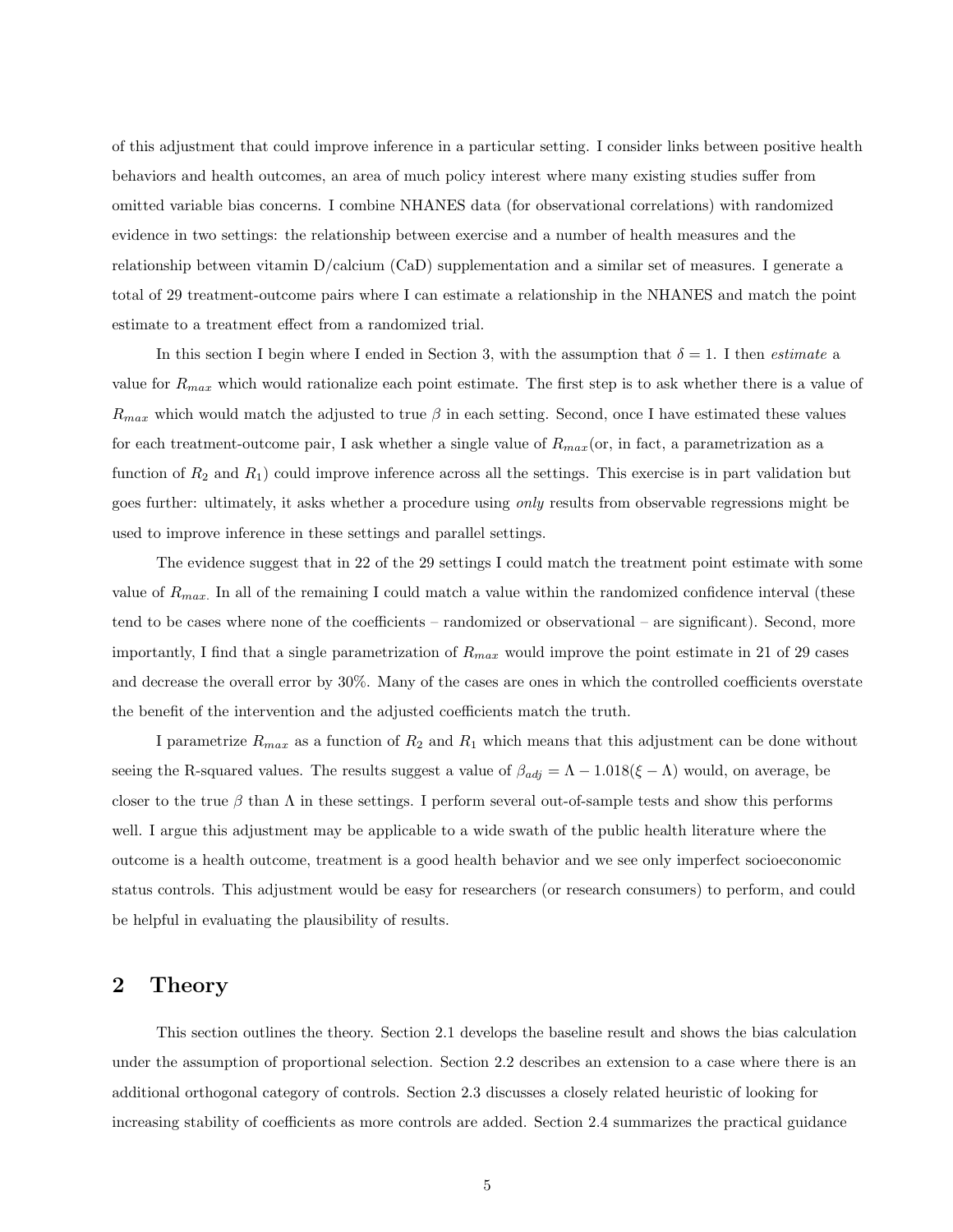from the theory before I take up validation in Section 3.

#### 2.1 Baseline Result: Bias Calculation Under Proportional Selection

Consider a linear model relating an outcome  $Y$  to treatment  $X$ .

$$
Y = \alpha + \beta X + W + W' + \epsilon \tag{1}
$$

W and  $W'$  are indexes of control variables which are related to both X and Y. W and W' are orthogonal to each other; the researcher observes W but not W'. The final term,  $\epsilon$ , is an *iid* noise term. Without loss of generality I assume the variance of X and W are equal to 1, and the variance of  $W'$  is  $V_{w'}$ .

The key assumption is of proportional selection: the relationship between  $W$  and  $X$  is informative about the relationship between W' and X. Formally, denote the covariance between W and X as  $C_{wx}$  and between W' and X as  $C_{w'x}$ . Proportional selection assumes the following equality holds for some  $\delta$ :

$$
\delta C_{wx} = \frac{C_{w'x}}{V_{w'}}
$$

AET provide the formal theory underlying this assumption. Among other things, they point out that if W is chosen randomly from the set  $\{W, W'\}$  then the assumption that  $\delta = 1$  will hold. If not, then  $\delta$  may be larger or smaller than 1, although they suggest that in practice  $\delta < 1$  may be an appropriate assumption if the controls are chosen to be among the most important variables.

Were both W and W' observed, it would be possible to recover  $\beta$  from a standard linear regression model. With  $W'$  unobserved, the researcher is able to estimate two equations:

$$
Y = \hat{\alpha} + \xi X + \iota + \epsilon \tag{2}
$$

$$
Y = \tilde{\alpha} + \Lambda X + \Psi W + \tau + \epsilon \tag{3}
$$

ξ is the coefficient on X with no controls, and Λ is the coefficient on X when including all the observed controls. Both  $\xi$  and  $\Lambda$  are subject to omitted variable bias. Since the models are linear, the relationship between these coefficients and the true  $\beta$  is straightforward:

$$
\xi = \beta + C_{wx} + C_{w'x}
$$

$$
\Lambda = \beta + \frac{C_{w'x}}{V_{\tilde{x}}}
$$

where  $\tilde{X}$  is the residual from a bi-variate regression of X on the observed controls W. AET note that under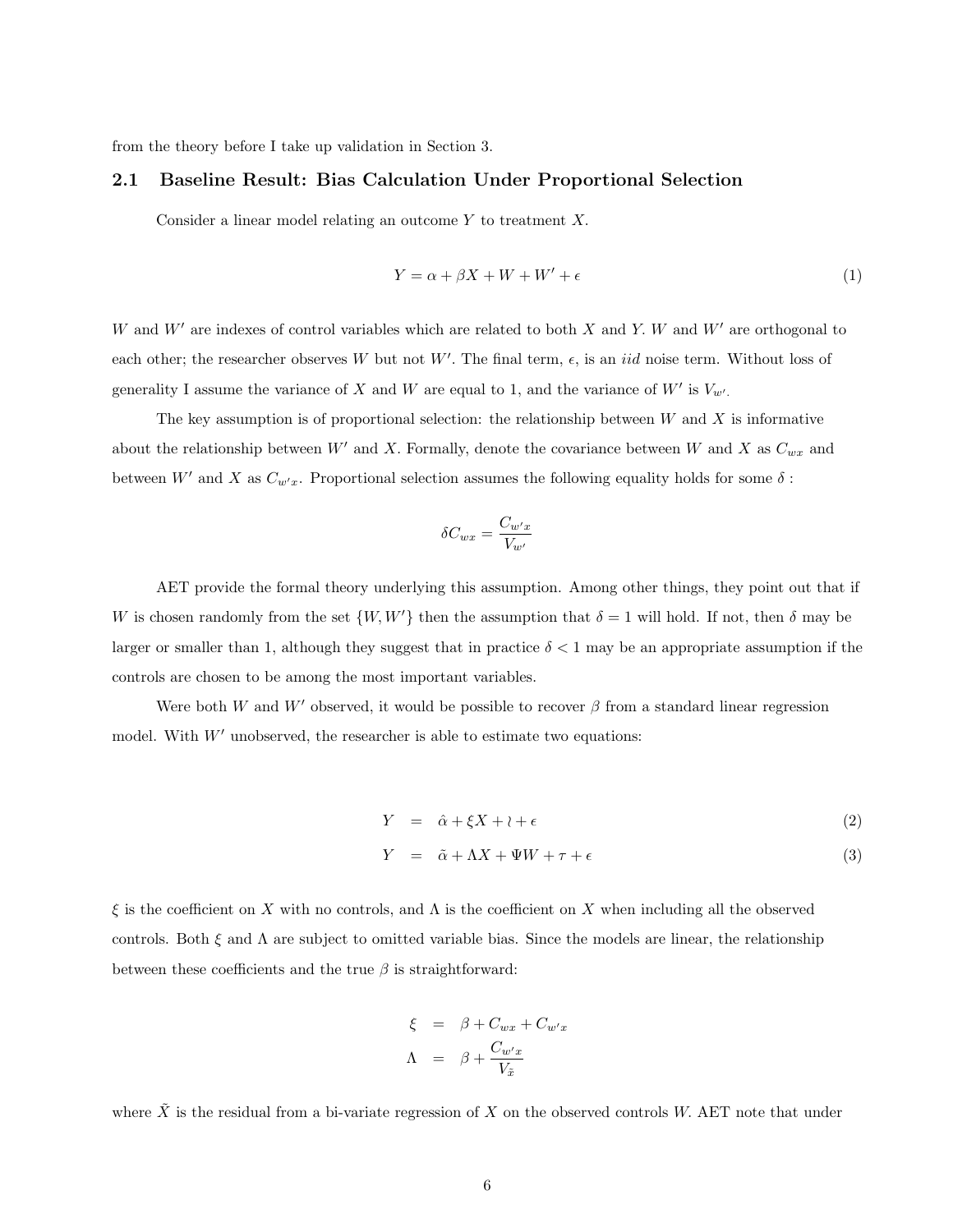the maintained assumption that  $W$  and  $W'$  are orthogonal and the proportional selection assumption,  $C_{w'\tilde{x}} = C_{w'x} = \delta C_{wx} V_{w'}$ . Further,  $V_{\tilde{x}} = 1 - C_{xw}^2$ . They show, therefore, the treatment effect  $\beta$  can be recovered as  $\beta = \Lambda - \delta \frac{C_{wx}V_{w'}}{1-C_{wx}^2}$ . This latter term is the bias from omission of the W' vector. The central question is how this bias relates to the movement in coefficients from  $\xi$  (no controls) to  $\Lambda$ (with observed controls). The result is summarized in Proposition 1.

**Proposition 1.** Denote the R-squared in equation (2) as  $R_1$  and the R-squared in equation (3) as  $R_2$ . Further, denote the full R-squared from Equation (1) as  $R_{max}$ . Under the proportional selection assumption,  $\delta \frac{(\xi-\Lambda)(R_{max}-R_2)}{(R_2-R_1)}$  $\frac{(R_{max}-R_2)}{(R_2-R_1)}$  is a very close upper bound on the bias if  $\delta < 1$ , a close lower bound on the bias if  $\delta > 1$  and exactly equal to the bias if  $\delta = 1$ .

*Proof.* The bias is given above:  $\frac{\delta C_{wx}V_{w'}}{1-C_{wx}^2}$ . The difference between  $\xi$  and  $\Lambda$  is  $\xi - \Lambda = C_{wx} + \delta C_{wx}V_{w'} - \frac{\delta C_{wx}V_{w'}}{1-C_{wx}^2}$ . Dividing, I can express the relationship between this coefficient difference and the bias:

$$
\xi - \Lambda = \left(\frac{C_{wx}(1 - C_{wx}^2 - \delta C_{wx}^2 V_{w'})}{\delta C_{wx} V_{w'}}\right) \frac{\delta C_{wx} V_{w'}}{1 - C_{xw}^2}
$$

Now consider the variances from equations (2) and (3):

$$
V_1 = 1 + V_{w'} - C_{xw}^2 [1 + \delta V_{w'}]^2
$$
  

$$
V_{\tau} = V_{w'} - \frac{[\delta C_{wx} V_{w'}]^2}{1 - C_{wx}^2}
$$

Straightforward simplification yields:

$$
\frac{V_{\tau}}{V_{l}-V_{\tau}} = \frac{V_{w'}(1-C_{xw}^{2}-\delta^{2}C_{xw}^{2}V_{w'})}{(1-C_{xw}^{2}-\delta C_{xw}^{2}V_{w'})^{2}}
$$

Note that the definition of the R-squared in a linear model means that  $\frac{V_{\tau}}{V_1 - V_{\tau}} = \frac{(R_{max} - R_2)}{(R_2 - R_1)}$  $\frac{R_{max} - R_2}{(R_2 - R_1)}$ . Together, this implies that :  $\delta \frac{(\xi - \Lambda)(R_{max} - R_2)}{(R_2 - R_1)} = \left[ \frac{\delta C_{wx} V_{w'}}{1 - C_{xw}^2} \right] \frac{(1 - C_{xw}^2 - \delta^2 C_{xw}^2 V_{w'})}{(1 - C_{xw}^2 - \delta C_{xw}^2 V_{w'})}$ . The first term on the right hand side is the bias. The second term is very close to 1 for values of  $\delta$  close to 1. If  $\delta = 1$  it is exact. If  $\delta < 1$  the expression is an upper bound on the bias and if  $\delta > 1$  it is a lower bound.  $\Box$ 

The result directly relates coefficient movements to the bias, as well as giving a way to calculate the bias (or at least a close bound on it). This calculation requires observing both coefficients and R-squared values from these regressions and making an assumption about the maximum R-squared. One assumption is that this value is 1: that if all of the unobservables were observed, they would explain all variation in Y. This assumption may be too strong in many cases where there is some either random component of Y (measurement error, for example) or some variables which predict Y but are orthogonal to X.

Incorporating the R-squared values is, of course, crucial here. The movement in coefficients must be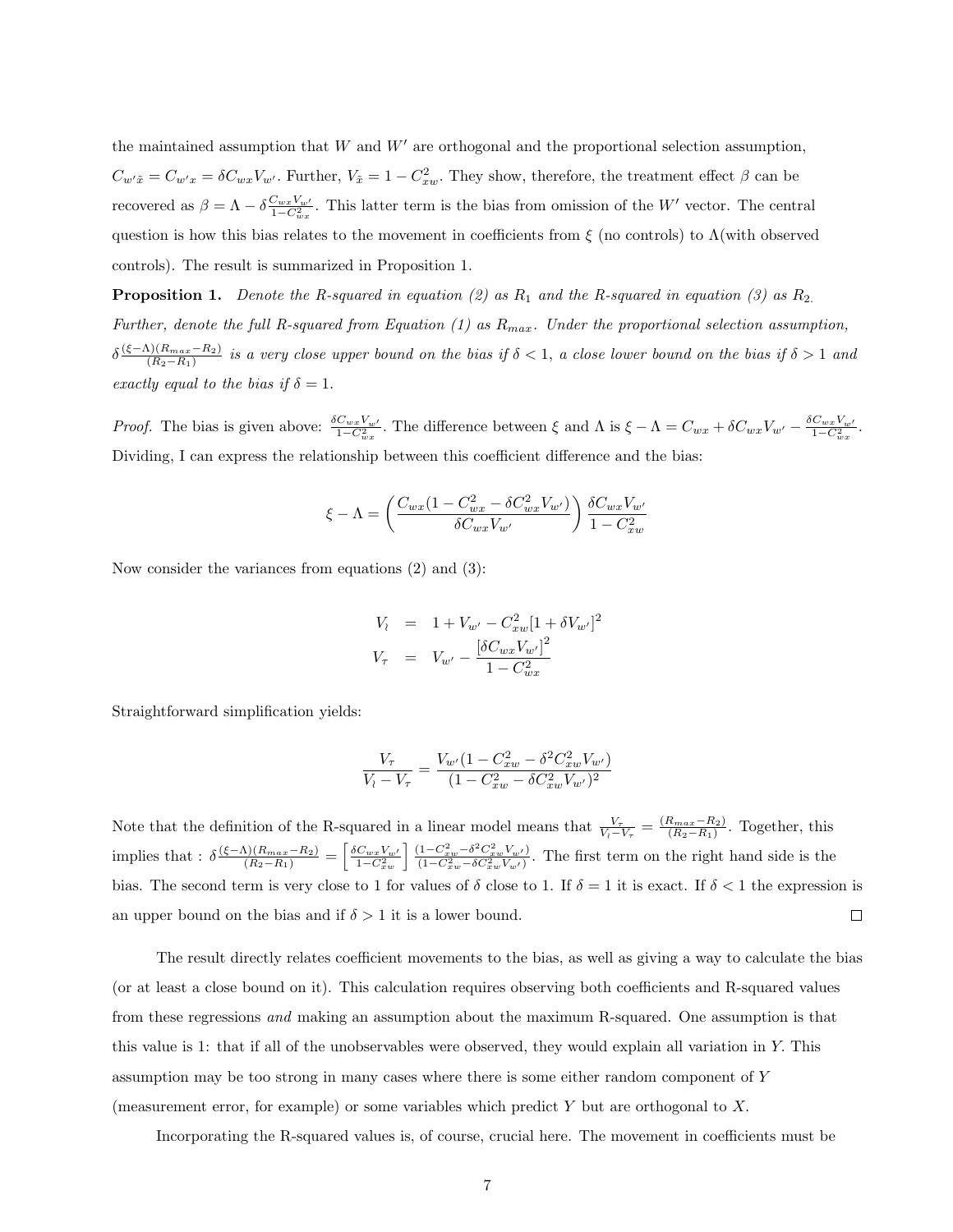scaled by the amount of variation in Y explained by observed and unobserved components. Bellows and Miguel (2009) derive derive and apply a version of this adjustment (in an Appendix) but do not incorporate the R-squared values. Their adjustment, based only on the coefficient movements, is valid only in a case where the amount of variation in Y explained by the observables is the same as the amount explained by the unobservables. This assumption is unlikely to hold in general.

It is important to recall that the innovation here is simply to connect the formula for the bias –  $\frac{\delta C_{wx}V_{w'}}{1-C_{xw}^2}$ – directly to coefficient movements. The argument that this represents the bias under proportional selection is made in more technical detail in AET and their related work. It is also possible to view this as an alternative to the calculation methodology suggested in AET, which uses the data directly to calculate this object. Their calculation is described in more detail in Appendix A and works out to the identical formula – again, exact when  $\delta = 1$ .

## 2.2 Extension: Additional Observed Controls

I now consider the extension to a case where there is another index of observed controls – call these M – which are fully observed, do not have a related unobserved component and are orthogonal to  $W$  and  $W'$ . In a health context these could be, for example, age or sex – baseline variables which explain some of the variation in Y and related to X but do not generate omitted variable concerns.<sup>[7](#page-8-0)</sup> In this case, Equation (4) below is the full equation, and the two estimable equations are (5) and (6):

$$
Y = \alpha + \beta X + W + W' + M + \epsilon \tag{4}
$$

$$
Y = \hat{\alpha} + \xi X + \Gamma M + \iota + \epsilon \tag{5}
$$

$$
Y = \tilde{\alpha} + \Lambda X + \Psi W + \Gamma' M + \tau + \epsilon \tag{6}
$$

Proposition 2 summarizes the bias calculation in this case.

**Proposition 2.** Denote the R-squared in equation (4) as  $R_{max}$ , the R-squared in equation (5) as  $R_1$  and the R-squared in equation (6) as  $R_2$ . Under the assumption of proportional selection,  $\delta \frac{(\xi-\Lambda)(R_{max}-R_2)}{(R_2-R_1)}$  $\frac{\Gamma\left(R_{max}-R_{2}\right)}{\Gamma\left(R_{2}-R_{1}\right)}$  is a very close upper bound on the bias if  $\delta < 1$ , a close lower bound on the bias if  $\delta > 1$  and exactly equal to the bias if  $\delta = 1.$ .

*Proof.* The bias on  $\Lambda$  is now  $\frac{\delta C_{wx}V_{w'}}{1-C_{mx}^2-C_{wx}^2}$ . The same algebra as above yields  $\xi - \Lambda = \frac{C_{wx}(1-C_{mx}^2-C_{wx}^2(1+\delta V_{w'}))}{(1-C_{mx}^2)(1-C_{mx}^2-C_{wx}^2)}$  $(1-C_{mx}^2)(1-C_{mx}^2-C_{wx}^2)$ and  $\frac{(R_{max}-R_2)}{(R_2-R_1)} = \frac{V_z(1-C_{mx}^2-C_{wx}^2(1+\delta^2V_{w'}))(1-C_{mx}^2)}{(1-C_{mx}^2-C_{wx}^2(1-\delta V_{w'}))^2}$  $\frac{(C_{mx}-C_{wx}(1+\delta V_w))}{(1-C_{mx}^2-C_{wx}^2(1-\delta V_{w'}))^2}$ . Combining, I find that  $\delta \frac{(\xi - \Lambda)(R_{max} - R_2)}{(R_2 - R_1)} = \left[\frac{\delta C_{wx} V_{w'} }{1 - C_{mx}^2 - C_{wx}^2} \right] \left[\frac{(1 - C_{mx}^2 - C_{wx}^2 (1 + \delta^2 V_{w'}))}{(1 - C_{mx}^2 - C_{wx}^2 (1 - \delta V_{w'}))}\right]$  $\frac{(1-C_{mx}^2-C_{wx}^2(1+\delta^2V_{w'}))}{(1-C_{mx}^2-C_{wx}^2(1-\delta V_{w'}))}$  which is exactly as above.  $\Box$ 

<span id="page-8-0"></span><sup>&</sup>lt;sup>7</sup>In practice, obvious elements of M like age or sex are often correlated with possible omitted variables. This is fine, I simply define the  $W$  and  $W'$  category as the parts of those variables which are orthogonal to  $M$ .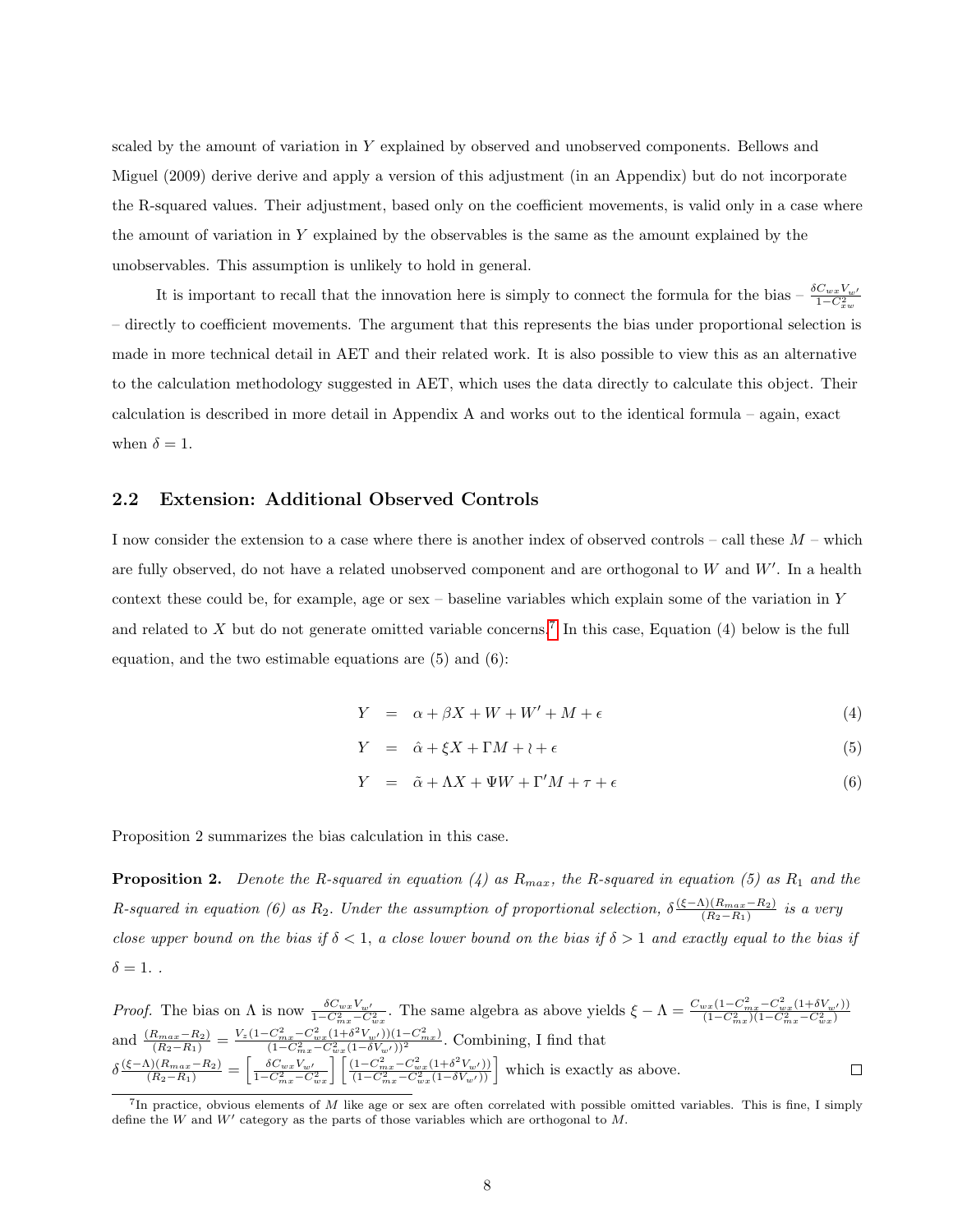In practice, this indicates that if there are a set of important, fully observed controls (could be age dummies, or sex, year fixed effects, etc) those should be included in both the "controlled" and "uncontrolled" regressions. The relevant coefficient movements are those which occur between the regression with  $X$  and  $M$ and the regression with  $X$ ,  $M$  and  $W$ .

As a corollary, consider the case where  $M$  also has a related unobserved vector  $M'$ , so the true model is:

$$
Y = \alpha + \beta X + W + W' + M + M' + \epsilon
$$

Consider the modified model:

$$
Y = \alpha + \beta' X + W + W' + \Delta M + \tilde{\epsilon}
$$

where  $\beta \neq \beta'$  because M' is omitted. In this case, by the same theorem and proof as in Proposition 2, the coefficients and R-squared values from equations (5) and (6) above can be used to recover  $\beta'$ .

This latter observation indicates that it is possible to use the coefficient movements to recover the effect we would estimate if we could observe the unobservables related to W, even if we accept that may not be the true treatment effect. This may be useful in a case where, for example, we wish to assume that the bias associated with the unobserved portion of the M category is small.

A related question is whether we can recover the true  $\beta$  in the case above when we see W and M and make proportional selection assumptions about W and  $W'$  and about M and  $M'$ . This case is worked out in Appendix A. The bias does relate to the coefficient movements between uncontrolled and fully controlled regression in that case but the calculation is not straightforward.

#### 2.3 Extension: Bias Results with Added Precision

The proposition in Section 2.1 gives a method for calculating bias using information on the movement of coefficients from the fully uncontrolled to the fully controlled regression. It follows simply from that result that if the coefficient on X doesn't change much from the fully uncontrolled to the fully controlled regression, this suggests limited bias. Effectively, this will only occur if  $C_{wx}$  is small, which then means the remaining bias is also small.

A common related heuristic is to look for stabilizing coefficients as the number of controls increases. Even if there is a large change in the coefficient when some controls are added, if further controls do not change the coefficient very much, the conclusion is that the result is approaching the causal coefficient.

I capture this setup with the assumption that the true model is as follows:

$$
Y = \alpha + \beta X + W_1 + W_2 + W' + \epsilon
$$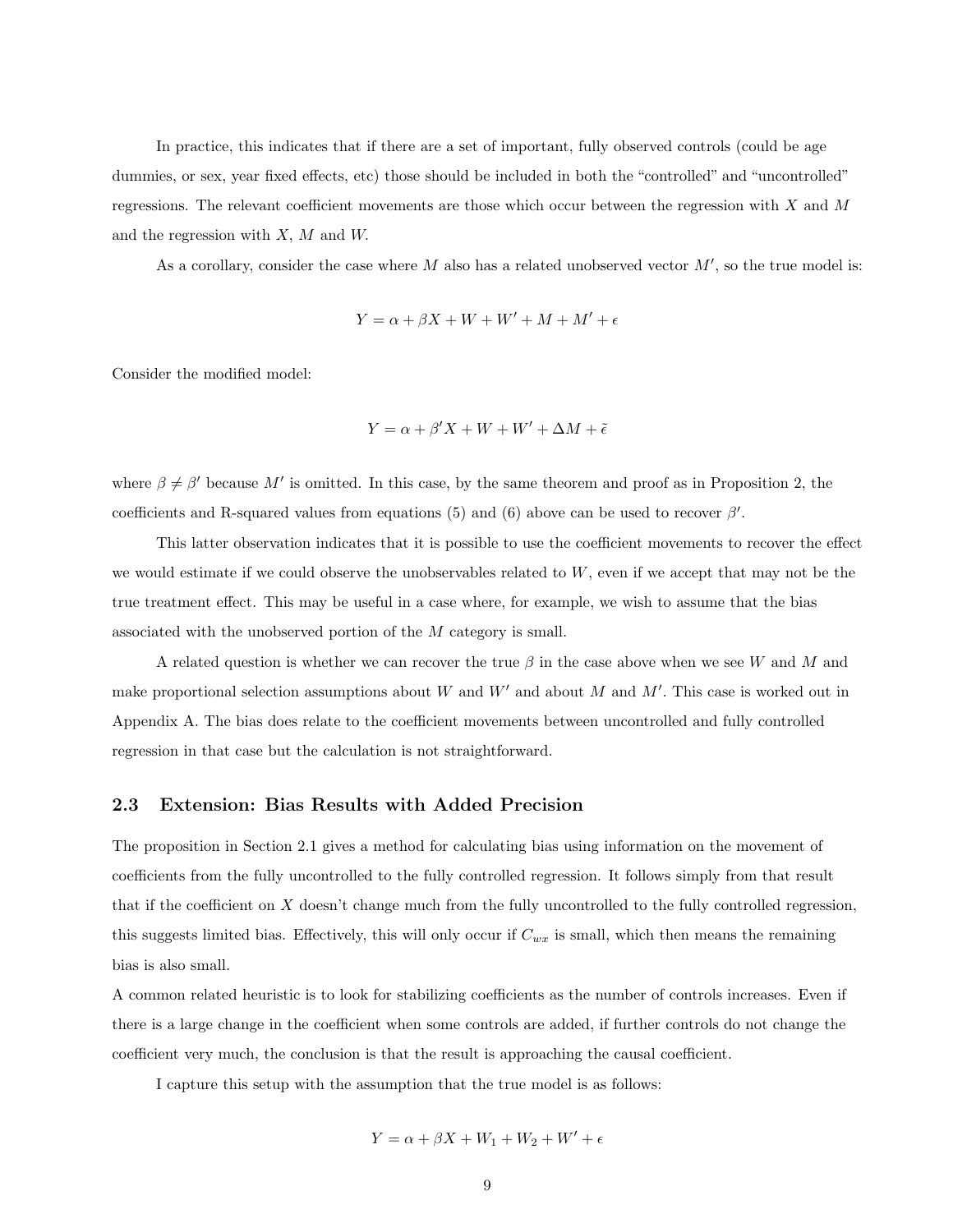In this case, I imagine both  $W_1$  and  $W_2$  are observed, while W' is unobserved. I retain the assumption of proportional selection, and assume that the variance of  $W_1$  is 1. I allow the degree of proportionality to vary. In particular, I assume:

$$
C_{w_1x}=\frac{C_{w_2x}}{\delta V_{w_2}}=\frac{C_{w'x}}{\phi V_{w'}}
$$

A common procedure in this case is to run the three regressions below in order, and compare the coefficients  $\xi$ ,  $\Lambda_1$  to  $\Lambda_2$ .

$$
Y = \alpha + \xi X + \iota + \epsilon \tag{7}
$$

$$
Y = \tilde{\alpha} + \Lambda_1 X + \Omega_1 W_1 + \tau + \epsilon \tag{8}
$$

$$
Y = \hat{\alpha} + \Lambda_2 X + \Psi_1 W_1 + \Psi_2 W_2 + \kappa + \epsilon \tag{9}
$$

All three coefficients are biased, with the exact formulas given below.

$$
\xi = \beta + C_{w_1x}(1 + \delta V_{w_2} + \phi V_{w'})
$$
  
\n
$$
\Lambda_1 = \beta + \frac{C_{w_1x}(\delta V_{w_2} + \phi V_{w'})}{1 - C_{w_1x}^2}
$$
  
\n
$$
\Lambda_2 = \beta + \frac{C_{w_1x}\phi V_{w'}}{(1 - C_{w_1x}^2(1 + \delta^2 V_{w_2}))}
$$

I note first that if  $\xi$  and  $\Lambda_2$  are close to each other then this suggests limited remaining bias, as described in the main results above. The stability heuristic is (possibly) useful here in a case where  $\xi$  and  $\Lambda_1$  are far apart. In that case, the common heuristic would be that if  $\Lambda_1$  and  $\Lambda_2$  are close together, then the remaining bias on  $\Lambda_2$  is small. The proposition below summarizes the condition for this to be the case.

**Proposition 3.** Stabilization of coefficients implies a small remaining bias if and only if a small  $\delta V_{w_2}$  implies that  $\phi V_{w'}$  is small.

*Proof.* The stabilization heuristic implies two things. First,  $\Lambda_1 - \Lambda_2$  is small and, second, that  $\frac{\Lambda_1 - \Lambda_2}{\xi - \Lambda_1}$  is small. Note that:

$$
\frac{\Lambda_1 - \Lambda_2}{\xi - \Lambda_1} = \frac{\delta V_{w_2} (1 - C_{w_1 x}^2 (1 + \delta^2 V_{w_2} + \delta \phi V_{w'}))}{(1 - C_{w_1 x}^2 (1 + \delta^2 V_{w_2})) (1 - C_{w_1 x}^2 (1 + \delta V_{w_2} + \phi V_{w'}))}
$$

For a value of  $\delta$  close to 1, as I have generally been considering,  $\frac{(1-C_{w_1x}^2(1+\delta^2V_{w_2}+\delta\phi V_{w'}))}{(1-C_{w_1x}^2(1+\delta V_{w_2}+\phi V_{w'}))} \approx 1$  and this collapses to  $\frac{\Lambda_1-\Lambda_2}{\xi-\Lambda_1} \approx \frac{\delta V_{w_2}}{(1-C_{w_1x}^2(1+\delta^2V_{w_2}))}$ . The question is whether finding that this is small implies that the remaining bias,  $\frac{C_{w_1x}\phi V_{w'}}{(1-C_{w_1x}^2(1+\delta^2 V_{w_2}))}$  is also small. It is clear that  $C_{w_1x}$  is not small (because  $\xi$  and  $\Lambda_1$  are not close) which means the bias will be small only if  $\frac{\phi V_{w'}}{(1-C_{w_1x}^2(1+\delta^2 V_{w_2}))}$  is small. The ratio above has the same denominator. In all, I conclude that a small value of  $\frac{\Lambda_1-\Lambda_2}{\xi-\Lambda_1}$  implies a small remaining bias only if small  $\delta V_{w_2}$  implies a small  $\Box$  $\phi V_{w'}$ .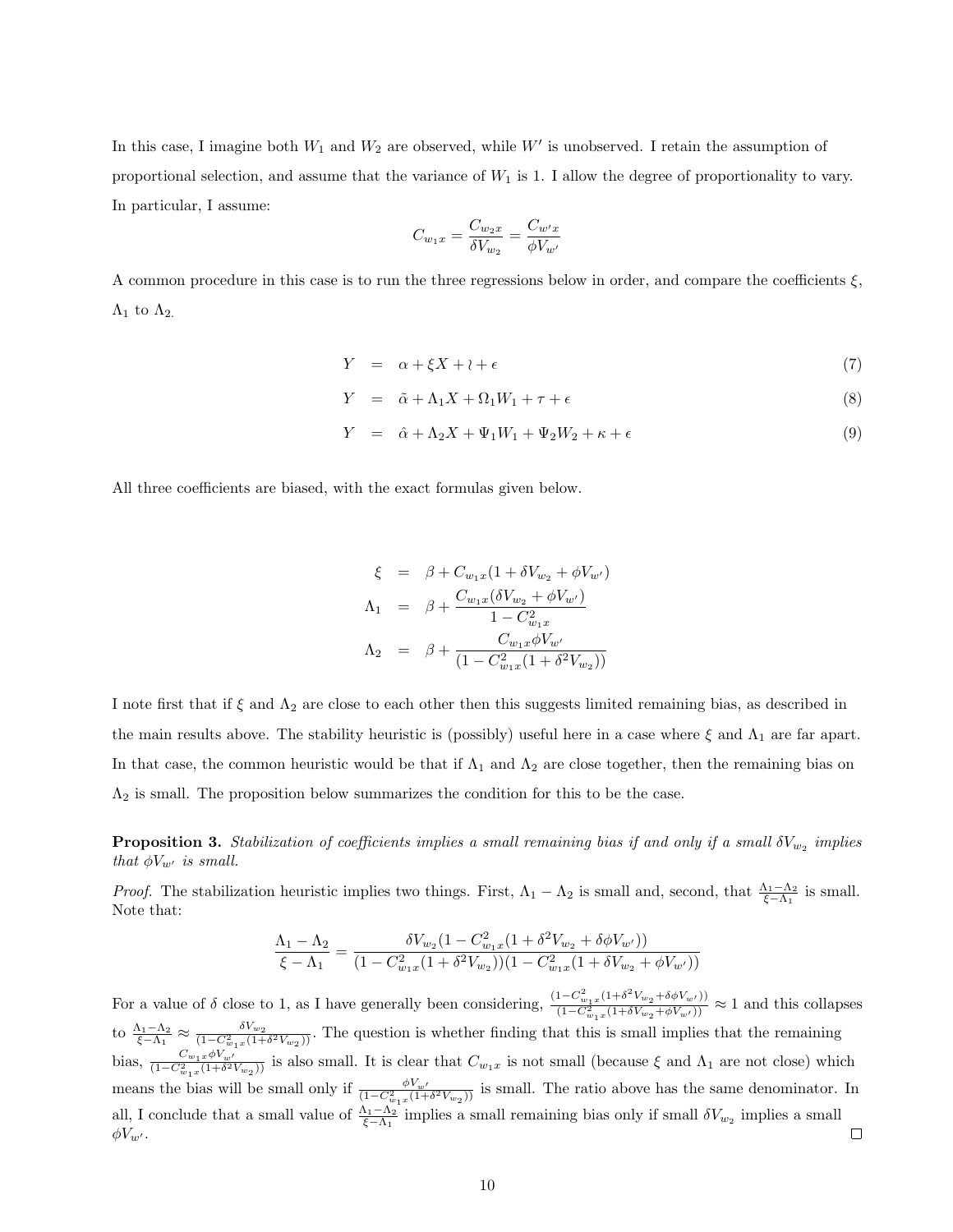This proposition argues that using this stability heuristic requires a further assumption along with the proportional selection – namely, that the fact that the second set of observables included are less important than the first set implies that the unobservables are also less important. This may be a palatable assumption but it is certainly not obvious. It may, however, be partially informed by taking a view on the maximum R-squared.

Consider  $V_{\kappa}$  (from Equation 9 above) which can be recovered from the difference between  $R_{max}$  and the fully controlled R-squared.

$$
V_{\kappa} = V_{w'} (1 - \phi C_{w_1 x} \frac{C_{w_1 x} \phi V_{w'}}{(1 - C_{w_1 x}^2 (1 + \delta^2 V_{w_2}))})
$$

If  $V_{\kappa}$  is large, this implies that  $V_{w'}$  must be large. If  $V_{\kappa}$  is small, this implies either a small  $V_{w'}$  or a large  $\phi$ .

What this suggests is that if the fully controlled R-squared is very far from the hypothesized  $R_{max}$ ,  $V_{w'}$ is not small and, therefore, we cannot infer from the stabilizing coefficients that  $\Lambda_2$  is close to  $\beta$ . If the fully controlled R-squared is close to  $R_{max}$  it may still be the case that the bias is large, since  $\phi$  may be large. In other words, this is a necessary but not sufficient condition.

## 2.4 Summary

The results in this section formalize some commonly used heuristics. Together, they suggest several things.

First, movement in the coefficient of interest when controls are added is informative about remaining bias under the proportional selection assumption, but must be used along with some assumption about the maximum amount of variance explained by the observables and unobservables together.

Second, the relevant movement in the coefficient is that which occurs after inclusion of the set of controls for which one is concerned about omitted components. For example, if a coefficient moves a lot after inclusion of a precise measure of individual age, this is not informative about how much further movement would be observed with controls for socioeconomic status. Controls of this type should be included in all regressions.

Third, stability in the coefficient of interest as controls are added is reassuring only if the R-squared stabilizes at or close to the maximum R-squared.

Together, this provides guidance in how these heuristics might be better used in practice. But it does not provide evidence on whether this adjustment is effective in identifying causal impacts. To learn that, it is necessary to perform some validation, which I turn to below.

# 3 Validation: Maternal Behavior, Birth Weight and Child IQ

The results above provide a way to recover an estimate of "causal" treatment effects under the assumption that selection on observables and unobservables is proportional. This assumption is fairly strong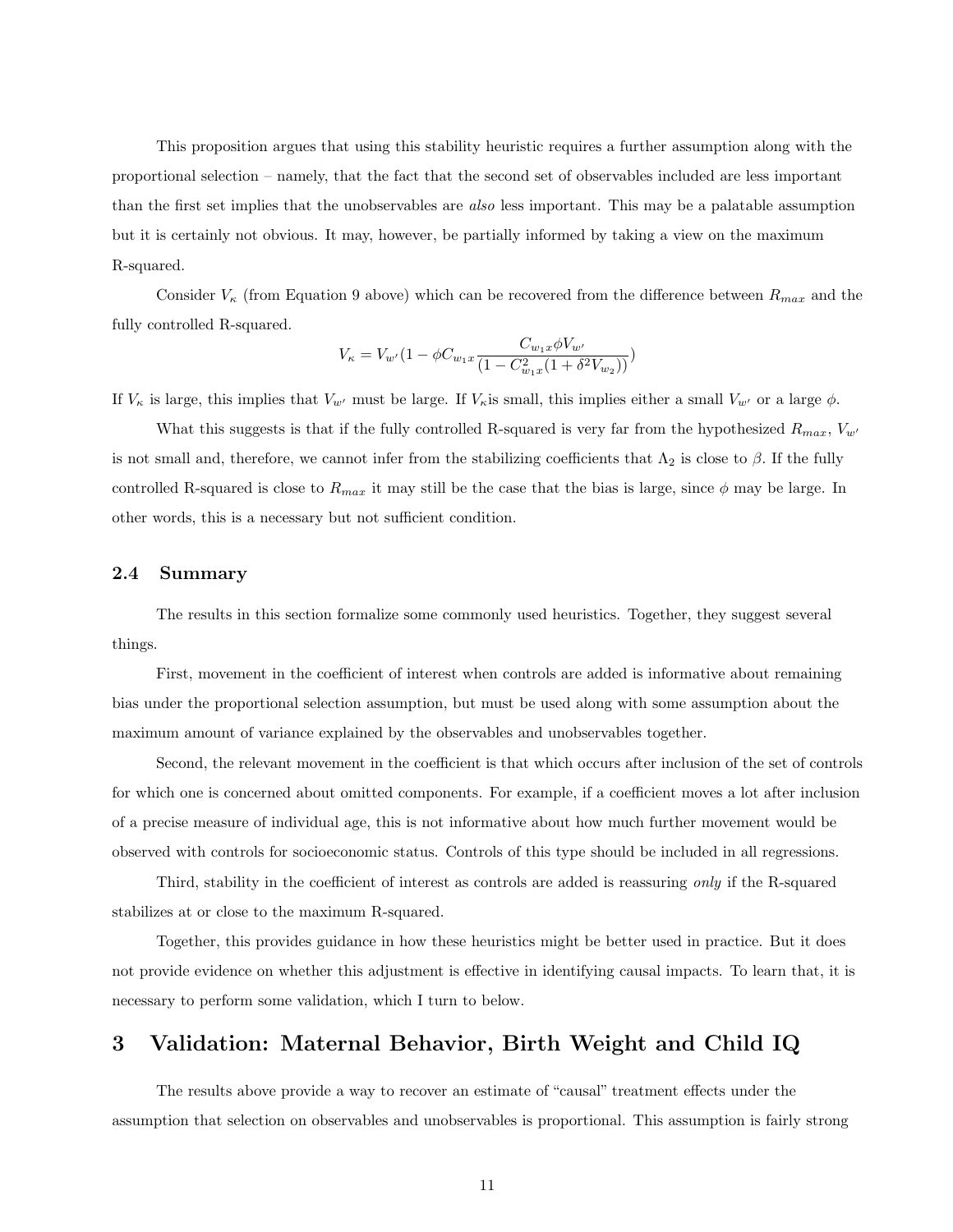and not directly testable. Indirectly, I can test the assumption – and the methodology more generally – by asking whether estimates generated by this procedure are closer to the true causal effect. Discussing that requires a setting in which I can match (possibly) biased estimates to some "true" estimate of a treatment effect.

Given such a setting, validation could take two forms. Most generally, I could ask whether there is a value of  $\delta$  which would match the adjusted effect from the observational regressions to the true treatment effect. The other elements of the adjustment are observable (in the case of the coefficients and R-squared values from regressions) or knowable in principle (in the case of the maximum R-squared). The value of  $\delta$  is a free parameter, so one simple validation exercise is to ask whether some value of  $\delta$  would work. This is equivalent to asking whether the coefficient on the treatment moves closer to the truth when controls are added.

A more constrained test is to ask whether a single value of  $\delta$  might organize a number of findings within a particular setting (or settings). If yes, this would suggest at a minimum that this technique works well in comparing the robustness of multiple findings within a given setting and, more tentatively, could suggest a value of  $\delta$  that might be used in other settings.

In this section I undertake both the less constrained and more constrained versions of this validation test in the context of the relationship between maternal behaviors, infant birth weight and child IQ. These relationships are of some interest in economics, and of wider interest in public health and public policy circles. A literature in economics demonstrates that health shocks while children are in the womb can influence early outcomes and later cognitive skills (e.g. Almond and Currie, 2011; Almond and Mazumder, 2011). A second literature, largely in epidemiology and public health, suggests that even much smaller variations in behavior – occasional drinking during pregnancy, not breastfeeding – could impact child IQ and birth weight. These latter studies, however, are subject to significant omitted variable concerns. The behaviors which are linked to good child outcomes tend to also be closely linked to maternal socioeconomic status.

I consider five relationships in all: the relationship between child IQ and breastfeeding, drinking during pregnancy, low birth weight/prematurity and the relationship between birth weight (as the outcome) and maternal drinking and smoking in pregnancy. Section 3.1 below describes the data, Section 3.2 the empirical strategy and Section 3.3 the results.

#### 3.1 Data

I use data from the National Longitudinal Survey of Youth Children and Young Adult Survey (NLSY) and data from the US Natality Detail Files (from 2001 and 2002).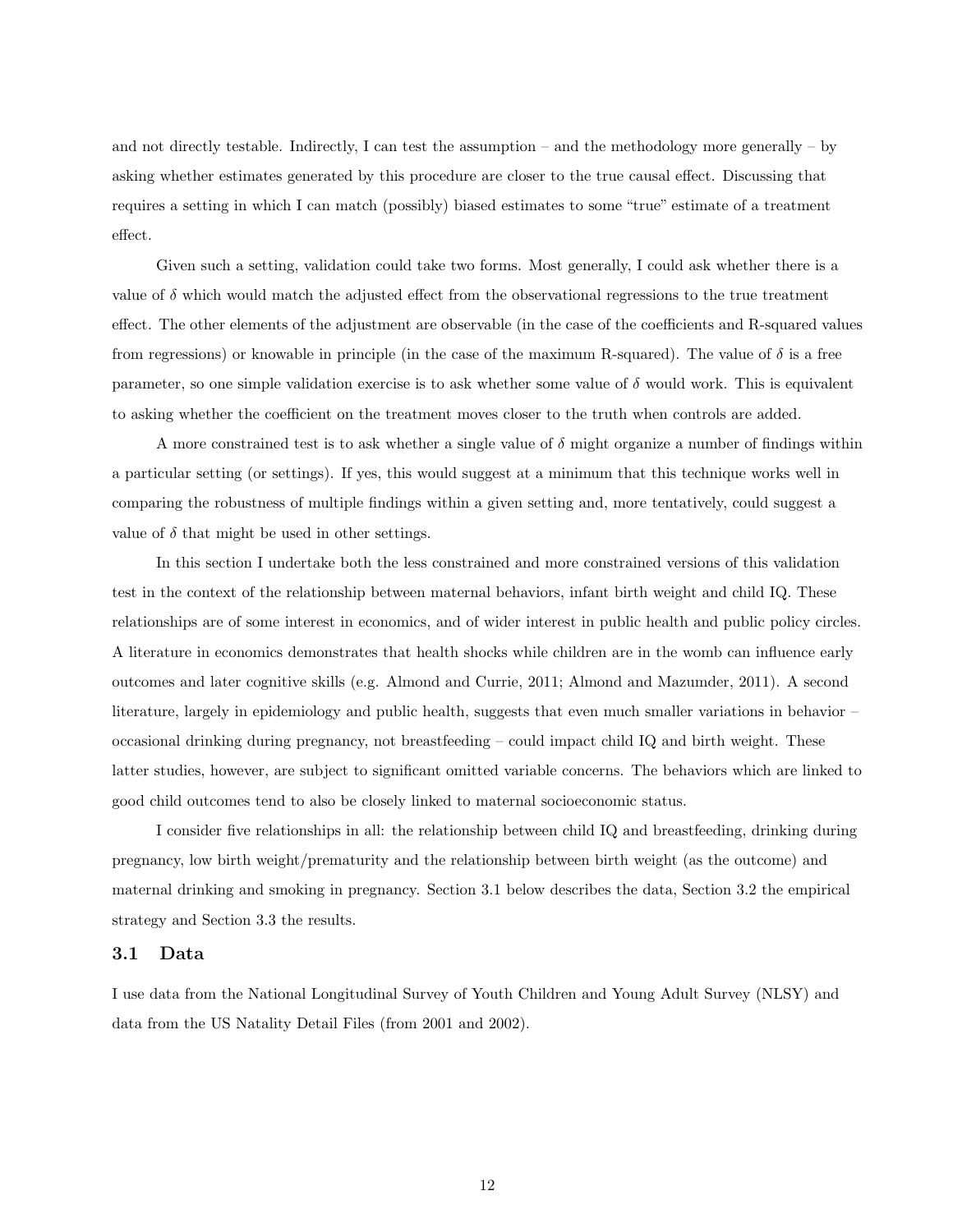#### NLSY

The NLSY is a longitudinal survey of women, and the Children and Young Adult module collects information on the children of NLSY participants. These data contain information on both IQ and birth weight. In the case of IQ, the outcome of interest is PIAT test scores for children aged 4 to 8. The treatments of interest are: months of breastfeeding, any drinking of alcohol in pregnancy and an indicator for being low birth weight and premature (<2500 grams and <37 weeks of gestation). These variables are summarized in the first rows of Panel A of Table [1.](#page-28-0)

For birth weight, the outcome is simply birth weight in grams. Here, I use all children. The treatments are whether the mother smokes in pregnancy and maternal drinking intensity during pregnancy. These variables are summarized in Panel B of Table [1.](#page-28-0)

The NLSY data also contain demographic controls. These are summarized in the remainder of Panel A and Panel B of Table [1](#page-28-0) (I summarize these twice since the sample differs for the IQ and birth weight analyses). They include: child age and sex, race, maternal age, maternal education, maternal income and maternal marital status.

#### Natality Detail Files

The US Natality detail files contain data on all births in the US. I use data from 2001 and 2002 and focus on birth weight as the outcome. The treatments are, again, whether the mother smokes during pregnancy and maternal drinking intensity. I recode drinking data to match the NLSY definitions. The natality detail files also include demographics: child sex, maternal race, age, education and marital status. These data do not report income.

Panel C of Table [1](#page-28-0) reports summary statistics.

## 3.2 Empirical Strategy

The baseline empirical strategy is straightforward. Assume that I observe a measure of the true  $\beta$ , denoted  $\beta_{true}$ . In addition, I can calculate a measure of the bias-adjusted  $\beta$  as described in Section 2, and denoted  $\beta_{adj}$ :

$$
\beta_{adj} = \Lambda - \delta \frac{(\xi - \Lambda)(R_{max} - R_2)}{(R_2 - R_1)}
$$

The first stage of validation here involves asking whether there is a value of  $\delta$  for which  $\beta_{true} = \beta_{adj}$ . Note that for this exercise I assume that the bias calculation is exact even with a value of  $\delta \neq 1$ . As I note in Section 2, this is close to the truth. In a second stage I ask whether a single value of  $\delta$  can provide improved inference across all five settings considered.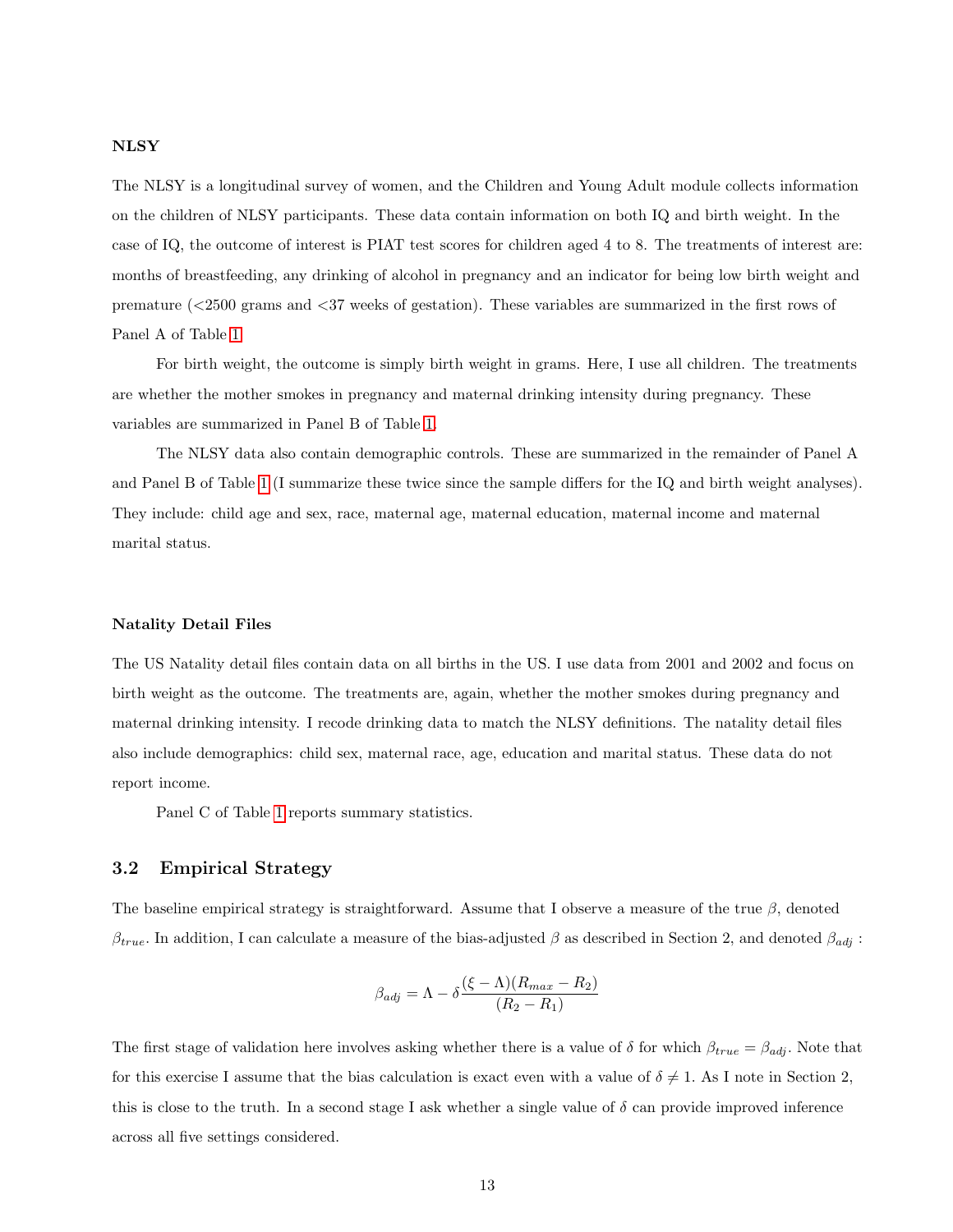Behind this empirical strategy there are a number of open questions. First, what controls are in  $W$  and which, if any, are in M? Second, what is the value of  $R_{max}$ ? The other parameters are observed in the regressions but  $R_{max}$  cannot be observed since we do not see the unobservables. Third, what is the value of  $\beta_{true}$ ?

I begin with the choice of W and M. I argue that the primary omitted variables relate to socioeconomic status; although there may be others, if we were able to eliminate the bias from this source, it would be a significant step forward. Therefore the elements of W will be the observed components of socioeconomic status: maternal education, income, race, marital status and age. Recall that M should contain any elements which may impact the coefficient but do not have omitted counterparts. In this case, it seems appropriate to include child sex and, in the case of IQ, child age.

Second, consider the choice of  $R_{max}$ . In theory, this should reflect how much of the variation in child IQ or birth weight could be explained if we had full controls for family background. This is a figure for which we need to go outside the data. Neither IQ nor birth weight seem likely to have an  $R_{max}$  of 1. Even identical twins raised together do not have the same IQ scores or identical birth weight. I suggest that the appropriate figure in either case is the correlation between siblings raised together, which will capture the full effect of family background. For IQ, I use a value of 0.385, based on the average correlations from two studies reported in Scarr and Weinberg (1983).[8](#page-14-0) For birth weight, I use a value of 0.5, drawn from Mazumder (2011).

Finally, the estimation requires values of  $\beta_{true}$ . One natural approach would be to match the observational analysis with evidence from randomized controlled trials which estimate similar parameters. Indeed, this is the approach I will take in the next section. This is not feasible here. Even in the two cases (breastfeeding and smoking) where I do have some randomized or quasi-random estimates on which to rely, the magnitudes are not comparable.

Instead, I take advantage of the family structure in the NLSY to estimate sibling fixed effects models. Although of course these may also be subject to concerns about causality, they should address most or all of the concerns about omitted family background, per se, which I argued was the primary omitted variable concern. I can therefore take them as the appropriate estimate of the impact of the treatment if I could adjust fully for family background – the sibling fixed effects estimates are  $\beta_{true}$ .

As a check on this, I can use outside results not to generate magnitudes but as tests of the null of a treatment effect or not. I can then ask whether the relationships which are more robust to the adjustment suggested here are also those which are confirmed in better data. Among the relationships I consider, randomized evidence suggest that breastfeeding is not linked with full-scale IQ (Kramer et al, 2008) and most evidence does not suggest an impact of occasional maternal drinking on child IQ (see, for example: Falgreen-Eriksen et al, 2012; O'Callaghan et al, 2007). In contrast, low birth weight and prematurity do seem

<span id="page-14-0"></span> $8$ This is consistent with other overview studies which suggest values in the range of 0.35 to 0.4 – see, for example, Bouchard and McGue, 2003.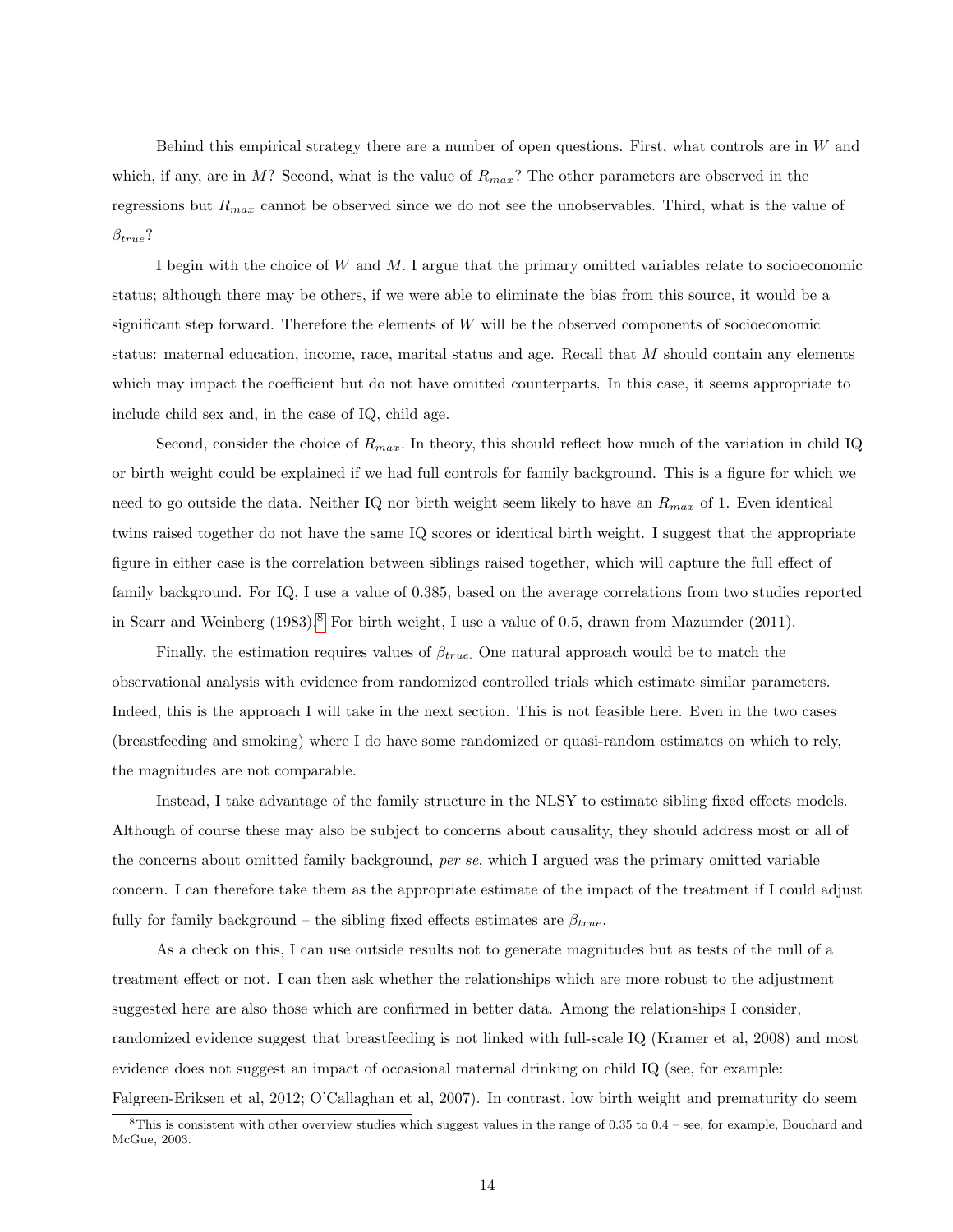to be consistently linked to low IQ (Salt and Redshaw, 2006), a link which also has a biological underpinning (de Kieviet et al, 2012). On the birth weight side, occasional maternal drinking is typically not thought to impact birth weight (Henderson, Gray and Brocklehurst, 2007), but there is better evidence that smoking does (e.g. from trials of smoking cessation programs as in Lumley et al, 2009).

### 3.3 Results

Table [2](#page-30-0) reports the results: Panel A shows data on child IQ from the NSLY, Panel B data on birth weight from the NLSY and Panel C data on birth weight from the Natality Detail Files.

The first two columns in each panel show estimated treatment effects and R-squared values with only sex (or age and sex in the case of IQ) as controls. Columns 3 and 4 show similar treatment effects with the full control set. More breastfeeding is associated with higher IQ in these regressions, and low birth weight is associated with lower child IQ. More maternal drinking appears in these data to be associated with higher child IQ later. There is no biological reason to think this is the case: it must be due to selection. Both samples show smoking and drinking are associated with lower birth weight. All seven analyses reported here show significant effects with the full set of controls. Interpreting these results in a naive way, one would conclude that each has a significant link with child outcomes.

Column 5 shows the sibling fixed effects estimates; in Panel C, I report the estimates drawn from the NLSY for these outcomes, since the Natality files do not link mothers across births. The positive impacts of breastfeeding and maternal drinking are eliminated. The impact of low birth-weight and prematurity on IQ remains fairly large – about 0.10 standard deviations – but has a p-value of 0.11. In the case of birth weight, the impact of smoking on child birth weight remains strongly significant in these regressions, but there is no measured impact of maternal drinking. These results – the lack of an impact for breastfeeding and maternal drinking, the possible impact of low birth weight on child IQ and the strong impact of smoking on birth weight – line up well with the conclusions on null hypotheses from the literature described above.

Column 6 combines these figures with the estimates of  $R_{max}$  (0.385 in the case of IQ, 0.5 in the case of birth weight) and calculates the  $\delta$  which would match  $\beta_{adj}$  to  $\beta_{true}$ . In all seven rows this  $\delta$  is defined and is positive. That is, these all pass the most basic validation test: the coefficients move toward the truth when the controls are added and there is therefore some value of  $\delta$  which would match. The values of  $\delta$  range between about 0.5 and 1.5.

In Column 7 I report the value of  $\delta$  which would return an adjusted effect of 0 (rather than the value which would match to the sibling fixed effects). This is done for two reasons. First, for those outcomes (maternal drinking, breastfeeding) where other literature suggests we reject the null, a value of 0 is another estimate of the true effect. Second, this allows me to ask in general whether the less robust results are those where a smaller value of  $\delta$  would eliminate the effect. In the case of the first objective, this column suggests a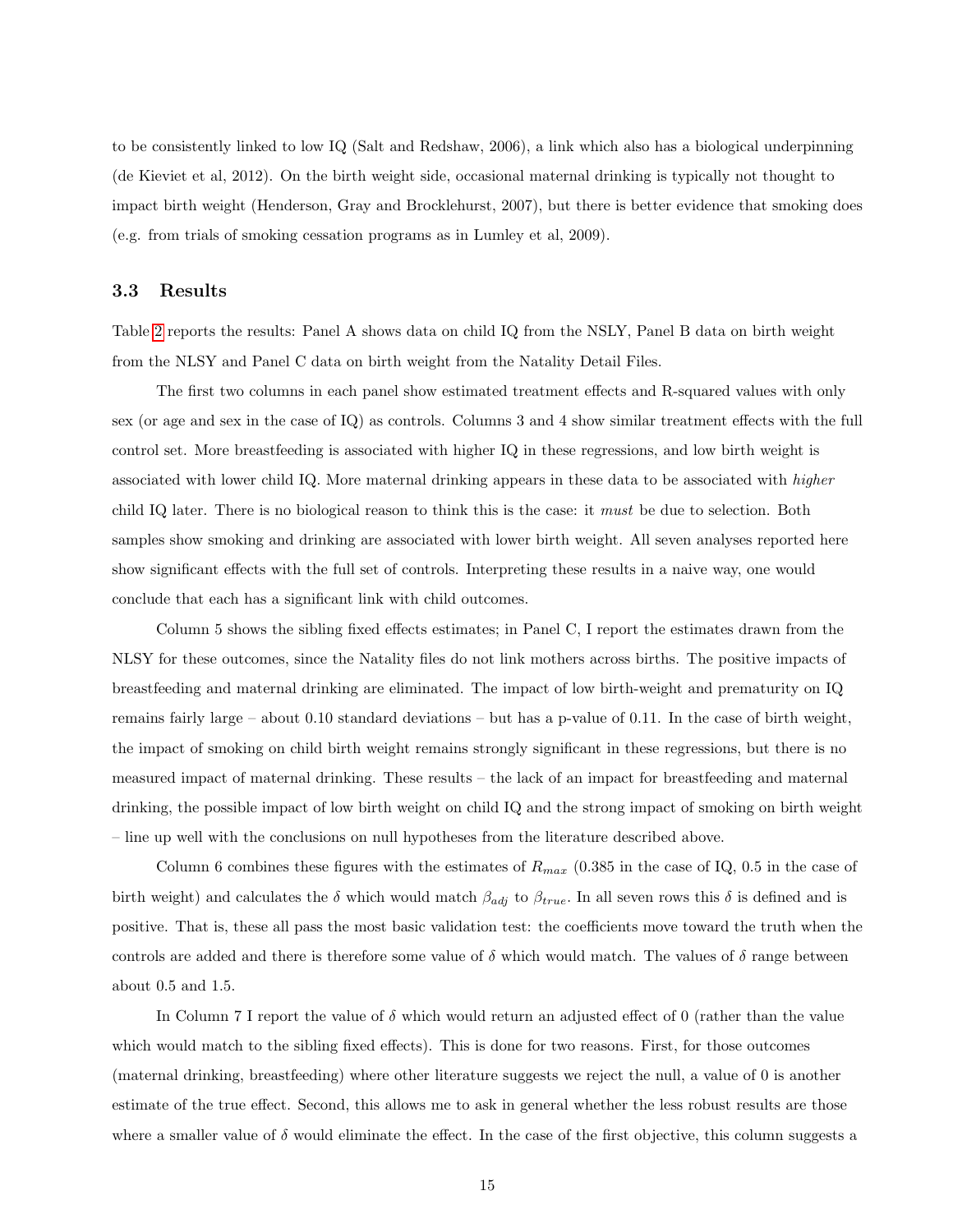smaller range of  $\delta$  – around 1 – would match each of these effects to zero. In the case of the second I find support: the "true" effects would require, on average, a larger value of  $\delta$  to produce an adjusted effect of zero.

Finally, Column 8 asks the second form of validation I describe above: could a single value of δ generate better inference across all these settings. I use a value of  $\delta = 1$ . This is done for two reasons. First, it seems a natural focal point. Second, looking at the values in Columns 6 and 7, this would appear to fit well. Standard errors in this column are calculated with a bootstrap over individuals, although it is worth keeping in mind that these are very sensitive to sample size. This adjustment appears to perform well. The coefficient moves closer to the true treatment effect in all cases. After the adjustment only the impacts of smoking remain significant and sizable.

#### Coefficient Stability

The above analysis suggests that performing the proportional selection adjustment improves the conclusions. It seems useful to consider whether a similar conclusion could have been reached from using the "coefficient stability" heuristic. To do this, for each treatment I run regressions progressively including controls. I choose the order of controls by ranking the demographics based on the amount of variation in child IQ or birth weight that they explain in the data. I include these controls in the same order for each analysis within outcome (the order differs for IQ and birth weight). Figures [1a-1g](#page-27-0) show coefficients and R-squared values for the seven analyses.

These figures suggest coefficient stability is not useful distinguishing among these analyses. All show a very similar pattern of stabilizing coefficients. Based on these alone it would be quite difficult to identify some of the relationships as more robust than the others. In line with the discussion in Section 2.3, the issue is clear: the R-squared in the fully controlled regressions here is around 0.25 for IQ and less than 0.1 for birth weight, far below the figures of 0.385 or 0.5 that were drawn from existing data. Given this, the fact that the coefficient has stabilized is not fully informative.

#### Summary

The results in this section – in particular, in Table [2](#page-30-0) – are quite supportive of this approach. It passes the most basic validation test by showing that the coefficient movements are informative and larger movements point to less robust results. Perhaps more surprisingly, the results show that a single value of  $\delta(\delta = 1)$ performs well across all the settings. Returning to the question of applications in economics, this suggests support for the coefficient movement robustness test (although not the coefficient stability test) and may even suggest an adjustment based on  $\delta = 1$  might be a helpful statistic to report (similarly one could report a value of  $\delta$  which generates  $\beta_{adj} = 0$  and use  $\delta = 1$  as a benchmark).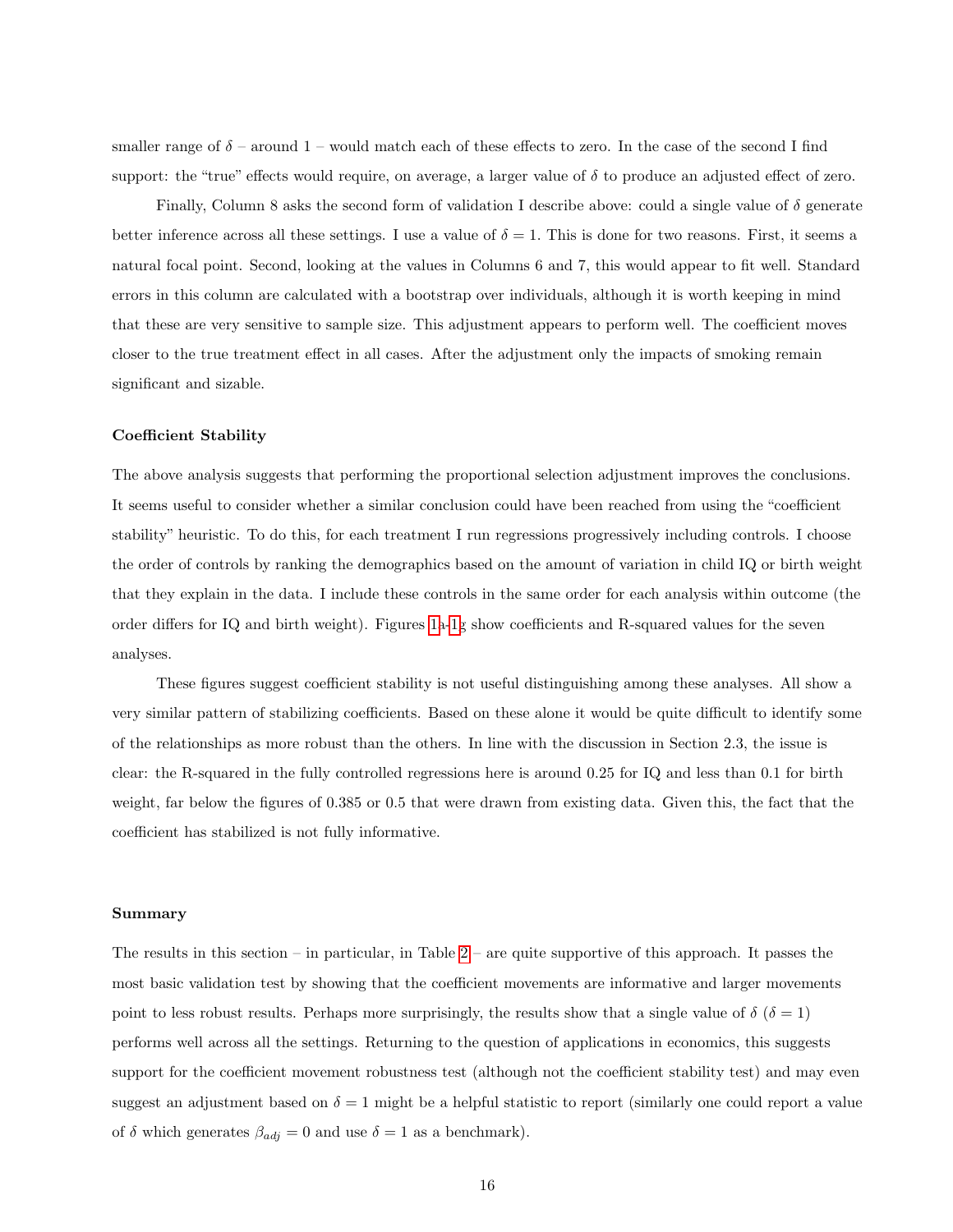In the next section I move to a somewhat more aggressive application and ask whether this approach might be used in the context of a large public health literature to improve inference.

# 4 Application: Health Behaviors and Health Outcomes

A large literature in epidemiology and public health looks to estimate the relationship between positive heath behaviors and health outcomes. Do individuals who exercise live longer? Does taking a vitamin supplement lower your blood pressure? Observational studies in this literature suffer from clear omitted variable bias problems, largely stemming from correlations between high socioeconomic status and both positive health behaviors and good health outcomes. Likely due to this issue, when randomized studies are run to look at similar questions the results are often at odds with what was seen in observational data. A classic example is the exploration of the link between diet and health. For years the medical profession recommended a low-fat, high carbohydrate diet as a key to better health. It turned out this was based on biased estimates. When randomized data from a large study was released in 2006, this result was seriously weakened (Prentice et al, 2006; Beresford et al, 2006; Howard et al, 2006).

Given that many of the central issues facing this literature can be boiled down to omitted socioeconomic status variables, it seems natural to ask whether the selection-on-observables adjustment procedure could improve inference.

In this section I combine observational data on a number of relationships estimated in the public health literature with randomized evidence on those relationships. In some cases, randomized trials have confirmed observational links and in others they have not. I use a comparable observational population and match the magnitude of the randomized impacts to the observational ones. As in the analysis above, I ask whether a version of the selection-bias adjustment procedure could match the observational estimates to the randomized effects.

I go further in this section than in Section 3 in two ways. First, motivated in part by the above, I assume a value  $\delta = 1$  and then *estimate* a value for  $R_{max}$  for each match. This effectively asks whether it is possible to perform a successful version of this adjustment without thinking carefully about the  $R_{max}$ . Second, once I have estimated values for  $R_{max}$  across a number of settings (this section considers 29 outcome-treatment pairs), I ask whether a single value of  $R_{max}$  (or, in fact, a single parametrization as a function of  $R_2$  and  $R_1$ ) could improve inference across all the settings.

In the end, I can ask whether a simple version of this procedure – using only the results from the observable regressions – might be used to improve inference across these settings and parallel settings, which I argue would encompass much of the public health literature. The last part of this section provides some simple out of sample tests.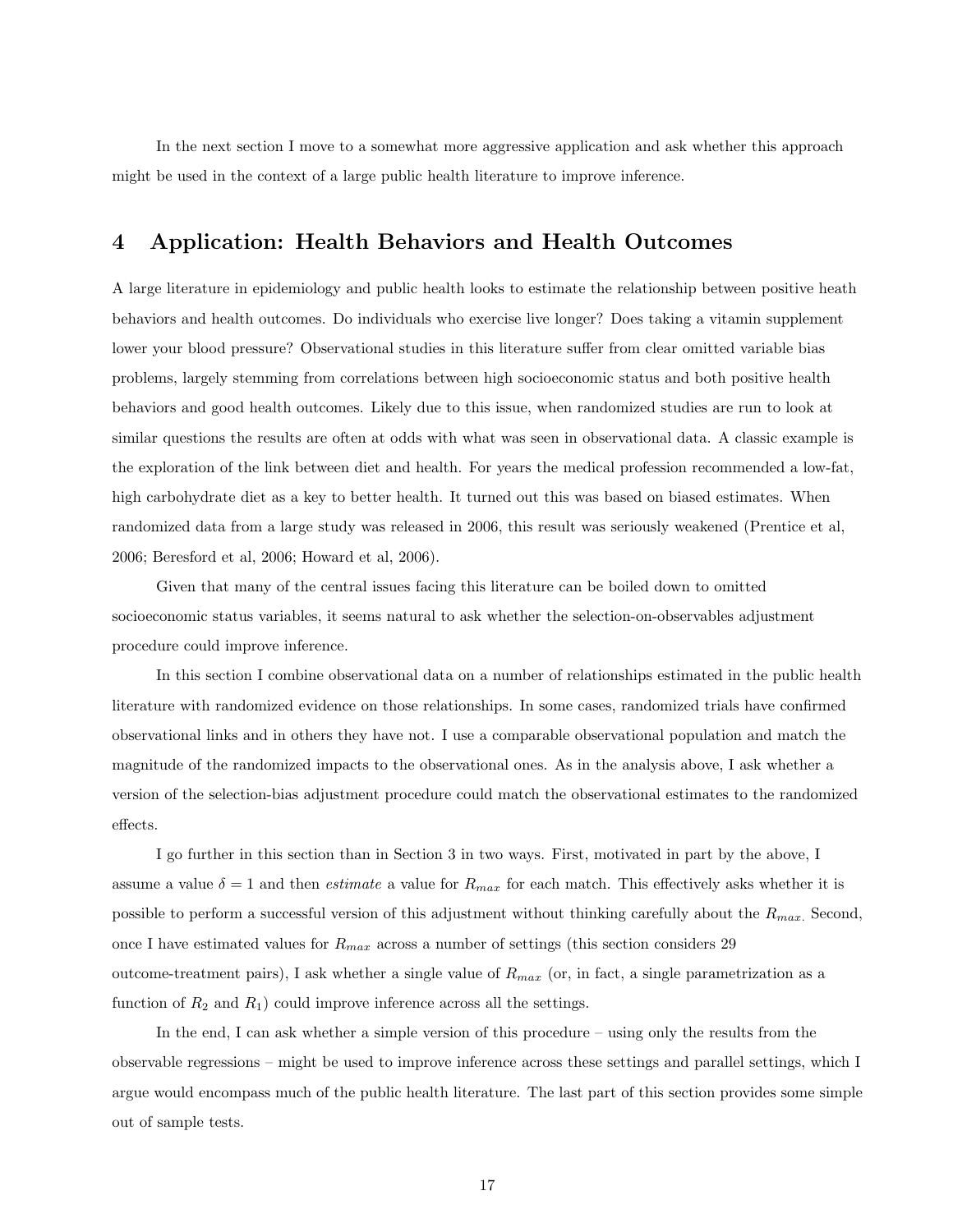It is worth noting that this section also has a role as validation, just as Section 3 above, in asking whether a version of this adjustment can match the true impacts.

Section 4.1 below describes data, Section 4.2 the empirical strategy, and Section 4.3 the results, including out-of-sample tests.

#### 4.1 Data

This section considers two treatments: exercise and vitamin D+Calcium supplementation. In each case I consider the relationship between the treatment and a range of outcomes. This analysis requires two pieces of data: randomized trial results and observational data.

#### Randomized Trials

Randomized trial results are drawn from existing work.

**Exercise** Evidence on the impact of exercise is drawn from several papers which are summarized in a Cochrane Review meta-analysis (Shaw et al, 2006). I consider only studies which compared exercise to no exercise (this excluded studies which also used diet). Outcomes considered include weight, blood pressure, cholesterol, blood glucose and triglycerides.

**Vitamin D and Calcium** Evidence on the impact of vitamin D and calcium supplementation comes from the Women's Health Initiative, a large scale study of post-menopausal women which has run a number of important interventions. One trial within the study involved randomizing women into receiving vitamin D and calcium supplements (treatment) or not (control). Outcomes include bone density, lipids, blood pressure, exercise, and weight.

In Appendix Table A.1 I list the citation for each outcome-treatment pair, the treatment and any restrictions on age or gender in the study recruitment.

#### Observational Data

Exercise Exercise data are drawn from the National Health and Nutrition Examination Survey (NHANES), Wave III. Individuals are asked detailed questions about exercise. I use this to create a treatment measure as close as possible to the treatment in each study. In most cases the study includes some kind of jogging three times a week. Exact populations used are listed in Column 3 of Appendix Table A.1 for each paper, but in general these tend to focus on middle-aged individuals. Exercise data and the outcomes variables considered are summarized in Panel A of Table [3.](#page-31-0)

Vitamin D and Calcium Data on vitamin D and calcium supplementation also comes from the NHANES-III. Individuals are asked about vitamin and mineral supplements, which allows me to create an indicator for taking vitamin D and calcium supplementation. To match the Women's Health Initiative data I use women aged 55 to 85 (recruitment in this study is women 50 to 80, but evaluation is several years later).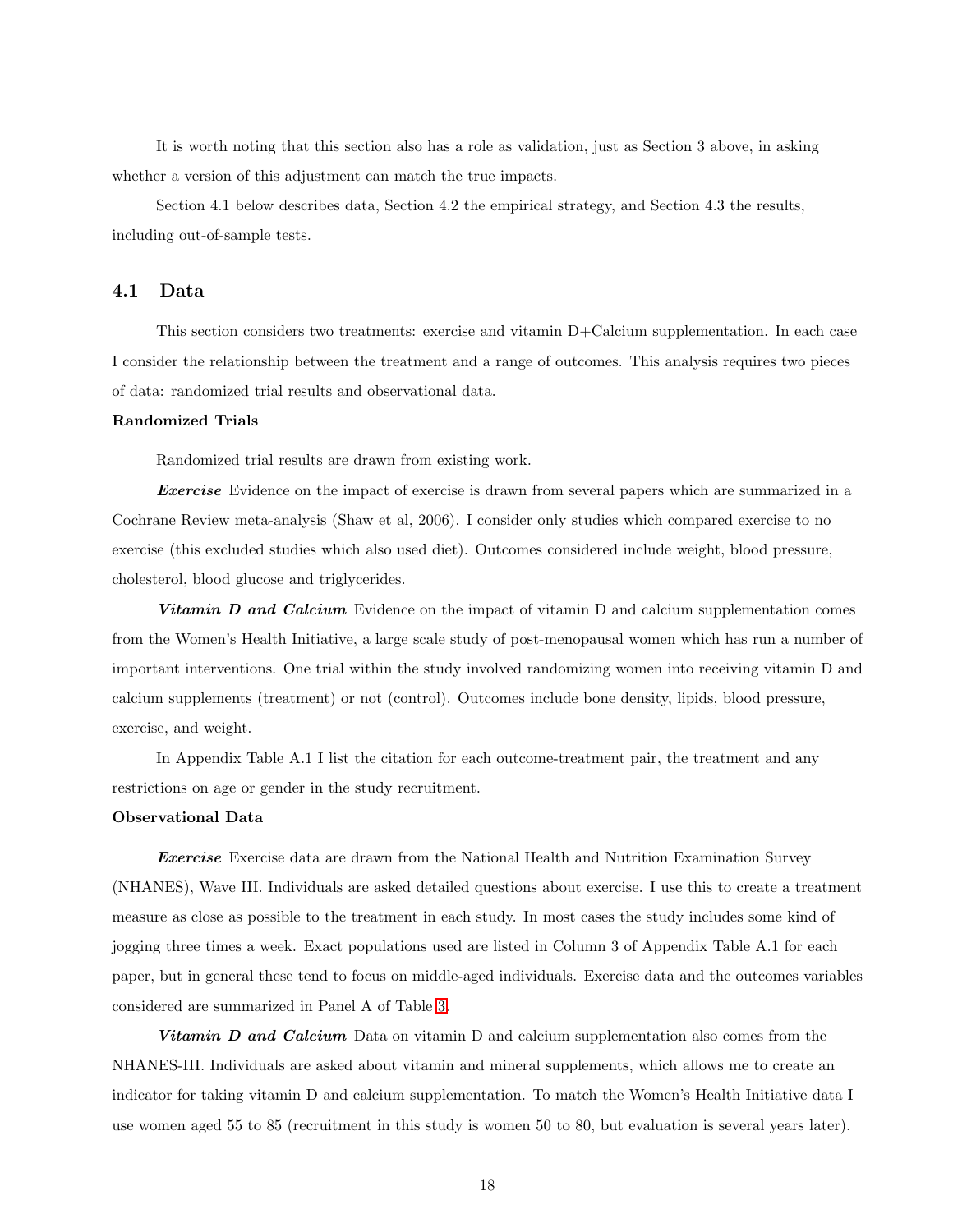Summary statistics on share of women using supplements and outcomes variables are in Panel B of Table [3.](#page-31-0)

## 4.2 Empirical Strategy

In this section, I employ the assumption that  $\delta = 1$ . The bias-adjusted coefficient,  $\beta_{adj}$  is therefore calculated:  $\beta_{adj} = \Lambda - \frac{(\xi - \Lambda)(R_{max} - R_2)}{R_2 - R_1}$  $\frac{R_1(R_{max}-R_2)}{R_2-R_1}$ . In this case,  $\beta_{true}$  is drawn from randomized trial results. As in the analysis above there is an important choice of what is in  $W$  and what will be in  $M$ . As above, I include in  $W$ the standard socioeconomic status measures: education, income, marital status and race. This reflects the observation that the bulk of the omitted variable issue are likely to be socioeconomic status. In M I include age dummies and sex and, in cases where the outcome is weight in kilograms, measures of height.

The first step in the empirical strategy is to simply estimate value of  $R_{max}$  for which  $\beta_{adj} = \beta_{true}$ . This will be defined as long as  $\Lambda$  is closer to  $\beta$  than  $\xi$  is (that is, as long as the coefficients move in the correct direction), although here it is possible that the estimated value of  $R_{max}$  could be larger than 1, which would be a failure from a validation standpoint.

The second step is to ask whether there is a single value of  $R_{max}$  which would improve inference across all these settings. In fact, this is unlikely to be the case since the settings I consider here differ widely in their predictability, so a single value of  $R_{max}$  is not likely to work well. Instead, I parametrize  $R_{max}$  as a function of  $R_1$  and  $R_2: R_{max} = R_2 + \psi(R_2 - R_1)$ . I then estimate  $\psi$ .

Effectively, this assumes that the amount of  $Y$  which is explained by the observables is a guide to how much would be explained by the unobservables. A value of  $\psi = 1$  would imply that the unobservables explain as much of the variation in  $Y$  as the observables.

In addition to having some intuitive appeal, this is a convenient assumption when the goal is to use the conclusions to evaluate existing work. With this assumption, the calculation of the bias-adjusted coefficient collapses to  $\beta_{adj} = \Lambda - \psi(\xi - \Lambda)$  and it is not necessary to observe the R-squared values. Since published papers in public health and epidemiology only very rarely report these values, this makes this procedure significantly more useful.

Given this assumption, the full estimation is straightforward. For outcome-treatment pair  $i$  denote the adjusted coefficient  $\beta^i_{adj}(\psi)$  and the true effect  $\beta^i_{true}$ . The trial also produces a standard error, denoted  $\sigma^i$ . I calculate the difference between the bias-adjusted and true coefficient, scaled by the standard error. I sum these over the outcome-treatment pairs and minimize the sum over the choice of  $\psi$ . Formally, I solve:

$$
\hat{\psi} = argmin_{\psi} \sum_{i} \left( \frac{\beta_{adj}^{i}(\psi) - \beta_{true}^{i}}{\sigma^{i}} \right)^{2}
$$

Given this value it is then possible to explore the performance of this adjustment in several ways. First, I can compare the magnitude of the error under the maximum likelihood value of  $\psi$  relative to the assumption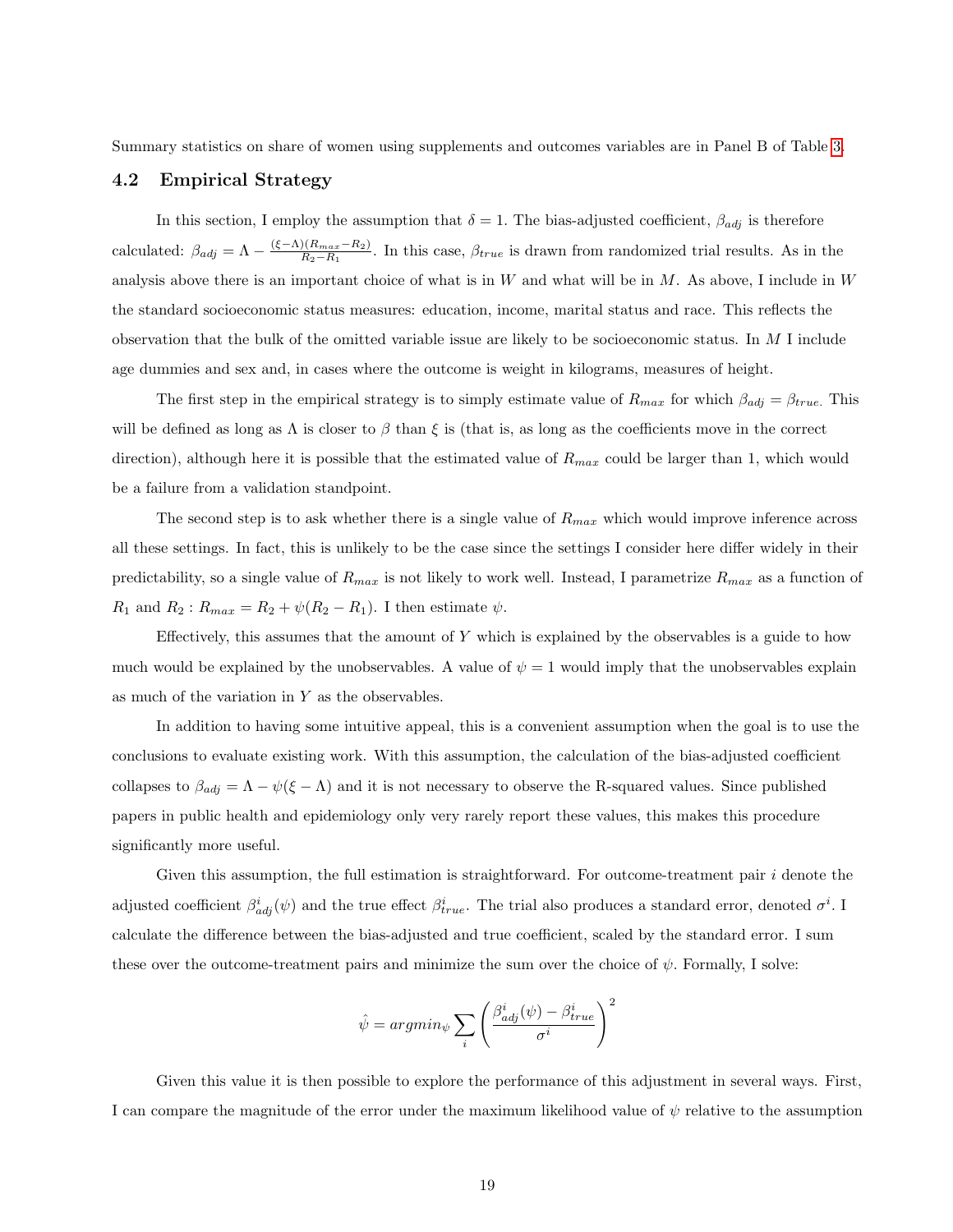that  $\psi = 0$  (which is the benchmark controlled regression coefficient). Second, I can compare the performance on each outcome-treatment pair, using bootstrapped standard errors, and ask whether I would have drawn more accurate conclusions about the null hypothesis from the adjusted analysis. Finally, there are a few outcomes for which the trials suggest a conclusion about the null hypothesis but where matching magnitudes is difficult. It is possible to perform an out-of-sample test using these outcomes and exploring whether the same adjustment would lead to more accurate conclusion in these cases.

#### 4.3 Results

The first five columns of Table [4](#page-32-0) show the first step of the results. Column 1 lists the outcome and, in the case of exercise where there are typically multiple studies per outcome, information on the citation. The second and third columns list the uncontrolled and controlled effects, their standard errors and the R-squared values. The effects are significant in many but certainly not all cases, and generally in the expected direction, with exercise and vitamin supplementation linked to improved health outcomes.

Column 4 reports the impact from the randomized trials. These impacts are less often significant than the controlled effects and typically much, much smaller. If I consider the relationship between vitamin supplementation and weight, for example, both the randomized and controlled effects are significant, but the randomized effect is tiny relative to the impact with controls. The controlled effect indicates a difference of about one and a half pounds, and the randomized effect a difference of just about one-tenth of a pound. This is an economically significant difference.

Column 5 reports the value of  $R_{max}$  which would match  $\beta_{adj}$  and  $\beta_{true}$ . In the case where this is not defined (is either less than  $R_2$  or greater than 1) I simply report N.V. ("not valid"). In 22 of 29 outcomes the adjustment works – there is a value of  $R_{max}$  for which the adjusted coefficient matches the truth. The cases in which there is no match are all ones where the observational effect is not significant and neither is the randomized effect. These are inherently somewhat noisy, which makes it perhaps less surprising that the coefficient movements are not informative. In fact, if I ask the broader question of whether some value of  $R_{max}$  could generate estimates inside the randomized confidence interval, the answer is yes in all 29 of the cases. This finding supports the first validation hurdle: some version of this adjustment with a value of  $\delta = 1$ works in most cases.

Turning to the second step, the full estimation procedure described above yields a value of  $\psi = 1.018$ . This suggests that the omitted characteristics explain approximately as much of the variation in outcome as the included characteristics. I can illustrate the overall impact of this bias adjustment. To do so I re-scale each outcome so the 95% confidence interval from the randomized trial ranges from 0 to 1 (and thus the randomized point estimate is close to 0.5); this is necessary for visualization since the scale of the effects varies widely across outcomes. I then convert first the standard controlled coefficient and then the bias-adjusted coefficient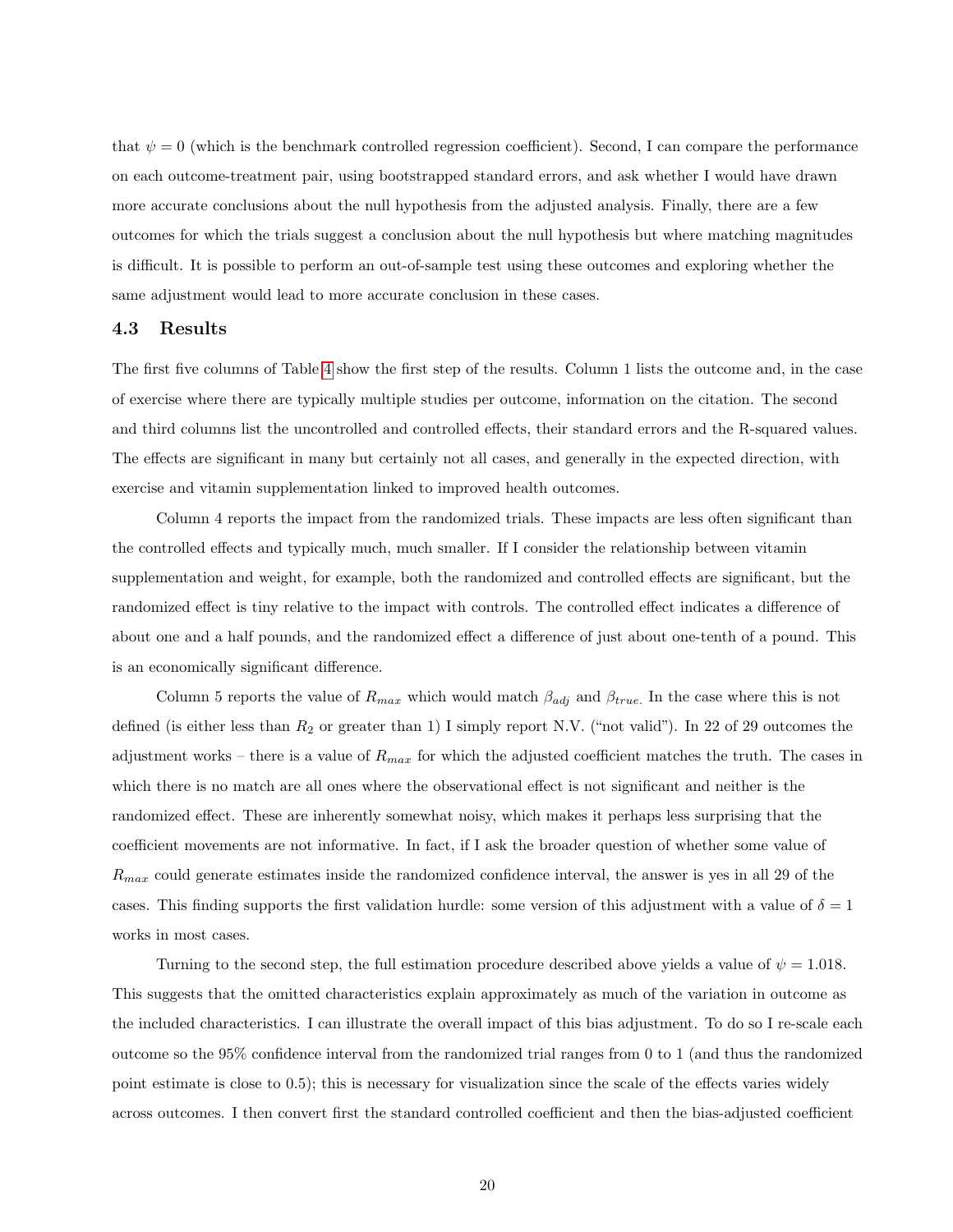onto this scale. Figure [2a](#page-29-0) shows the interval for the randomized trial (open circles) and the controlled coefficient (filled in circle). Although the controlled and true coefficient are similar in some cases, especially when they are both close to zero, in others the controlled coefficient is wildly outside the confidence interval.

Figure [2b](#page-29-0) shows the coefficients after the bias adjustment is done with the value of  $\hat{\psi} = 1.018$ . The fit is significantly better; note the large decrease in scale (the bias-adjusted coefficients on the same scale as the controlled coefficients can be seen in Appendix Figure 1). In a number of cases where the controlled coefficient showed significant errors – for example, the impact of vitamin supplementation on weight and exercise – the adjusted coefficients are within or very close to the confidence interval. The overall error is significantly smaller in the bias adjustment case  $-$  a reduction of 30% on average.

The final column of Table [4](#page-32-0) describes this result numerically: I perform the bias adjustment with  $\psi = 1.018$ , and generate standard errors using a bootstrap over individuals. Again, it's worth taking the standard errors with caution since the observational studies here are, in some cases, significantly underpowered to pick up impacts of the size seen in randomized trials. The bias-adjusted impacts are much closer to the estimates from the randomized data, on average.

This table makes clear much of the value in the adjustment comes in cases where the controlled coefficients lead to false positive conclusions, or at least to an overstatement of the magnitude of the impact. For example, the controlled coefficients suggest a large and significant impact of vitamin supplementation on exercise<sup>[9](#page-21-0)</sup>, whereas the bias-adjusted coefficient is very close to the small and insignificant impact estimated in randomized trials. At the same time, the bias-adjustment retains significant effects in many of the cases where there are large and significant effects estimated in randomized trials – for example, the impact of exercise on weight, blood pressure and some measures of heart health. This bias-adjustment does a good job of identifying true from false associations among those which simple controlled regressions show are significant.

#### Out of Sample Tests

Within sample, the adjusted coefficients above are closer to the true treatment effect than the controlled coefficients. An important related test is to ask how these perform out of sample. I consider two out-of-sample tests.

In the case of exercise and Vitamin D there are also several outcomes for which randomized experiments have reached a conclusion about the null but where magnitude comparisons are difficult. This may be due to differences in the timing of follow-up, the fact that randomized effects are reported as odds ratios or because generating an exactly parallel analysis is difficult. However, given the adjustment value estimated above it is possible to return to these outcomes and explore whether the adjustment procedure used here leads to correct

<span id="page-21-0"></span><sup>&</sup>lt;sup>9</sup>The theory under which this might matter is that calcium and vitamin D increase bone health, which improves ability to exercise.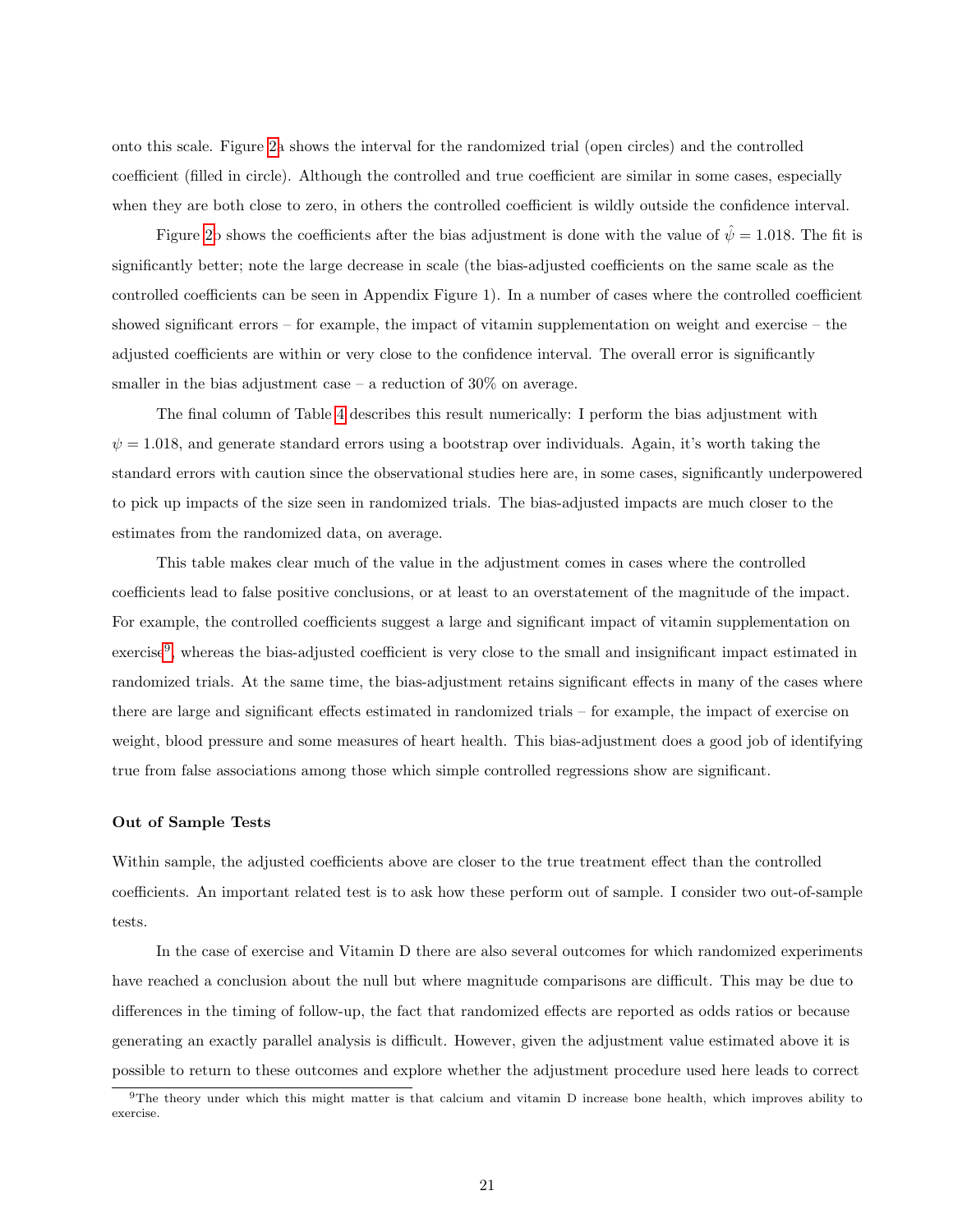conclusions in these cases.

This is done in Panels A and B of Table [5.](#page-33-0) This table is structured similarly to Table [4](#page-32-0) except that in the third column I simply report the hypothesized direction and significance (or not) of the effect in the randomized trial. In general, the bias-adjustment also performs well here. In the case of exercise, the controlled coefficients show significant impacts on both diabetes and mortality (among individuals with heart disease), and the bias-adjusted coefficients correctly identify only the mortality evidence as robust. In the case of vitamin D the controlled coefficients incorrectly suggest supplementation matters for mortality, a result which is corrected by the bias-adjustment.

A second out-of-sample tests relies on another study, the Physician Health Study (PHS). This work evaluated the impact of beta-carotene, vitamin E and vitamin C on heart disease mortality among men.[10](#page-22-0) Published results from the study reject links between mortality and any of these vitamins (Hennekens et al, 1996; Sesso et al, 2008). Because the outcome is mortality and magnitudes are therefore difficult to link, I could not use this study in the estimation, but it is possible to use as an out of sample test. The NHANES-III provides the data, as above.

Panel C of Table [5](#page-33-0) shows this evidence. Vitamin E and Vitamin C are both linked to lower mortality in the controlled regressions but not (at least not significantly) in the bias-adjusted coefficients. This provides further out-of-sample support.

#### Summary

The evidence here provides further validation support for the suggestion that the robustness of results to coefficient movements is informative about their validity. Going further, however, it suggests that across a range of settings in public health, inference might be improved on average with a single, very simple adjustment. Given a controlled coefficient  $\Lambda$  and uncontrolled coefficient  $\xi$ , a value of  $\beta_{adj} = \Lambda - 1.018(\xi - \Lambda)$ would, at least based on the settings above, be closer on average to  $\beta_{true}$ .

# 5 Conclusion

The goal of this paper is two-fold. First, I connect the popular robustness heuristic of exploring coefficient sensitivity to controls to the proportional selection assumption formalized in Altonji, Elder and Taber (2005). I provide some guidance to discipline the use of this coefficient movement heuristic and give a simple form of the adjustment using only information on coefficient and R-squared values. In particular, I argue that under the

<span id="page-22-0"></span> $10$ This study also evaluated (and supported) the importance of aspirin in preventing heart disease mortality. However, the observational evidence on aspirin is marred by both the omitted variable issue but much more so by a problem of reverse causality. It has long been thought that aspirin was good for heart disease so the kind of people who take it tend to be those with heart disease. This problem crops up in most of the settings I consider but to a much, much lesser extent. When facing this problem a bias adjustment of this type will not address the issue. I therefore do not use this as a test.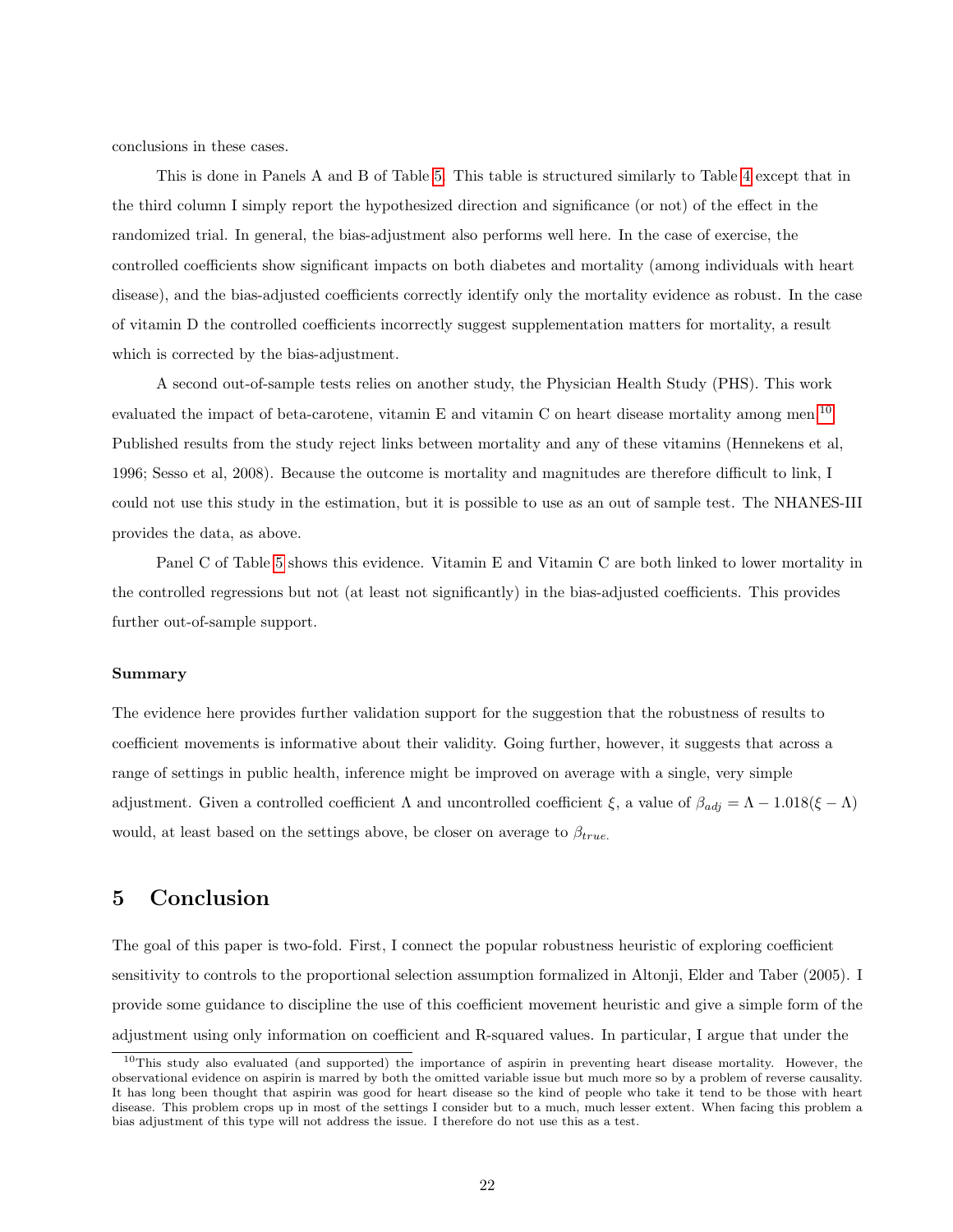proportional selection assumption, with proportionality  $\delta$ , the causal coefficient  $\beta$  can be recovered from the uncontrolled coefficient,  $\xi$ , the coefficient with controls,  $\Lambda$ , the R-squared from the uncontrolled and controlled regressions ( $R_1$  and  $R_2$ ) and an assumption about the maximum R-squared ( $R_{max}$ ). The exact calculation is:

$$
\beta = \Lambda - \delta \frac{(\xi - \Lambda)(R_{max} - R_2)}{(R_2 - R_1)}
$$

Second, I describe two validation exercises. I argue that, regardless of the intuitive appeal of this approach, it has value only if it is effective in drawing better causal conclusions. In both validation exercises I consider cases where there exists both observational data which may be biased alongside either randomized data or better observational studies which are more likely to reflect a "true" relationship.

In the case of the relationship between maternal behavior and child birth weight and IQ, I show that a carefully applied version of this approach produces adjusted coefficients which are a much closer match to the truth.

The second validation exercise takes a number of settings and asks whether I can estimate a general version of the adjustment which would lead to better conclusions. I consider settings where (a) the outcome is a health outcome and the treatment is a health behavior and (b) the primary omitted variable bias comes from socioeconomic status, broadly construed. I argue that this applies to many relationships of interest and is not limited to the ones I consider here. I approach this as an estimation with the assumption that  $R_{max} = R_2 + \psi(R_2 - R_1)$ , and  $\psi$  as a parameter to be estimated. I find that a value of  $\psi = 1.018$  provides a much better fit to randomized results than the simple controlled coefficients. With bootstrapped standard errors it rejects a number of false-positive associations with limited cost in terms of rejecting true-positive ones.

To the extent that one is comfortable applying these results in other contexts, this suggests a simple way for researchers in parallel settings to evaluate the plausibility of their results, and for readers of published work to do so, as well, by simply calculating:  $\beta_{adj} = \Lambda - 1.018(\xi - \Lambda)$ .

Returning to the coefficient heuristic, both empirical exercises here provide support for its use. In related settings, it appears that robustness to this adjustment does suggest causal impacts. The evidence may suggest that  $\delta = 1$  – that is, an assumption of equal selection – could be a reasonable benchmark. Researchers looking at coefficient movements may consider reporting the adjusted coefficient with a value of  $\delta = 1$  as a way to summarize the degree of stability.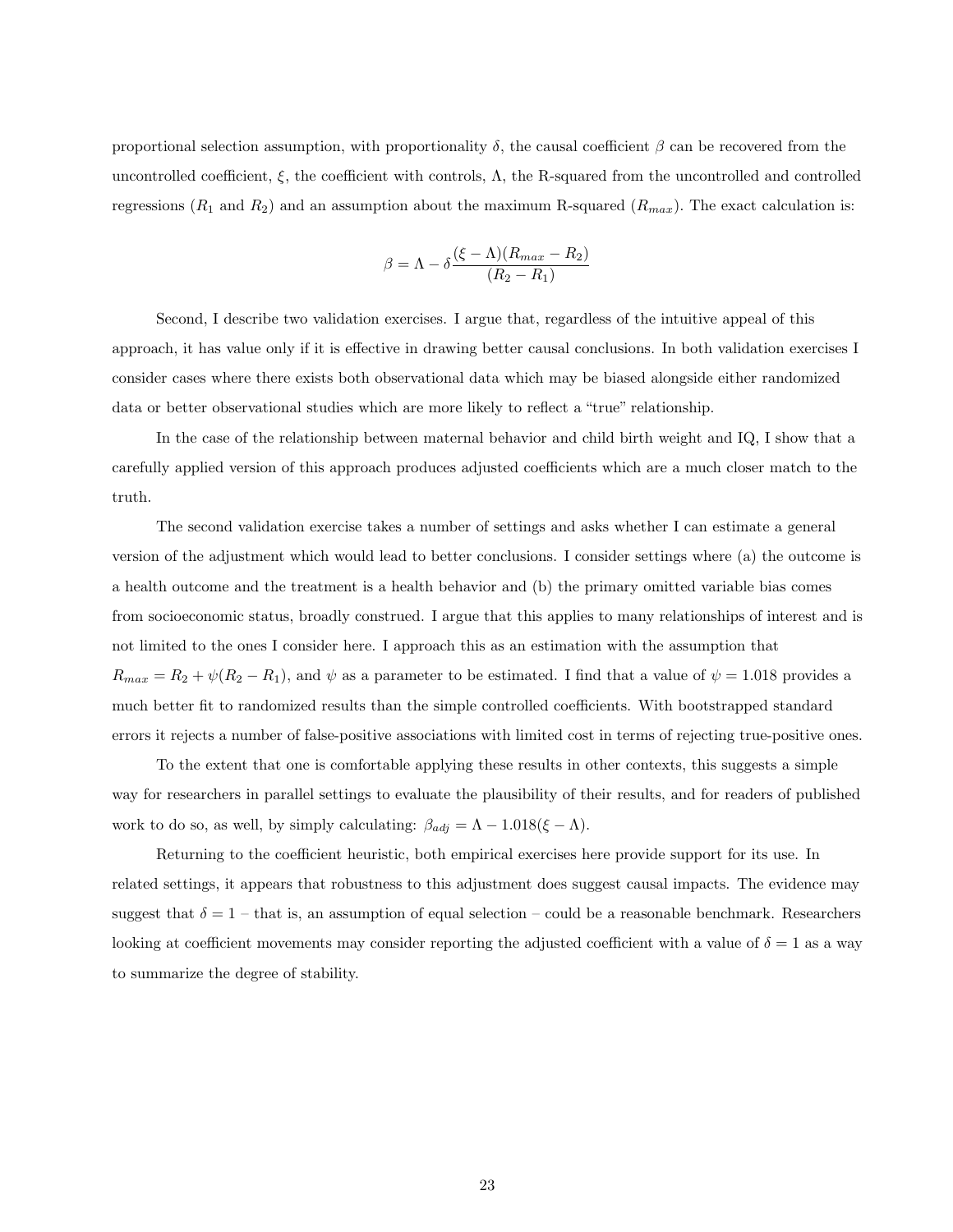# References

- Almond, Douglas and Bhashkar Mazumder, "Health Capital and the Prenatal Environment: The Effect of Ramadan Observance during Pregnancy," American Economic Journal: Applied Economics, October 2011, 3 (4), 56–85.
- and Janet Currie, "Killing Me Softly: The Fetal Origins Hypothesis," Journal of Economic Perspectives, Summer 2011, 25 (3), 153–72.
- Altonji, Joseph G., Todd E. Elder, and Christopher R. Taber, "Selection on Observed and Unobserved Variables: Assessing the Effectiveness of Catholic Schools," Journal of Political Economy, 2005, 113 (1), 151–184.
- , Todd Elder, and Christopher R. Taber, "Using Selection on Observed Variables to Assess Bias from Unobservables When Evaluating Swan-Ganz Catheterization," American Economic Review, 2008, 98 (2), 345–50.
- Anderssen, S. A., I. Hjermann, P. Urdal, P. A. Torjesen, and I. Holme, "Improved carbohydrate metabolism after physical training and dietary intervention in individuals with the "atherothrombogenic syndrome'. Oslo Diet and Exercise Study (ODES). A randomized trial," J. Intern. Med., Oct 1996,  $240(4)$ , 203-209.
- Bellows, John and Edward Miguel, "War and local collective action in Sierra Leone," Journal of Public Economics, December 2009, 93 (11-12), 1144–1157.
- Beresford, Shirley et al., "Low-Fat Dietary Pattern and Risk of Colorectal Cancer," JAMA, 2006, 295 (6), 643–654.
- Bouchard, T. J. and M. McGue, "Genetic and environmental influences on human psychological differences," J. Neurobiol., Jan 2003, 54 (1), 4–45.
- Brunner, R. L., B. Cochrane, R. D. Jackson et al., "Calcium, vitamin D supplementation, and physical function in the Women's Health Initiative,"  $J Am Diet Assoc$ , Sep 2008, 108 (9), 1472–1479.
- $\overline{\phantom{a}}$ , J. Wactawski-Wende, B. J. Caan et al., "The effect of calcium plus vitamin D on risk for invasive cancer: results of the Women's Health Initiative (WHI) calcium plus vitamin D randomized clinical trial," Nutr Cancer, 2011, 63 (6), 827–841.
- Caan, B., M. Neuhouser, A. Aragaki et al., "Calcium plus vitamin D supplementation and the risk of postmenopausal weight gain," Arch. Intern. Med., May 2007, 167 (9), 893–902.
- Chiappori, Pierre-Andrei, Sonia Oreffice, and Climent Quintana-Domeque, "Fatter Attraction: Anthropometric and Socioeconomic Matching on the Marriage Market," Journal of Political Economy, 2012, 120 (4), 659 – 695.
- de Boer, I. H., L. F. Tinker, S. Connelly et al., "Calcium plus vitamin D supplementation and the risk of incident diabetes in the Women's Health Initiative," Diabetes Care, Apr 2008,  $31$  (4), 701–707.
- de Kieviet, J. F., L. Zoetebier, R. M. van Elburg, R. J. Vermeulen, and J. Oosterlaan, "Brain development of very preterm and very low-birthweight children in childhood and adolescence: a meta-analysis," Dev Med Child Neurol, Apr 2012, 54 (4), 313–323.
- Eriksen, H. L. Falgreen, E. L. Mortensen, T. Kilburn, M. Underbjerg, J. Bertrand, H. Stavring, T. Wimberley, J. Grove, and U. S. Kesmodel, "The effects of low to moderate prenatal alcohol exposure in early pregnancy on IQ in 5-year-old children," BJOG, Sep 2012, 119 (10), 1191–1200.
- Hellenius, M. L., U. de Faire, B. Berglund, A. Hamsten, and I. Krakau, "Diet and exercise are equally effective in reducing risk for cardiovascular disease. Results of a randomized controlled study in men with slightly to moderately raised cardiovascular risk factors," Atherosclerosis, Oct 1993, 103 (1), 81–91.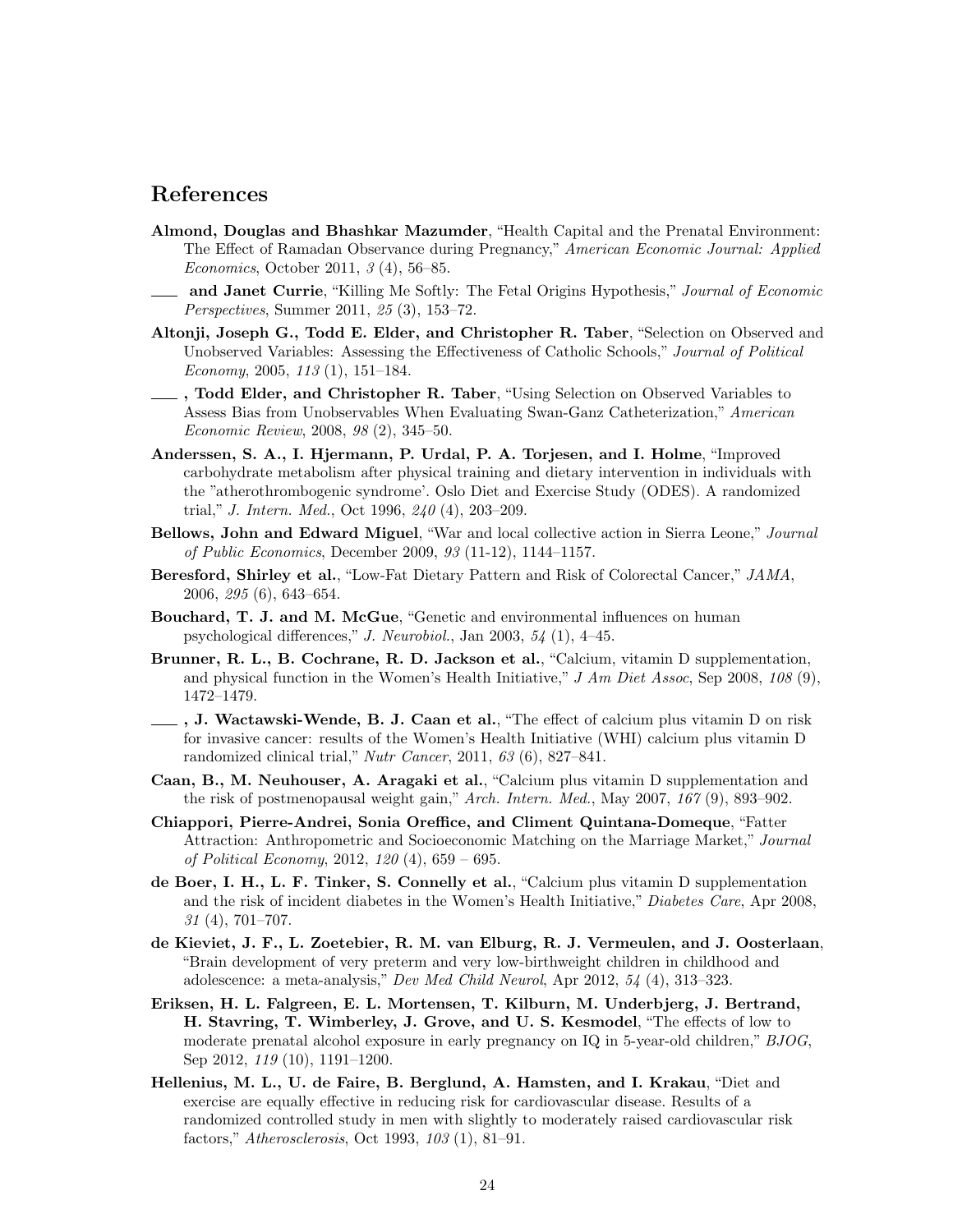- Henderson, J., R. Gray, and P. Brocklehurst, "Systematic review of effects of low-moderate prenatal alcohol exposure on pregnancy outcome," BJOG, Mar 2007, 114 (3), 243–252.
- Hennekens, C. H., J. E. Buring, J. E. Manson, M. Stampfer, B. Rosner, N. R. Cook, C. Belanger, F. LaMotte, J. M. Gaziano, P. M. Ridker, W. Willett, and R. Peto, "Lack of effect of long-term supplementation with beta carotene on the incidence of malignant neoplasms and cardiovascular disease," N. Engl. J. Med., May 1996,  $334$  (18), 1145–1149.
- Heran, B. S., J. M. Chen, S. Ebrahim, T. Moxham, N. Oldridge, K. Rees, D. R. Thompson, and R. S. Taylor, "Exercise-based cardiac rehabilitation for coronary heart disease," Cochrane Database Syst Rev, 2011, (7), CD001800.
- Howard, Barbara et al., "Low-Fat Dietary Pattern and Risk of Cardiovascular Disease," JAMA, 2006, 295 (6), 655–666.
- Howe, T. E., B. Shea, L. J. Dawson et al., "Exercise for preventing and treating osteoporosis in postmenopausal women," Cochrane Database Syst Rev, 2011, (7), CD000333.
- Jackson, R. D., N. C. Wright, T. J. Beck et al., "Calcium plus vitamin D supplementation has limited effects on femoral geometric strength in older postmenopausal women: the Women's Health Initiative," Calcif. Tissue Int., Mar 2011, 88 (3), 198–208.
- Kramer, M. S., F. Aboud, E. Mironova et al., "Breastfeeding and child cognitive development: new evidence from a large randomized trial," Arch. Gen. Psychiatry, May 2008,  $65(5)$ , 578–584.
- Lacetera, Nicola, Devin G. Pope, and Justin R. Sydnor, "Heuristic Thinking and Limited Attention in the Car Market," American Economic Review, August 2012, 102 (5), 2206–36.
- LaCroix, A. Z., J. Kotchen, G. Anderson et al., "Calcium plus vitamin D supplementation and mortality in postmenopausal women: the Women's Health Initiative calcium-vitamin D randomized controlled trial," J. Gerontol. A Biol. Sci. Med. Sci., May 2009,  $64$  (5), 559–567.
- Lumley, J., C. Chamberlain, T. Dowswell, S. Oliver, L. Oakley, and L. Watson, "Interventions for promoting smoking cessation during pregnancy," Cochrane Database Syst Rev, 2009, (3), CD001055.
- Margolis, K. L., R. M. Ray, L. Van Horn et al., "Effect of calcium and vitamin D supplementation on blood pressure: the Women's Health Initiative Randomized Trial," Hypertension, Nov 2008, 52 (5), 847–855.
- Mazumder, Bhashkar, "Family and Community Influences on Health and Socioeconomic Status: Sibling Correlations Over the Life Course," The B.E. Journal of Economic Analysis  $\mathcal B$  Policy, 2011, 11 (3), 1.
- Murphy, Kevin and Robert Topel, "Efficiency Wages Reconsidered: Theory and Evidence," in "Advances in the Theory and Measurement of Unemployment" 1990, pp. 204–240.
- O'Callaghan, F. V., M. O'Callaghan, J. M. Najman, G. M. Williams, and W. Bor, "Prenatal alcohol exposure and attention, learning and intellectual ability at 14 years: a prospective longitudinal study," Early Hum. Dev., Feb 2007, 83 (2), 115–123.
- Orozco, L. J., A. M. Buchleitner, G. Gimenez-Perez, M. Roque I Figuls, B. Richter, and D. Mauricio, "Exercise or exercise and diet for preventing type 2 diabetes mellitus," Cochrane Database Syst Rev, 2008, (3), CD003054.
- Prentice, Ross et al., "Low-Fat Dietary Pattern and Risk of Invasive Breast Cancer," JAMA, 2006, 295 (6), 639–642.
- Rajpathak, S. N., X. Xue, S. Wassertheil-Smoller et al., "Effect of 5 y of calcium plus vitamin D supplementation on change in circulating lipids: results from the Women's Health Initiative," Am. J. Clin. Nutr., Apr 2010, 91 (4), 894–899.
- Rossom, R. C., M. A. Espeland, J. E. Manson et al., "Calcium and vitamin D supplementation and cognitive impairment in the women's health initiative,"  $J Am Geriatr$ Soc, Dec 2012, 60 (12), 2197-2205.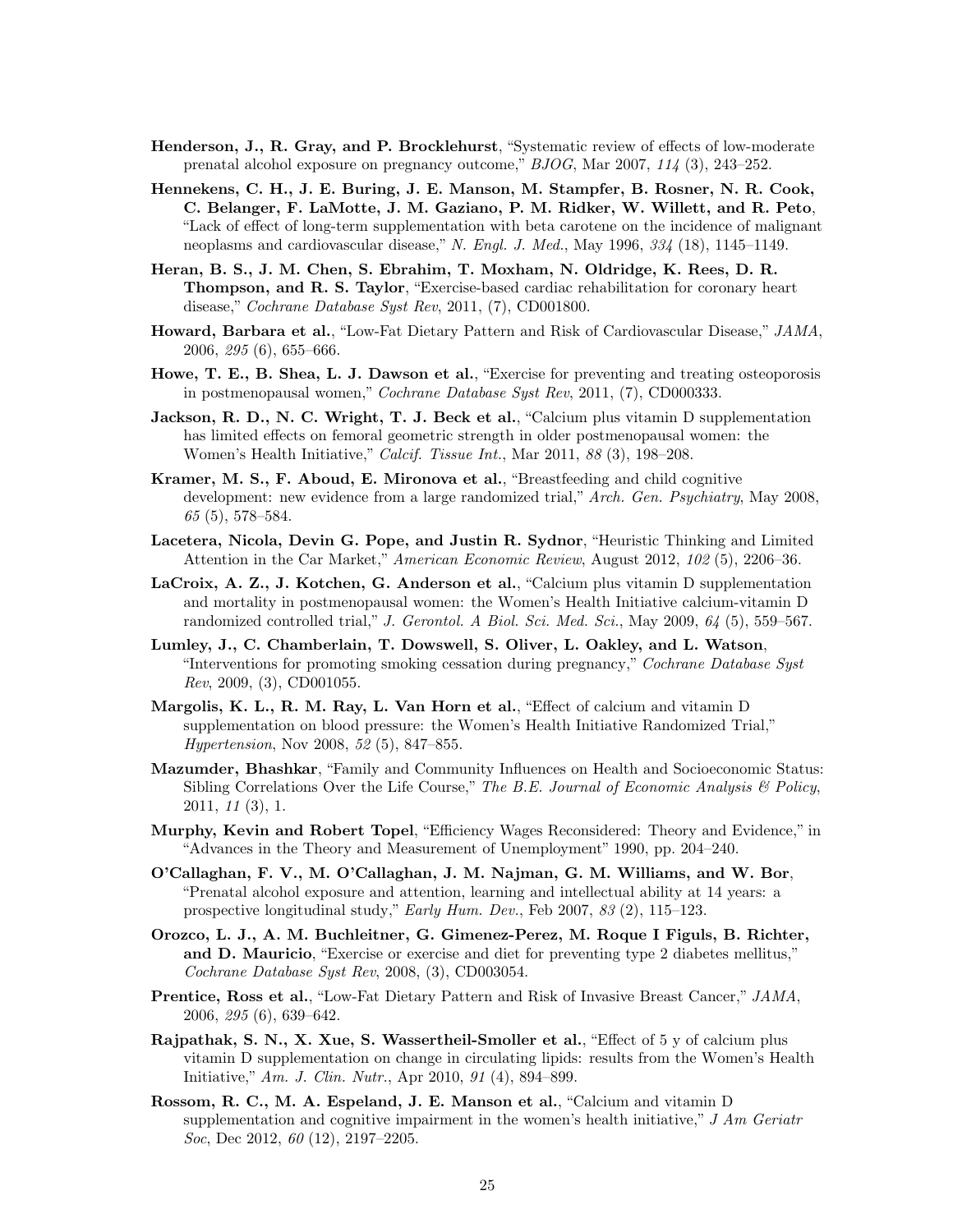- Salt, A. and M. Redshaw, "Neurodevelopmental follow-up after preterm birth: follow up after two years," Early Hum. Dev., Mar 2006, 82 (3), 185–197.
- Scarr, Sandra and Richard Weinberg, "The Minnesota Adoption Studies: Genteic Differences and Malleability," Child Development, 1983, 54 (2), 260–267.
- Sesso, H. D., J. E. Buring, W. G. Christen, T. Kurth, C. Belanger, J. MacFadyen, V. Bubes, J. E. Manson, R. J. Glynn, and J. M. Gaziano, "Vitamins E and C in the prevention of cardiovascular disease in men: the Physicians' Health Study II randomized controlled trial," JAMA, Nov 2008, 300 (18), 2123–2133.
- Shaw, Kelly, Hanni Gennat, Peter ORourke, and Chris Del Mar, "Exercise for overweight or obesity," Cochrane Database of Systematic Reviews, 2006, (4).
- Stefanick, M. L., S. Mackey, M. Sheehan, N. Ellsworth, W. L. Haskell, and P. D. Wood, "Effects of diet and exercise in men and postmenopausal women with low levels of HDL cholesterol and high levels of LDL cholesterol," N. Engl. J. Med., Jul 1998, 339 (1), 12–20.
- Wood, P. D., M. L. Stefanick, D. M. Dreon et al., "Changes in plasma lipids and lipoproteins in overweight men during weight loss through dieting as compared with exercise," N. Engl. J. Med., Nov 1988, 319 (18), 1173–1179.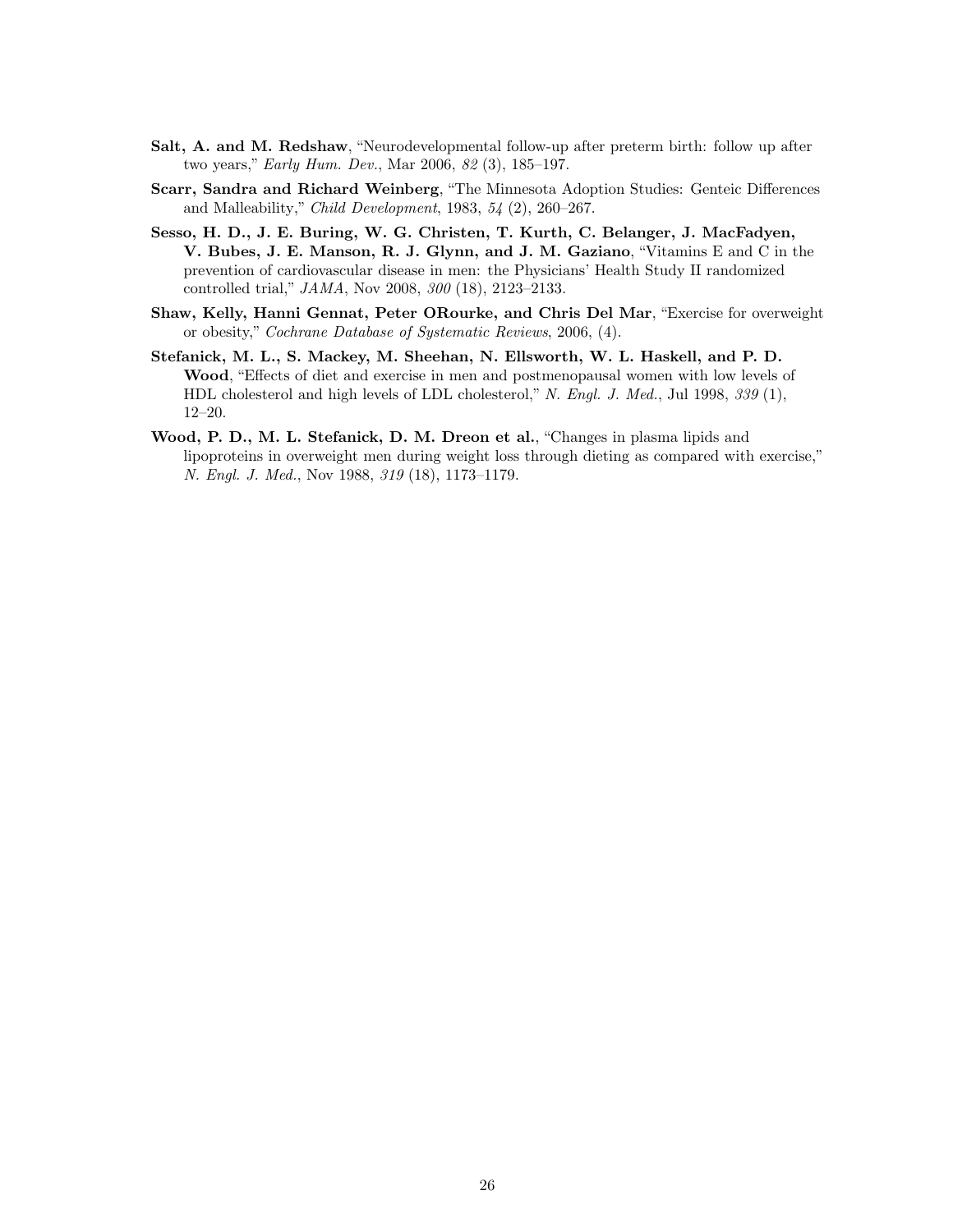### Figure 1: Coefficient Stability, Maternal Behavior, Child Birth Weight and IQ

<span id="page-27-0"></span>



(c) Low Birth Weight+Preterm, IQ



(e) Maternal Drinking, Birth Weight in NLSY



(g) Maternal Drinking, Birth Weight in Natality Files



(b) Maternal Drinking Pregnancy, IQ



(d) Maternal Smoking, Birth Weight in NLSY



(f) Maternal Smoking, Birth Weight in Natality Files



Notes: These graphs show the evolution of the estimated relationship between each treatment and child IQ or birth weight as controls are added. Controls are added in the same order within an outcome-cross-dataset. The order is chosen based on ordering the controls by how much of IQ or birth weight they explain and including the most important first.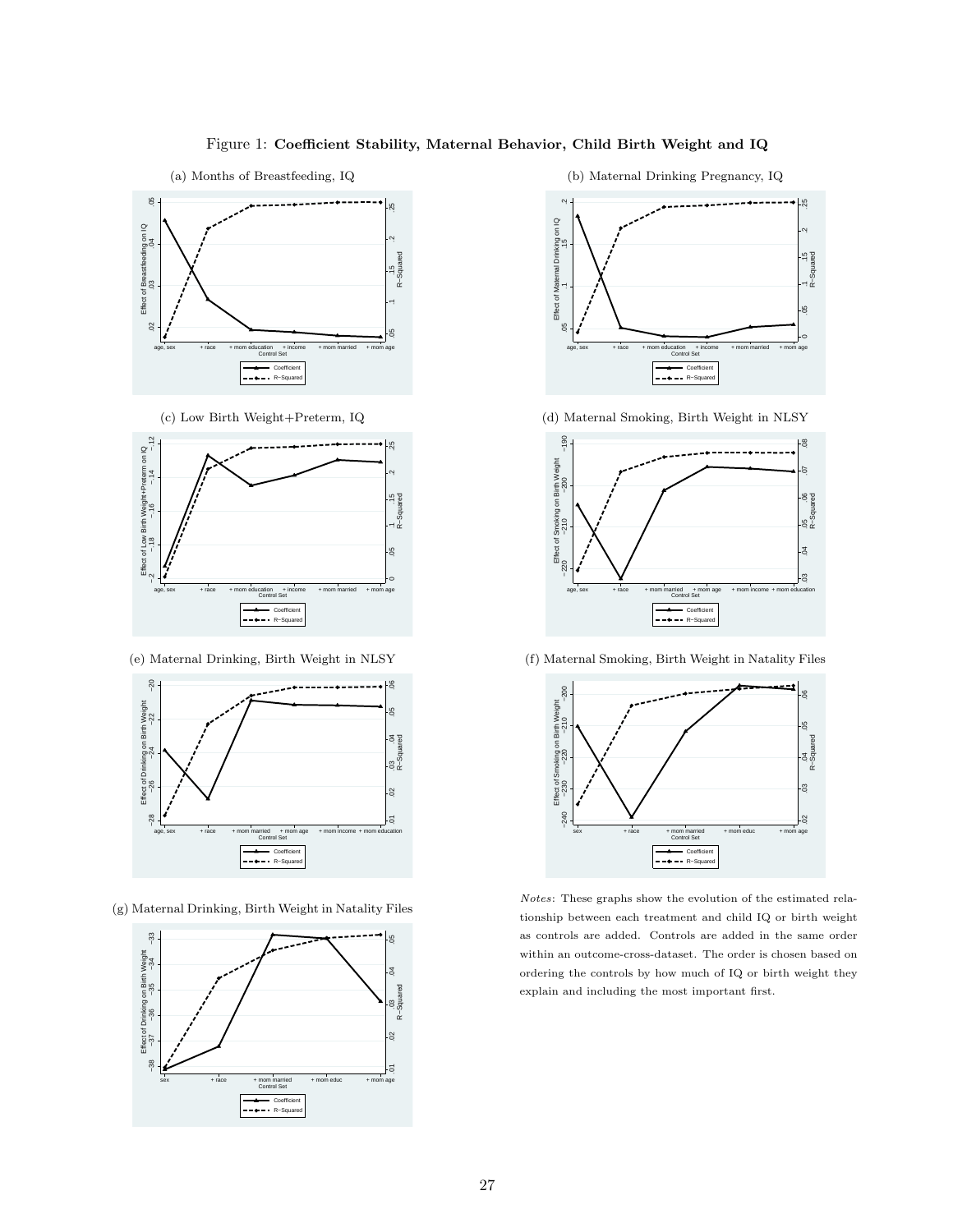<span id="page-28-0"></span>

| Panel A: NLSY Data, IQ Analysis           |          |                           |             |  |  |
|-------------------------------------------|----------|---------------------------|-------------|--|--|
|                                           | Mean     | <b>Standard Deviation</b> | Sample Size |  |  |
| IQ (PIAT Score, Standardized)             | 0.026    | 0.991                     | 6613        |  |  |
| Breastfeeding Months                      | 2.32     | 4.51                      | 6184        |  |  |
| $LBW + Preterm$                           | 0.049    | 0.217                     | 5896        |  |  |
| Mom Drink at all in Pregnancy             | 0.322    | 0.467                     | 6225        |  |  |
| Age                                       | 5.57     | 1.37                      | 6613        |  |  |
| Child Female                              | 0.494    | 0.500                     | 6613        |  |  |
| Mother Black                              | 0.284    | 0.451                     | 6613        |  |  |
| Mother Age                                | 25.1     | 5.42                      | 6613        |  |  |
| Mother Education (years)                  | 12.4     | 3.1                       | 6613        |  |  |
| Mother Income                             | \$39,980 | \$79,069                  | 6613        |  |  |
| Mother Married                            | 0.649    | 0.477                     | 6613        |  |  |
| Panel B: NLSY Data, Birth Weight Analysis |          |                           |             |  |  |
| Birth Weight (grams)                      | 3292.8   | 604.9                     | 7418        |  |  |
| Mom Smoke in Pregnancy                    | 0.290    | 0.453                     | 7418        |  |  |
| Drinking Intensity $(0-7)$                | 0.634    | 1.15                      | 7174        |  |  |
| Child Female                              | 0.486    | 0.499                     | 7418        |  |  |
| Mother Black                              | 0.277    | 0.447                     | 7418        |  |  |
| Mother Age                                | 24.2     | 5.42                      | 7418        |  |  |
| Mother Education (years)                  | 12.1     | 3.1                       | 7418        |  |  |
| Mother Income                             | \$31,097 | \$62,975                  | 7418        |  |  |
| Mother Married                            | 0.665    | 0.471                     | 7418        |  |  |
| Panel C: Natality Detail Files            |          |                           |             |  |  |
| Birth Weight (grams)                      | 3333.8   | 575.1                     | 5,886,822   |  |  |
| Mom Smoke in Pregnancy                    | 0.123    | 0.328                     | 5,886,822   |  |  |
| Drinking Intensity $(0-7)$                | 0.023    | 0.316                     | 5,886,822   |  |  |
| Child Female                              | 0.488    | 0.499                     | 5,886,822   |  |  |
| Mother Black                              | 0.167    | 0.373                     | 5,886,822   |  |  |
| Mother Age                                | 27.2     | 6.13                      | 5,886,822   |  |  |
| Mother Education (1-5)                    | 3.51     | 1.16                      | 5,886,822   |  |  |
| Mother Married                            | 0.658    | 0.474                     | 5,886,822   |  |  |

Table 1: Summary Statistics: Early Life and Child IQ

Notes: This table shows summary statistics for the data used in the analysis in Section 3. Drinking intensity is coded from 0 (never) to 7 (every day). Natality detail files are from 2001 and 2002. NLSY data is from the NLSY Children and Young Adults panel.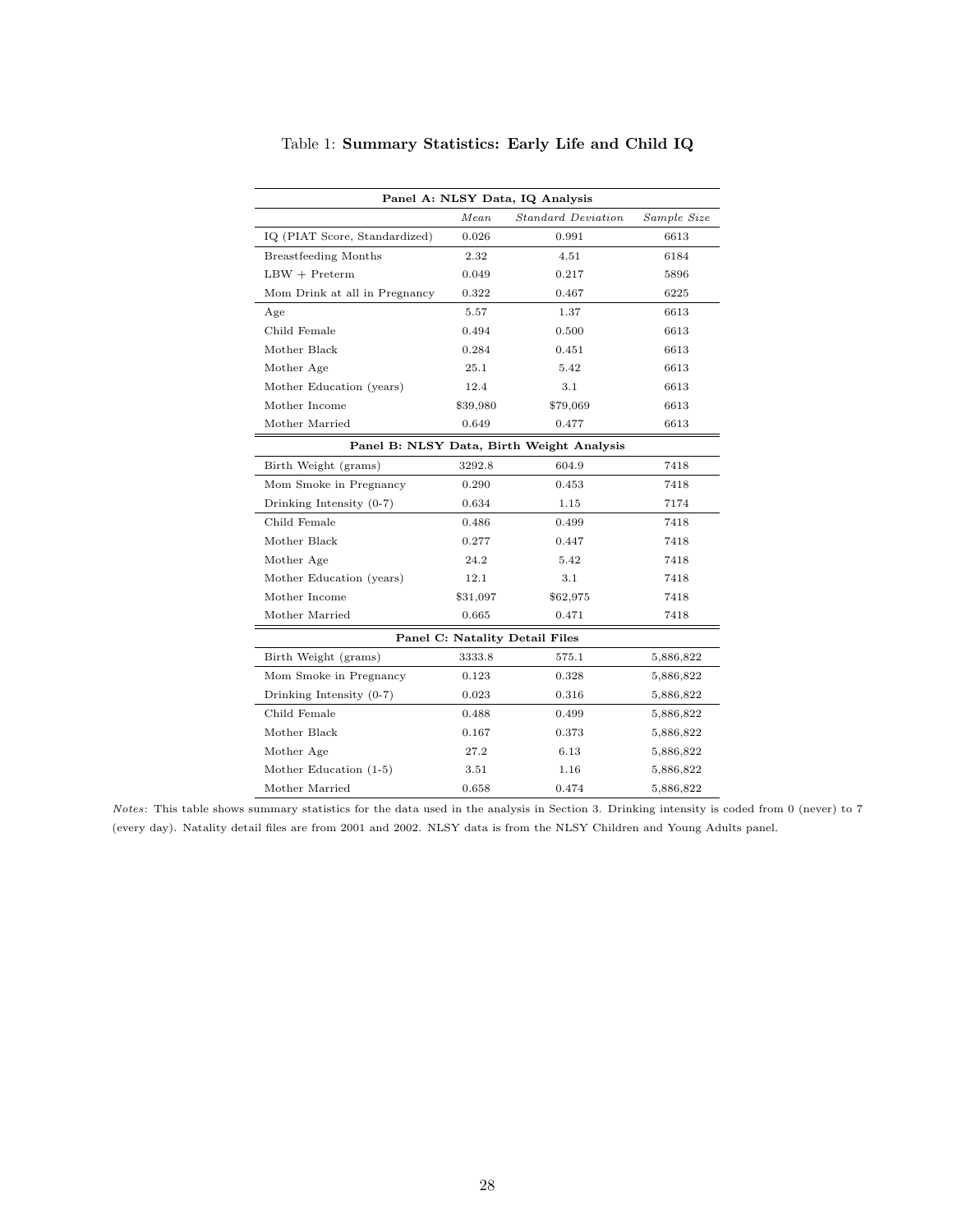<span id="page-29-0"></span>



Notes: These graphs show the randomized effect sizes along with (in Sub-Figure a) the effects estimated in controlled regressions and (in Sub-Figure b) the bias-adjusted coefficients using the best-fit adjustment value of  $\psi = 1.018$ . Every outcome is scaled so the top and bottom of the 95% confidence interval in the randomized trial take values of 0 and 1 respectively. The Notes: These graphs show the randomized effect sizes along with (in Sub-Figure a) the effects estimated in controlled regressions and (in Sub-Figure b) the bias-adjusted coefficients using the best-fit adjustment value of  $\psi = 1.018$ . Every outcome is scaled so the top and bottom of the 95% confidence interval in the randomized trial take values of 0 and 1 respectively. The mean randomized trial value is typically 0.5, although in some cases it is slightly more or less when the confidence intervals are not symmetric. mean randomized trial value is typically 0.5, although in some cases it is slightly more or less when the confidence intervals are not symmetric.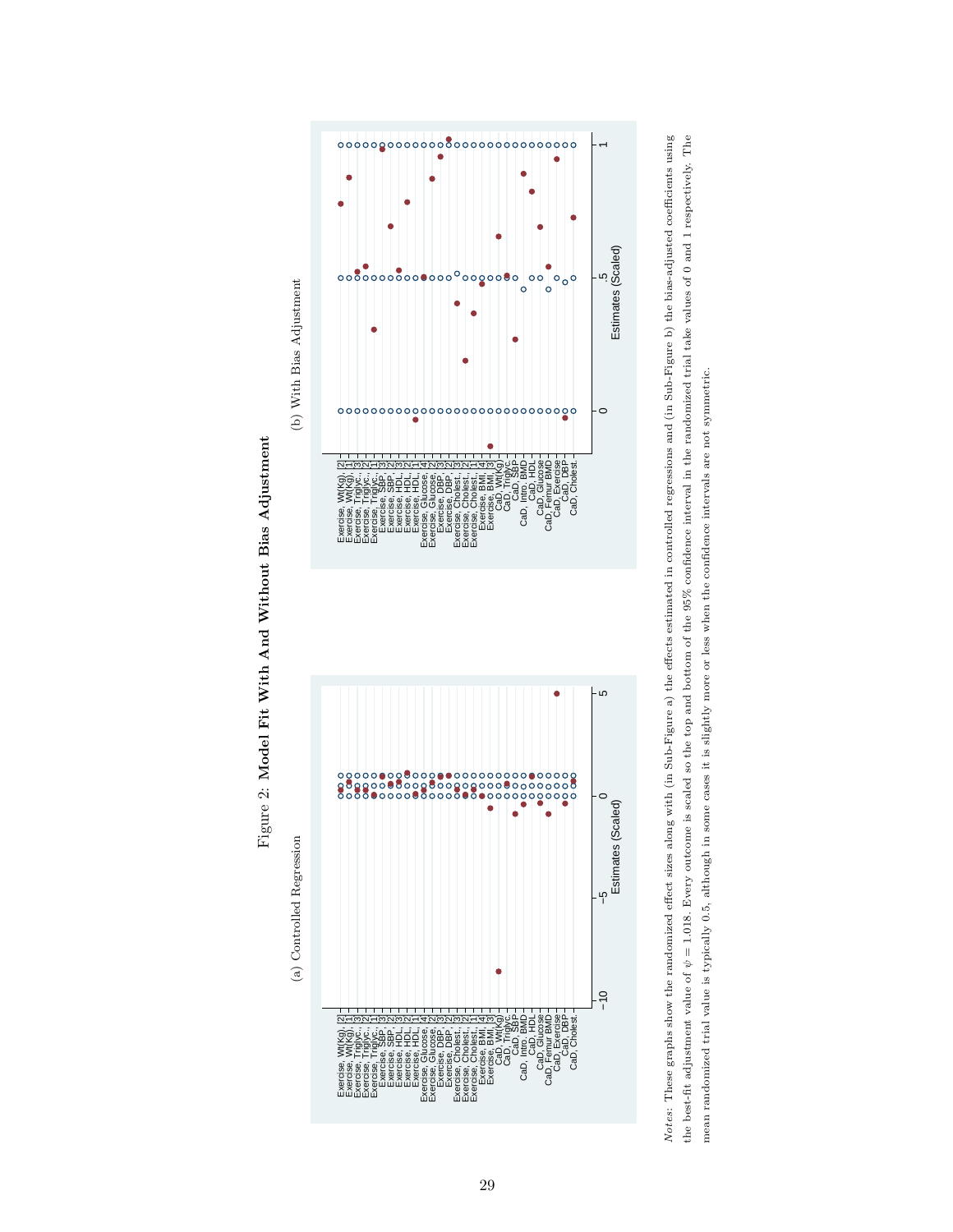<span id="page-30-0"></span>

|                                                                                                                                                                                                        | $\widehat{\Xi}$       | $\left( 2\right)$              | $\widehat{\mathbf{e}}$                                           | $\left( 4\right)$           | $\widehat{5}$        | $\widehat{\circ}$ | $\widehat{C}$     | $\overset{\circ}{(8)}$    |
|--------------------------------------------------------------------------------------------------------------------------------------------------------------------------------------------------------|-----------------------|--------------------------------|------------------------------------------------------------------|-----------------------------|----------------------|-------------------|-------------------|---------------------------|
|                                                                                                                                                                                                        |                       |                                | Panel A: Child IQ, Standardized (NLSY) $(R_{max} = .385)$        |                             |                      |                   |                   |                           |
| Treatment Variable                                                                                                                                                                                     | Effect<br>Baseline i  | Baseline                       | Effect with                                                      | Controls                    | Sibling FE           | $\delta$ to match | $\delta$ to match | $Bias\text{-}Adjusted$    |
|                                                                                                                                                                                                        |                       | $R^2$                          | Full Controls                                                    | $\ensuremath{R^{2}}\xspace$ | Estimate             | Sibling           | $\beta = 0$       | $Coefficient, \delta =$   |
| Breastfeeding (Months)                                                                                                                                                                                 | .003)<br>$0.045***$   | .045                           | $0.017***$ (.002)                                                | .259                        | $-0.008*(.005)$      | 1.60              | 1.06              | 0.001(0.003)              |
| Drinking in Pregnancy (Any)                                                                                                                                                                            | .026)<br>$0.183***$   | $000$ .                        | $0.054**$ (.023)                                                 | .254                        | 0.024(.036)          | 0.43              | 0.79              | $-0.014(025)$             |
| $LBW + Preterm$                                                                                                                                                                                        | .058<br>$-0.192***$   | .003                           | $-0.131***(.050)$                                                | .254                        | $-0.107(071)$        | 0.72              | 4.07              | $-0.098(.062)$            |
|                                                                                                                                                                                                        |                       |                                | Panel B: Birth Weight in Grams (NLSY) $R_{max} = .5$             |                             |                      |                   |                   |                           |
| Treatment Variable                                                                                                                                                                                     | Effect<br>Baseline    | Baseline                       | Effect with                                                      | Controls                    | $Sibling$ $FE$       | $\delta$ to match | $\delta$ to match | $Bias\text{-}Adjusted$    |
|                                                                                                                                                                                                        |                       | $R^2$                          | Full Controls                                                    | $R^2$                       | Estimate             | Sibling           | $\beta = 0$       | $Coefficient, \delta =$   |
| Smoking in Pregnancy                                                                                                                                                                                   | (15.2)<br>$-204.7***$ | .033                           | $-196.63***$ (15.6)                                              | .076                        | $-74.7$ *** $(29.4)$ | 1.56              | 2.52              | $-118.66*(66.3)$          |
| Drinking in Pregnancy (Intensity)                                                                                                                                                                      | $-23.83***$ (6.14)    | $\overline{011}$               | $-21.24***$ (6.05)                                               | 059                         | $-3.41(8.74)$        | 0.75              | 0.89              | 2.62(17.23)               |
|                                                                                                                                                                                                        |                       |                                | Panel C: Birth Weight in Grams (Natality Detail Files) $R_{max}$ |                             | $\parallel$          | ŗ.                |                   |                           |
| Treatment Variable                                                                                                                                                                                     | Baseline Effect       | $\label{eq:baseline} Baseline$ | Effect with                                                      | Controls                    | $Sibling$ $FE$       | $\delta$ to match | $\delta$ to match | Bias-Adjusted             |
|                                                                                                                                                                                                        |                       | $R^2$                          | Full Controls                                                    | $\ensuremath{R^{2}}\xspace$ | $Estimate$           | Sibling           | $\beta = 0$       | $Coefficient, \delta = 1$ |
| Smoking in Pregnancy                                                                                                                                                                                   | .699<br>$-210.2***$   | 025                            | $-198.9***$ (.735)                                               | .064                        | $-74.7***$ (29.4)    | 0.99              | 1.58              | $-73.3***$ (3.70)         |
| Drinking in Pregnancy (Intensity)                                                                                                                                                                      | $-38.15***$ (.73)     | 010                            | $-34.95***$ (.72)                                                | .053                        | $-3.41(8.74)$        | 0.94              | 1.04              | $-1.45(1.73)$             |
| Notes: This table shows the validation results for the analysis of the impact of maternal behavior on child birth weight and IQ. Baseline effects include only controls for child sex and age          |                       |                                |                                                                  |                             |                      |                   |                   |                           |
| dummies in the case of IQ. Full control effects in the NLSY: race, age, education, income, marital status. Full control effects in Natality Detail Files: race, education, marital status and          |                       |                                |                                                                  |                             |                      |                   |                   |                           |
| age. Sibling fixed effects estimates come from NLSY in all panels. The value of $\delta$ is calculated to match the adjusted $\beta$ to the sibling fixed effect (Column 6) or to 0 (Column 7). The    |                       |                                |                                                                  |                             |                      |                   |                   |                           |
| bias-adjusted effect in Column 8 is generated using the assumption that $\delta = 1$ . Standard errors are estimated using a bootstrap over individuals. $*$ significant at 10% level, $*$ significant |                       |                                |                                                                  |                             |                      |                   |                   |                           |
| at 5% level, *** significant at 1% level.                                                                                                                                                              |                       |                                |                                                                  |                             |                      |                   |                   |                           |

# Table 2: Maternal Behavior, Child IQ and Birth Weight Table 2: Maternal Behavior, Child IQ and Birth Weight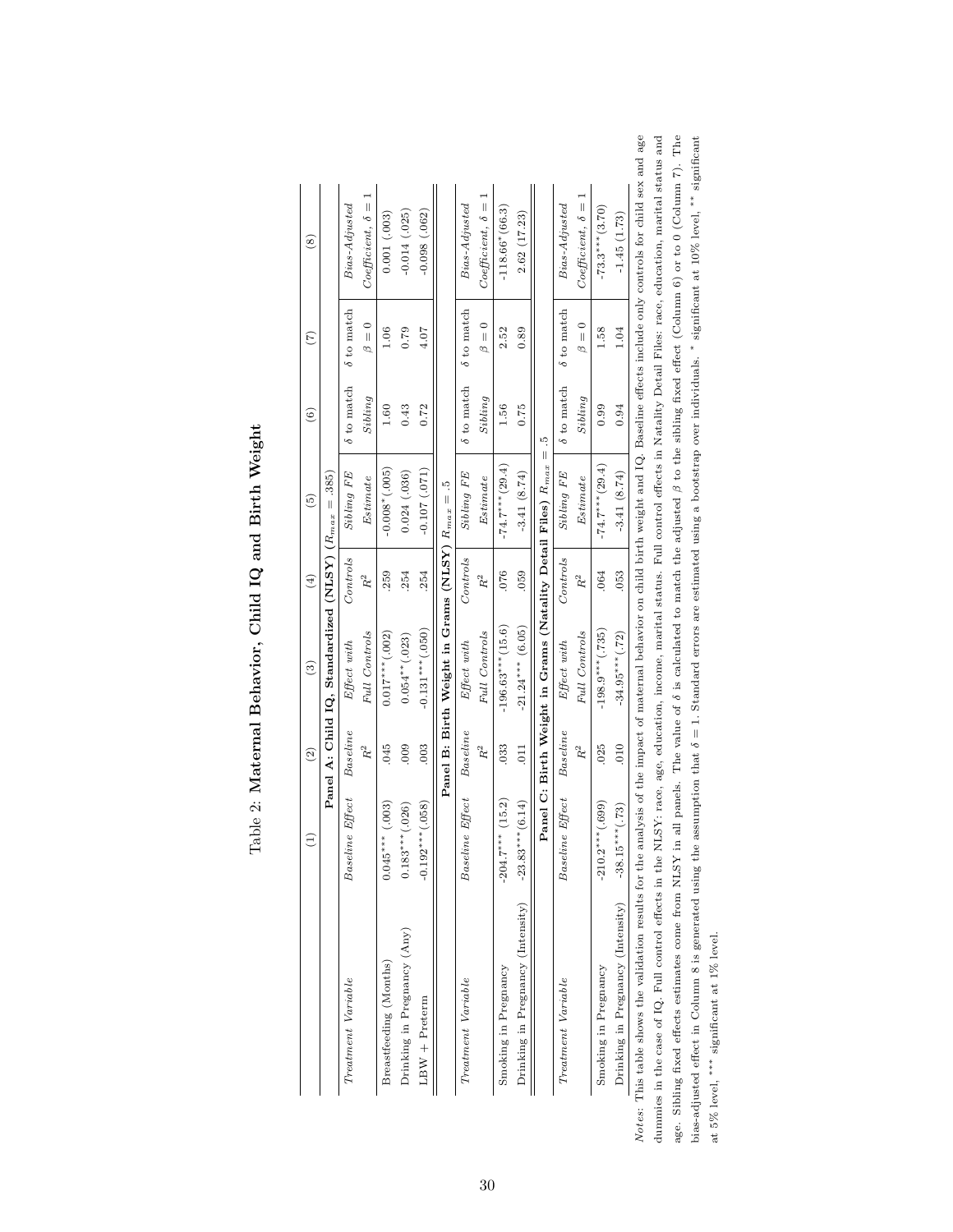<span id="page-31-0"></span>

| Panel A: Exercise [NHANES-III]                          |       |                    |             |  |  |
|---------------------------------------------------------|-------|--------------------|-------------|--|--|
|                                                         | Mean  | Standard Deviation | Sample Size |  |  |
| Jogging 3+ Times/Wk                                     | .033  | .179               | 9268        |  |  |
| BMI                                                     | 28.0  | 6.08               | 9251        |  |  |
| Weight (kg)                                             | 78.2  | 18.4               | 9252        |  |  |
| Diastolic Blood Pressure                                | 76.8  | 10.3               | 9197        |  |  |
| Systolic Blood Pressure                                 | 123.9 | 17.5               | 9198        |  |  |
| Serum Glucose (mmol/l)                                  | 5.61  | 2.17               | 8712        |  |  |
| Triglycerides (mmol/l)                                  | 1.71  | 1.44               | 8791        |  |  |
| Cholesterol (mmol/l)                                    | 5.39  | 1.13               | 8811        |  |  |
| $HDL$ (mmol/l)                                          | 1.31  | .41                | 8740        |  |  |
| Panel B: Vitamin D and Calcium Supplements [NHANES-III] |       |                    |             |  |  |
| Took VitD+Calcium                                       | .211  | .408               | 3200        |  |  |
| Weight (kg)                                             | 69.5  | 16.3               | 3180        |  |  |
| Diastolic Blood Pressure                                | 73.5  | 10.1               | 3003        |  |  |
| Systolic Blood Pressure                                 | 140.2 | 20.9               | 3004        |  |  |
| Serum Glucose $(mg/dl)$                                 | 111.9 | 50.5               | 2937        |  |  |
| Triglycerides $(mg/dl)$                                 | 166.4 | 111.8              | 2983        |  |  |
| Cholesterol $(mg/dl)$                                   | 232.3 | 45.6               | 2988        |  |  |
| $HDL$ (mg/dl)                                           | 55.7  | 16.9               | 2972        |  |  |
| Exercise Intensity (METS/wk)                            | 14.3  | 20.4               | 3196        |  |  |
| Femur BMD                                               | .68   | .13                | 2689        |  |  |
| Introchanter BMD                                        | .94   | .19                | 2689        |  |  |

Table 3: Summary Statistics: Exercise and Vitamins

Notes: This table shows summary statistics for the data used in Section 4. NHANES-III : National Longitudinal Health and Nutrition Survey, Wave III. For Exercise, the sample restrictions in the analysis differ slightly depending on which paper I am comparing to. For the summary statistics I consider the most inclusive definition.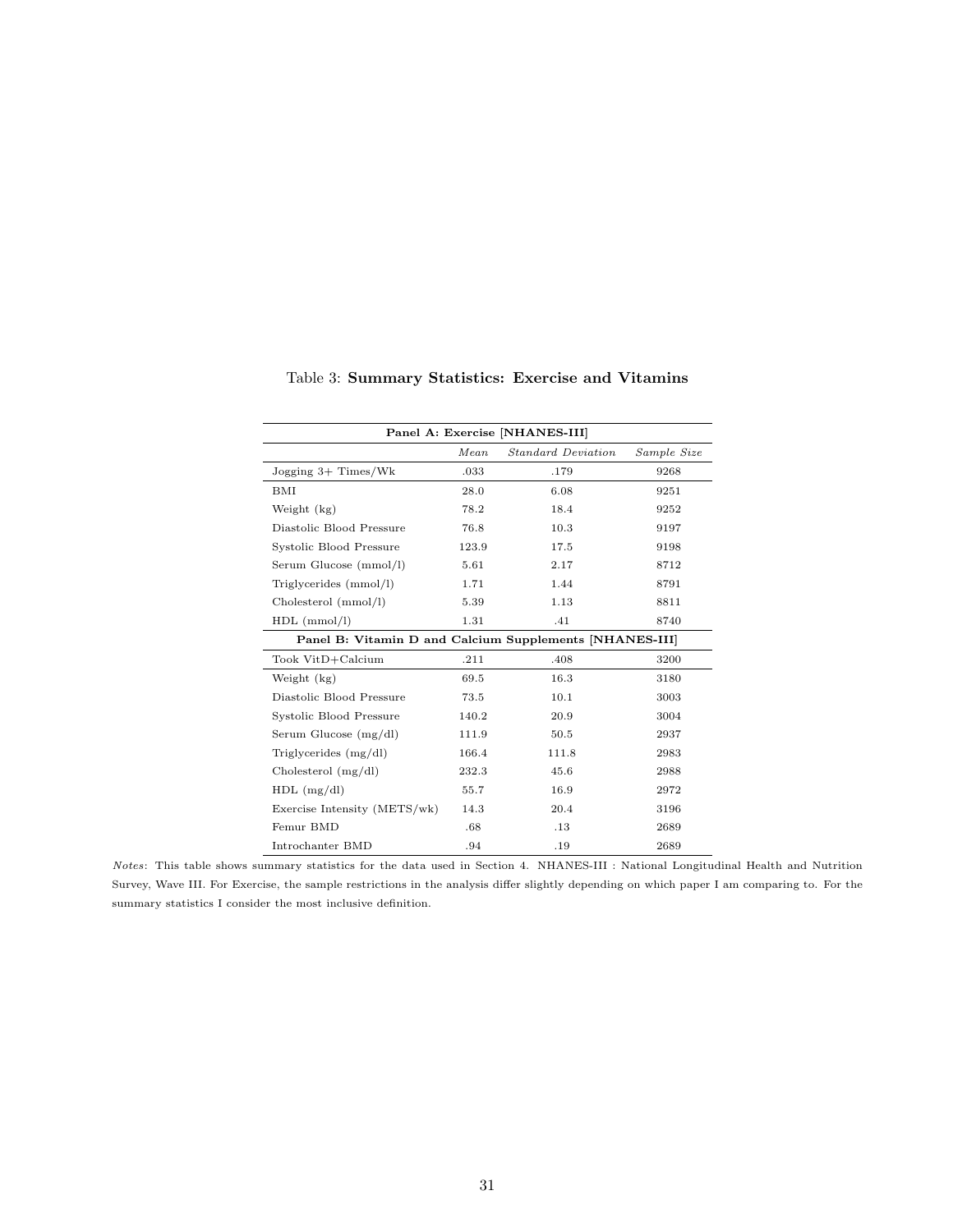<span id="page-32-0"></span>

| (1)                | (2)                       | (3)                         | (4)        | (5)                | (6)                          |
|--------------------|---------------------------|-----------------------------|------------|--------------------|------------------------------|
| Outcome            | Uncontrolled Effect       | Controlled Effect           | Randomized | $R_{max}$ to match | Bias-Adjusted Effect         |
| Citation           | $(Std. Error), R^2$       | $(Std. Error), R^2$         | Effect     | Randomized         | $(\delta = 1, \phi = 1.018)$ |
|                    |                           |                             |            |                    | (Std. Error)                 |
|                    |                           | Panel A: Exercise           |            |                    |                              |
| BMI, [3]           | $-1.58***$ (0.44) [0.023] | $-1.30**$ (0.44) [0.078]    | $-0.60**$  | 0.211              | $-1.00**(.47)$               |
| BMI, [4]           | $-1.93**$ (0.41) [0.020]  | $-1.49**$ (0.41) [0.048]    | $-1.01**$  | 0.079              | $-1.03**(.36)$               |
| Weight in Kg, [1]  | $-4.56***$ (1.20) [0.177] | $-3.98**$ (1.21) [0.201]    | $-4.60**$  | N.V.               | $-3.40**$ (1.18)             |
| Weight in Kg, [2]  | $-2.41$ ** (1.09) [0.210] | $-1.53(1.10)[0.230]$        | $-1.15***$ | 0.238              | $-0.63(1.11)$                |
| Diastolic BP, [2]  | $-0.090(0.67)[0.054]$     | $0.004$ $(0.67)$ $[0.071]$  | $-1.80$    | N. V.              | 0.099(1.02)                  |
| Diastolic BP, [3]  | $-0.330(0.88)[0.017]$     | $-0.197(0.89)[0.050]$       | $-3.00$    | <i>N.V.</i>        | $-0.061(1.08)$               |
| Systolic BP, [2]   | 0.223(1.00)[0.094]        | 0.655(1.01)[0.119]          | 0.20       | N. V.              | 1.09(1.02)                   |
| Systolic BP, [3]   | $-0.071(1.23)[0.069]$     | 0.285(1.24)[0.110]          | $-4.00$    | <i>N.V.</i>        | 0.64(1.40)                   |
| Serum Glucose, [2] | $-0.205(0.14)[0.025]$     | $-0.131(0.14)[0.051]$       | $-0.19**$  | <i>N.V.</i>        | $-0.055$ $(.095)$            |
| Serum Glucose, [4] | $-0.313**$ (0.12) [0.027] | $-0.237***$ (0.12) [0.048]  | $-0.16*$   | 0.069              | $-0.158**$ (.067)            |
| Cholesterol, [1]   | $-0.151$ * (0.09) [0.033] | $-0.121(0.09)[0.062]$       | $-0.02$    | 0.163              | $-0.091$ $(.071)$            |
| Cholesterol, [2]   | $-0.123(0.08)[0.068]$     | $-0.086(0.08)[0.095]$       | $\rm 0.05$ | 0.198              | $-0.049$ $(.087)$            |
| Cholesterol, [3]   | $-0.159(0.11)[0.035]$     | $-0.103(0.11)[0.084]$       | $\rm 0.02$ | 0.191              | $-0.047$ $(.123)$            |
| Triglycerides, [1] | $-0.468**$ (0.13) [0.034] | $-0.359**$ (0.13) [0.066]   | $-0.16$    | 0.125              | $-0.25**(.093)$              |
| Triglycerides, [2] | $-0.367**$ (0.10) [0.030] | $-0.276**$ (0.10) [0.062]   | $-0.20**$  | 0.089              | $-0.184***$ $(.082)$         |
| Triglycerides, [3] | $-0.393**$ (0.15) [0.027] | $-0.271$ * (0.15) [0.072]   | $-0.16$    | 0.113              | $-0.147$ $(.136)$            |
| HDL, [1]           | $0.104**$ (0.03) [0.016]  | $0.091**$ (0.03) [0.104]    | $0.13***$  | <i>N.V.</i>        | $0.076**(.031)$              |
| HDL, [2]           | $0.108**$ (0.03) [0.092]  | $0.081**$ (0.03) [0.132]    | $\rm 0.03$ | 0.207              | $0.052^*(.028)$              |
| HDL, [3]           | $0.095**$ (0.04) [0.022]  | $0.065*$ (0.04) [0.116]     | $\rm 0.03$ | 0.228              | $0.035$ $(.040)$             |
|                    |                           |                             |            |                    |                              |
| Weight in Kg       | $-3.03**$ (0.77) [0.139]  | $-1.58$ ** (0.78) [0.184]   | $-0.13***$ | 0.228              | $-0.105$ $(.80)$             |
| Diastolic BP       | $-0.256(0.46)[0.047]$     | $-0.153(0.48)[0.065]$       | 0.11       | 0.109              | $-0.048$ $(.52)$             |
| Systolic BP        | $-1.12(0.93)[0.102]$      | $-0.521(0.96)[0.129]$       | 0.22       | 0.162              | 0.095(1.05)                  |
| Serum Glucose      | $-6.92**$ (2.39) [0.021]  | $-3.59$ * (2.44) [0.056]    | $-0.82$    | 0.085              | $-0.19(2.59)$                |
| Triglycerides      | 4.47(5.39)[0.010]         | 3.03(5.45)[0.064]           | 1.43       | 0.124              | 1.57(6.00)                   |
| Cholesterol        | 0.199(2.17)[0.012]        | $0.156$ $(2.23)$ $[0.030]$  | $-1.67$    | 0.815              | 0.112(2.52)                  |
| <b>HDL</b>         | $1.28^*$ (0.80) [0.015]   | 1.02(0.82)[0.053]           | 0.05       | 0.193              | $0.75$ $(.91)$               |
| Exercise (METS/wk) | $5.27***$ (0.94) [0.028]  | $2.88**$ (0.94) [0.092]     | 0.18       | 0.165              | 0.44(1.20)                   |
| Femur BMD          | $-0.019**$ (0.01) [0.175] | $-0.006$ $(0.01)$ $[0.260]$ | $0.007***$ | 0.341              | $0.008$ $(.007)$             |
| Introchanter BMD   | $-0.020**$ (0.01) [0.163] | $-0.008$ $(0.01)$ $[0.216]$ | 0.0003     | 0.253              | $0.004$ $(.010)$             |

Table 4: Selection Adjustments and Randomized Results

Notes: This table displays the match between the results from observational data and randomized results. Citation Key: [1] Wood et al, 1988; [2] Stefanick et al, 1998; [3] Hellenius et al, 1993; [4] Anderssen et al, 1996. Full citations for randomized data and observational sample restrictions are in Appendix Table A.1. Controls in Panels A and B include : dummies for age and sex (controlled and uncontrolled regressions), dummies for income, dummies for education category, dummies for race, dummies for detailed marital status (controlled regressions only). The bias-adjustment in Column 4 is performed using a value of  $\psi = 1.018$ . Standard errors are bootstrapped over individuals. \*significant at the 10% level, \*\* significant at the 5% level. N.V.  $R_{max}$  value to match to randomized is less than  $R_2$ .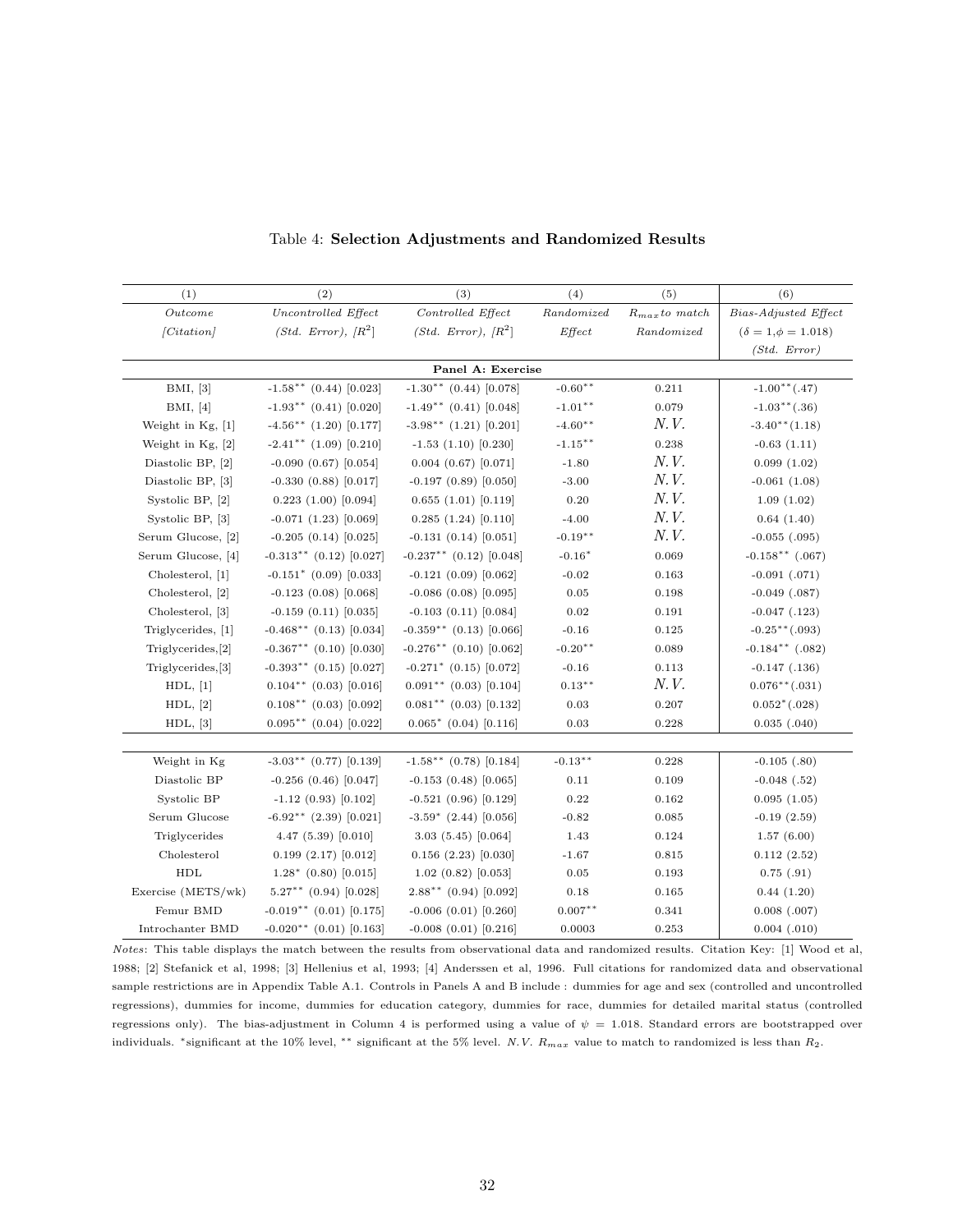<span id="page-33-0"></span>

| Panel A: Exercise                                         |                                                |                                 |                                   |                      |
|-----------------------------------------------------------|------------------------------------------------|---------------------------------|-----------------------------------|----------------------|
| Outcome                                                   | Uncontrolled Effect                            | Controlled Effect               | Randomized Effect                 | Bias-Adjusted Effect |
|                                                           | (Std. Error)                                   | (Std. Error)                    | <i>[Possible Direction, Sig.]</i> | (Std. Error)         |
| Ever Diabetes                                             | $-0.035**(.009)$                               | $-0.019**$ (.009)               | Negative, Not Significant         | $-0.003$ $(.010)$    |
| Mortality, with heart disease, Men                        | $-0.132**(.041)$                               | $-0.115**(.041)$                | Negative, Significant             | $-0.098**(.05)$      |
| Overall Bone Density, Women                               | $-0.013$ $(.012)$                              | $-0.0003$ $(.012)$              | Positive, Not Significant         | $0.013$ $(.014)$     |
|                                                           | Panel B: Vitamin D and Calcium Supplementation |                                 |                                   |                      |
| Outcome                                                   | Uncontrolled Effect                            | Controlled Effect               | Randomized Effect                 | Bias-Adjusted Effect |
|                                                           | (Std. Error)                                   | (Std. Error)                    | <i>[Possible Direction, Sig.]</i> | (Std. Error)         |
| Ever Diabetes                                             | $-0.049**(.015)$                               | $-0.023$ $(.016)$               | Negative, Not Significant         | $0.002$ $(.018)$     |
| Mortality                                                 | $-0.058**(.019)$                               | $-0.034*(.020)$                 | Negative, Not Significant         | $-0.010$ $(.023)$    |
| Panel C: Vitamins and Mortality in Physician Health Study |                                                |                                 |                                   |                      |
| Outcome                                                   | Uncontrolled Effect                            | Controlled Effect               | Randomized Effect                 | Bias-Adjusted Effect |
|                                                           | (Std. Error)                                   | (Std. Error)                    | <i>[Possible Direction, Sig.]</i> | (Std. Error)         |
| Beta-Carotene Supplements                                 | $-0.035^*(.019)$                               | $-0.022$ $(.019)$               | Negative, Not Significant         | $-0.009$ $(.021)$    |
| Vitamin E Supplements                                     | $-0.033***$ (.012)                             | $-0.026$ <sup>**</sup> $(.012)$ | Negative, Not Significant         | $-0.017$ $(.013)$    |
| Vitamin C Supplements                                     | $-0.029**$ (.011)                              | $-0.021$ * (.012)               | Negative, Not Significant         | $-0.013$ $(.013)$    |

# Table 5: Selection Adjustments, Out-of-Sample Outcomes

*Notes*: Exercise treatment: total exercise times per month (in units of 100). All adjustments are done using a value of  $\delta = 1$  and  $\psi = 1.018$ . Citation List: Exercise and (a) diabetes (Orozco et al, 2008); (b) mortality (Heran et al, 2011); (c) bone density (Howe et al, 2011). Vitamin Supplementation and: (a) diabetes (de Boer et al, 2008); (b) mortality (LaCroix et al, 2009); (c) cognitive (Rossom et al, 2012); (d) cancer (Brunner et al, 2011). Physican Health Study: (a) Beta-carotene (Hennekens et al, 1996); vitamins E and C (Sesso et al, 2008).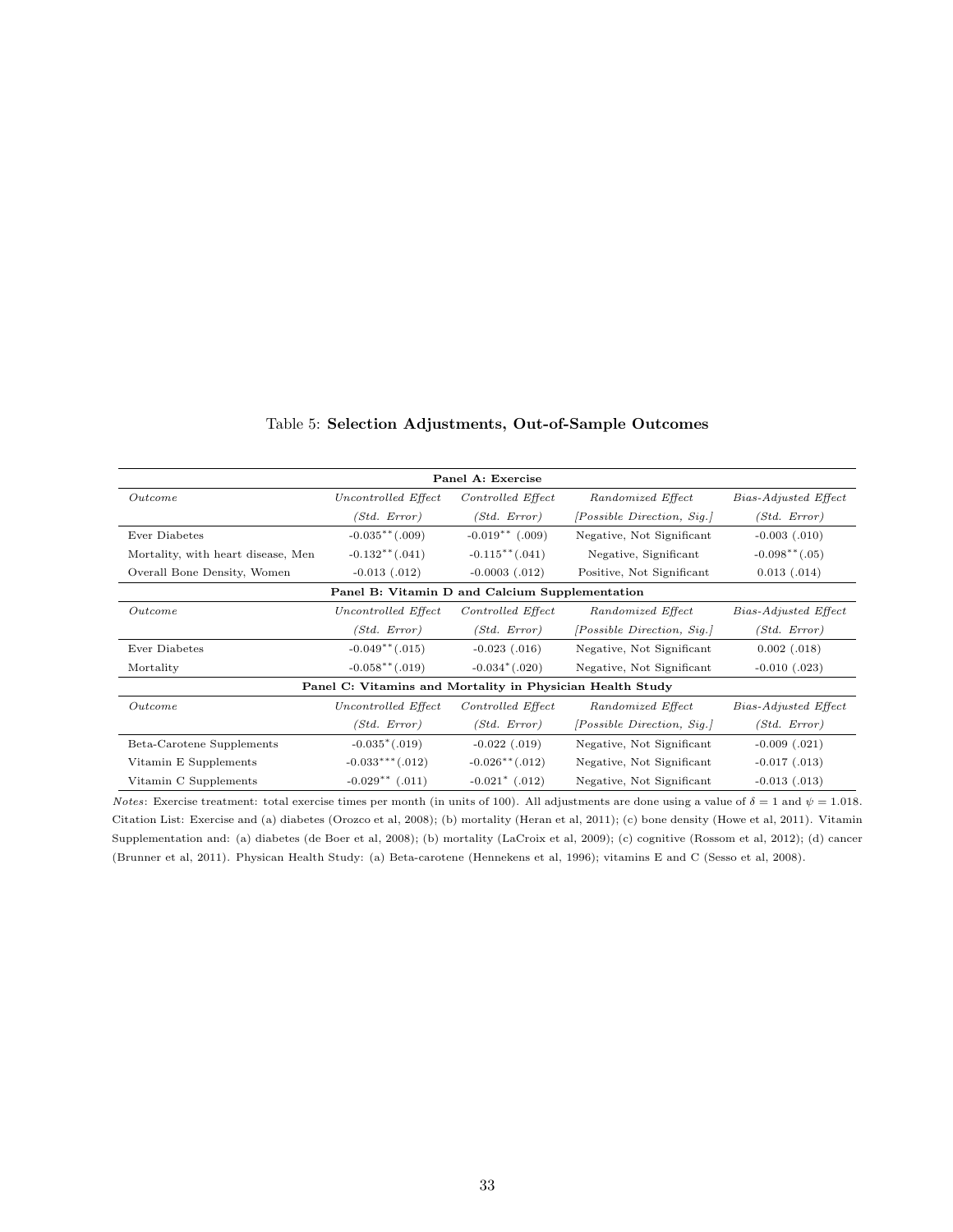# Appendix A: Further Theoretical Results

This appendix discusses two additional issues related to the theory. Subsection A.1 below briefly contrasts the calculation of bias based on the coefficients to the calculation directly from the data suggested by Altonji, Elder and Taber (2005). Subsection A.2 discusses the case with two partially observed categories.

# A.1. Altonji, Elder and Taber (2005) Calculation

Recall the true model:

$$
Y = \alpha + \beta X + W + W' + \epsilon
$$

and the fully controlled model

$$
Y = \tilde{\alpha} + \Lambda X + \Psi W + \tau + \epsilon
$$

For simplicity, assume  $\epsilon = 0$  so there is no *iid* noise; in this case  $R_{max} = 1$ . Under the proportional selection assumption, I show that the exact formula for the bias on  $\Lambda$  is  $\frac{\delta C_{wx}V_{w'}}{1-C_{wx}^2}$ . Further, I show that

 $\delta \frac{(\xi - \Lambda)(1 - R_2)}{(R_2 - R_1)} = \left[ \frac{\delta C_{wx} V_{w'}}{1 - C_{xw}^2} \right] \frac{(1 - C_{xw}^2 - \delta^2 C_{xw}^2 V_{w'})}{(1 - C_{xw}^2 - \delta C_{xw}^2 V_{w'})}$  which is a very close approximation to the bias and is exact when  $\delta = 1.$ 

Altonji, Elder and Taber (2005) suggest an alternative way to calculate this object using the raw data. In particular, they do the following:

- 1. Run the fully controlled regression and calculate  $V_{\tau}$  and  $\Psi W$ .
- 2. Regress  $X$  on  $\Psi W$ , a regression we will write as:

$$
X = \hat{\alpha} + \Gamma(\Psi W) + \tilde{X}
$$

3. Calculate  $V_{\tilde{x}}$  and extract Γ.

The calculation is then  $\frac{\delta \Gamma V_{\tau}}{V_{\tilde{x}}}$ .

Recall that  $V_{\tilde{x}} = 1 - C_{xw}^2$  so the denominator is exactly equal to the denominator of the bias. The numerator differs slightly. In particular:

$$
\Gamma = \frac{C_{wx}}{1 - \frac{\delta C_{wx}^2 V_{w'}}{1 - C_{wx}^2}}
$$
  

$$
V_{\tau} = V_{w'} (1 - \delta \frac{\delta C_{wx}^2 V_{w'}}{1 - C_{wx}^2})
$$

Combining, we find that:

$$
\delta\Gamma V_{\tau}=\delta C_{xw}V_{w'}\frac{(1-\delta\frac{\delta C_{wx}^2V_{w'}}{1-C_{wx}^2})}{1-\frac{\delta C_{wx}^2V_{w'}}{1-C_{wx}^2}}
$$

Simplifying, we find that:

$$
\frac{\delta\Gamma V_{\tau}}{V_{\tilde{x}}}=\left[\frac{\delta C_{wx}V_{w'}}{1-C_{xw}^2}\right]\frac{(1-C_{xw}^2-\delta^2C_{xw}^2V_{w'})}{(1-C_{xw}^2-\delta C_{xw}^2V_{w'})}
$$

which is exactly the same formula we get from the coefficient movement analysis and, as there, is exactly equal to the bias in the case where  $\delta = 1$ .

# A.2. Extension: Multiple Categories with Proportional Selection

I consider now an extension to a case where there are two omitted categories, both of which have observed and unobserved components and both of which can be described with a proportional selection assumption. For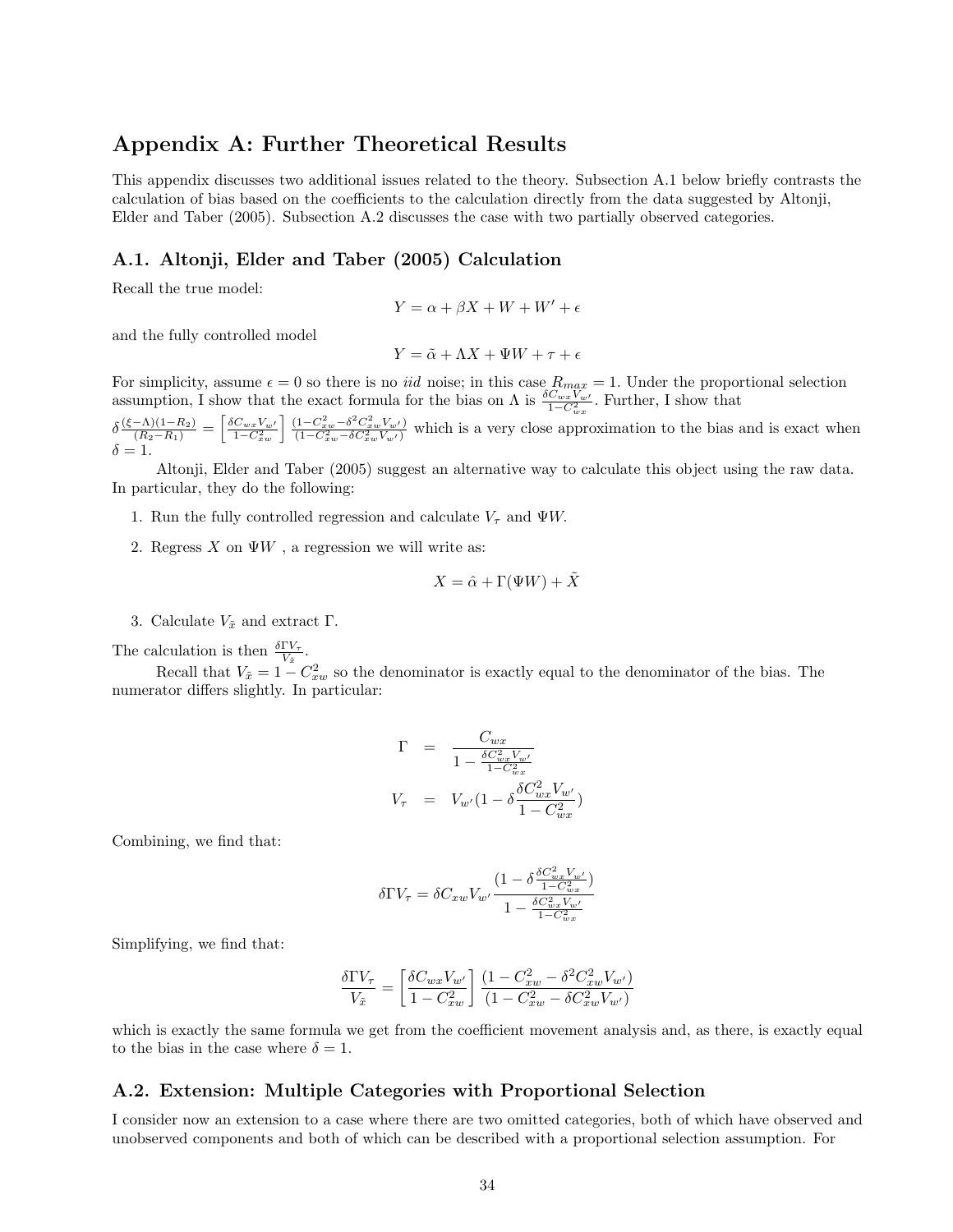example, consider the relationship between child health and pollution. One partially observed category is family socioeconomic status. A second is area geography. We may want to ask the question of whether we can use a similar coefficient movement logic to infer true treatment effects in this case, perhaps by looking at the movement of coefficients between the regression with only the treatment as a control and that with the treatment plus observed socioeconomic status and geography controls.

Section 2.3 demonstrated that it is possible to infer the effect we would estimate if we saw either category fully observed, but does not discuss inferring the true causal effect.

We consider now the case where the true model is

$$
Y = \alpha + \beta X + W + W' + M + M' + \epsilon
$$

and  $X$ ,  $W$  and  $M$  are observed. The variances of  $X$ ,  $M$  and  $W$  are all equal to 1. We will assume equal selection on M and M' and on W and W' and will assume that both M elements are orthogonal to the W elements. Adopting proportional rather than equal selection makes the algebra more confusing without improving intuition. In particular, I assume

$$
C_{w'x} = C_{wx}V_{w'}
$$
  

$$
C_{m'x} = C_{mx}V_{m'}
$$

I consider the following two equations – one with no controls, the second fully controlled:

$$
Y = \alpha + \xi X + \iota + \epsilon
$$
  
\n
$$
Y = \alpha + \Lambda X + \Theta_1 W + \Theta_2 M + \tau + \epsilon
$$

As before, the coefficient on  $\Lambda$  is biased. In this case:  $\Lambda = \beta + \frac{C_{wx}V_{w'} + C_{mx}V_{m'}}{1 - C_{mx}^2 - C_{wx}^2}$ .

We can ask directly how the coefficient difference relates to the bias and we find:

$$
(\xi - \Lambda) \frac{[C_{wx}V_{w'} + C_{mx}V_{m'}]}{(1 - C_{mx}^2 - C_{wx}^2)(C_{mx} + C_{wx}) - (C_{mx}^2 + C_{wx}^2)[C_{wx}V_{w'} + C_{mx}V_{m'}]} = \frac{C_{wx}V_{w'} + C_{mx}V_{m'}}{1 - C_{mx}^2 - C_{wx}^2}
$$

Using the same variance calculation we used before, we find that:

$$
\frac{V_{\tau}}{V_{l}-V_{\tau}} = \frac{[C_{wx}V_{w'} + C_{mx}V_{m'}] - \frac{(V_{w'} + V_{m'})(1-C_{mx}^2 - C_{wx}^2)}{[(2w_{x}V_{w'} + C_{mx}V_{m'})]}}{[(1-C_{mx}^2 - C_{wx}^2)(C_{mx} + C_{wx}) - (C_{mx}^2 + C_{wx}^2)[C_{wx}V_{w'} + C_{mx}V_{m'}]] - \frac{(1-C_{mx}^2 - C_{wx}^2)(2-(C_{mx} + C_{wx})(C_{mx}(1 + V_{m'}) + C_{wx}V_{mx'})]}{[C_{wx}V_{w'} + C_{mx}V_{m'}]}}
$$

Comparing the two equations, we can see that the exact calculation we had before does not go through here. In particular, there is an added piece in the numerator and the denominator of the variance calculation. To the extent these are small or roughly cancel each other, the formula given in Proposition 1 in the paper will be approximately correct. More generally reassuring, this suggests that in this case the bias does still scale with coefficient movements, and with the r-squared movements.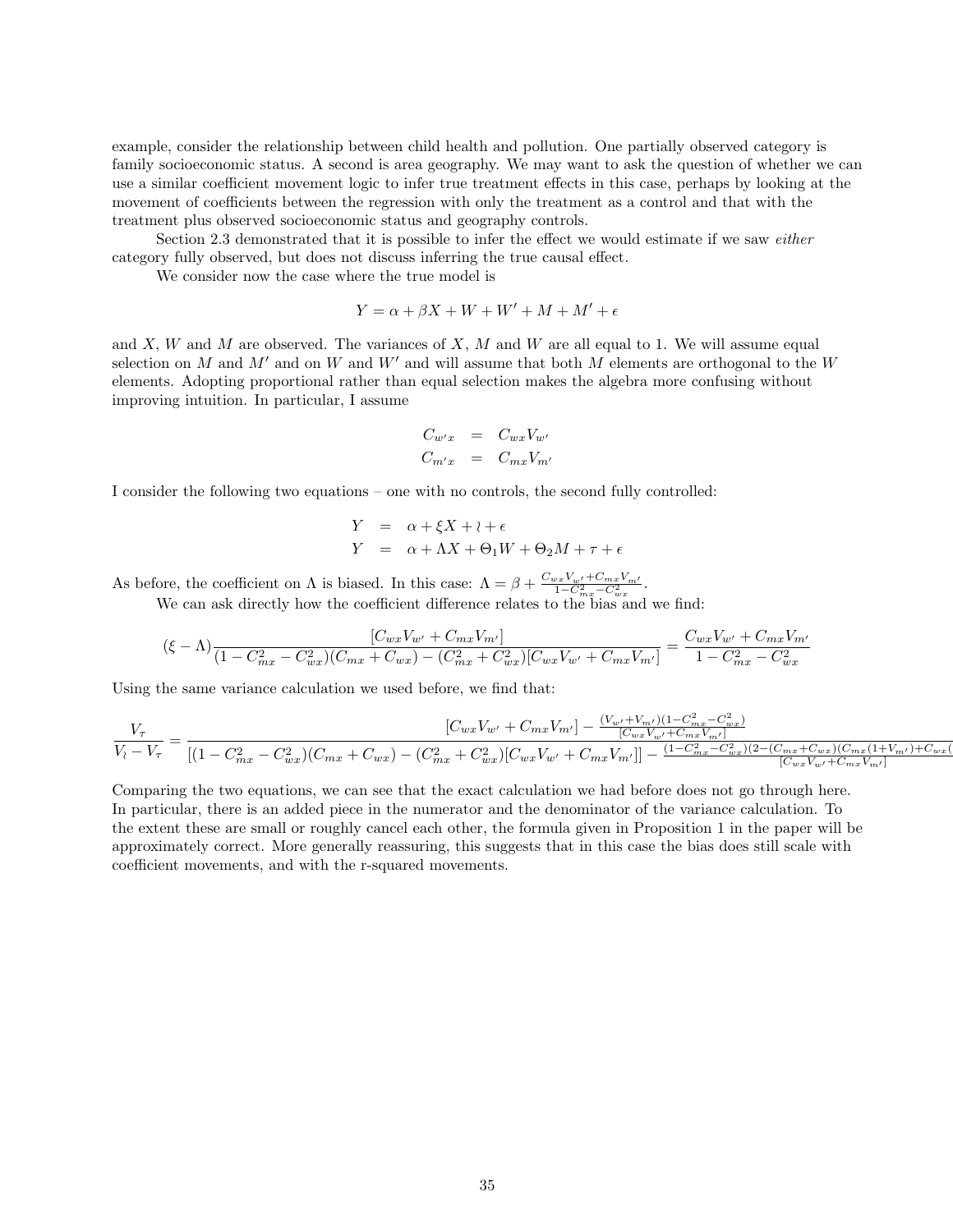# Appendix Tables and Figures

| Outcome                  | Citation              | Sample Restrictions (if any)             |
|--------------------------|-----------------------|------------------------------------------|
| Exercise, BMI, [3]       | Hellenius et al, 1993 | Men, 35-60, no heart disease             |
| Exercise, BMI, [4]       | Anderssen et al, 1996 | Age $30-50$                              |
| Exercise, $Wt(Kg)$ , [1] | Wood et al, 1988      | Female, 30-59                            |
| Exercise, $Wt(Kg)$ , [2] | Stefanick et al, 1998 | Women 45-64, men 30-64, no heart disease |
| Exercise, DBP, [2]       | Stefanick et al, 1998 | Women 45-64, men 30-64, no heart disease |
| Exercise, DBP, [3]       | Hellenius et al, 1993 | Men, 35-60, no heart disease             |
| Exercise, SBP, [2]       | Stefanick et al. 1998 | Women 45-64, men 30-64, no heart disease |
| Exercise, SBP, [3]       | Hellenius et al, 1993 | Men, 35-60, no heart disease             |
| Exercise, Glucose, 2     | Stefanick et al, 1998 | Women 45-64, men 30-64, no heart disease |
| Exercise, Glucose, [4]   | Anderssen et al, 1996 | Age $30-50$                              |
| Exercise, Triglyc, [1]   | Wood et al, 1988      | Female, 30-59                            |
| Exercise, Triglyc, [2]   | Stefanick et al, 1998 | Women 45-64, men 30-64, no heart disease |
| Exercise, Triglyc, [3]   | Hellenius et al, 1993 | Men, 35-60, no heart disease             |
| Exercise, Cholest, [1]   | Wood et al, 1988      | Female, 30-59                            |
| Exercise, Cholest, [2]   | Stefanick et al, 1998 | Women 45-64, men 30-64, no heart disease |
| Exercise, Cholest, 3     | Hellenius et al, 1993 | Men, 35-60, no heart disease             |
| Exercise, HDL, [1]       | Wood et al, 1988      | Female, 30-59                            |
| Exercise, HDL, [2]       | Stefanick et al, 1998 | Women 45-64, men 30-64, no heart disease |
| Exercise, HDL, [3]       | Hellenius et al, 1993 | Men, 35-60, no heart disease             |
| CaD, Wt(Kg)              | Caan et al, 2007      | Women, 55-85                             |
| CaD, DBP                 | Margolis et al, 2008  | Women, 55-85                             |
| CaD, SBP                 | Margolis et al, 2008  | Women, 55-85                             |
| CaD, Glucose             | de Boer et al, 2008   | Women, 55-85                             |
| CaD, Triglyc             | Rajpathak et al, 2010 | Women, 55-85                             |
| CaD, Cholest             | Rajpathak et al, 2010 | Women, 55-85                             |
| CaD, HDL                 | Rajpathak et al, 2010 | Women, 55-85                             |
| CaD, Exercise            | Brunner et al, 2008   | Women, 55-85                             |
| CaD, Femur BMD           | Jackson et al, 2011   | Women, 55-85                             |
| CaD, Intro. BMD          | Jackson et al, 2011   | Women, 55-85                             |

# Table A1: Citation for Randomized Outcomes

Notes: This table shows the source of the randomized estimates. The text of the outcome matches the form of citation in Figure 2.